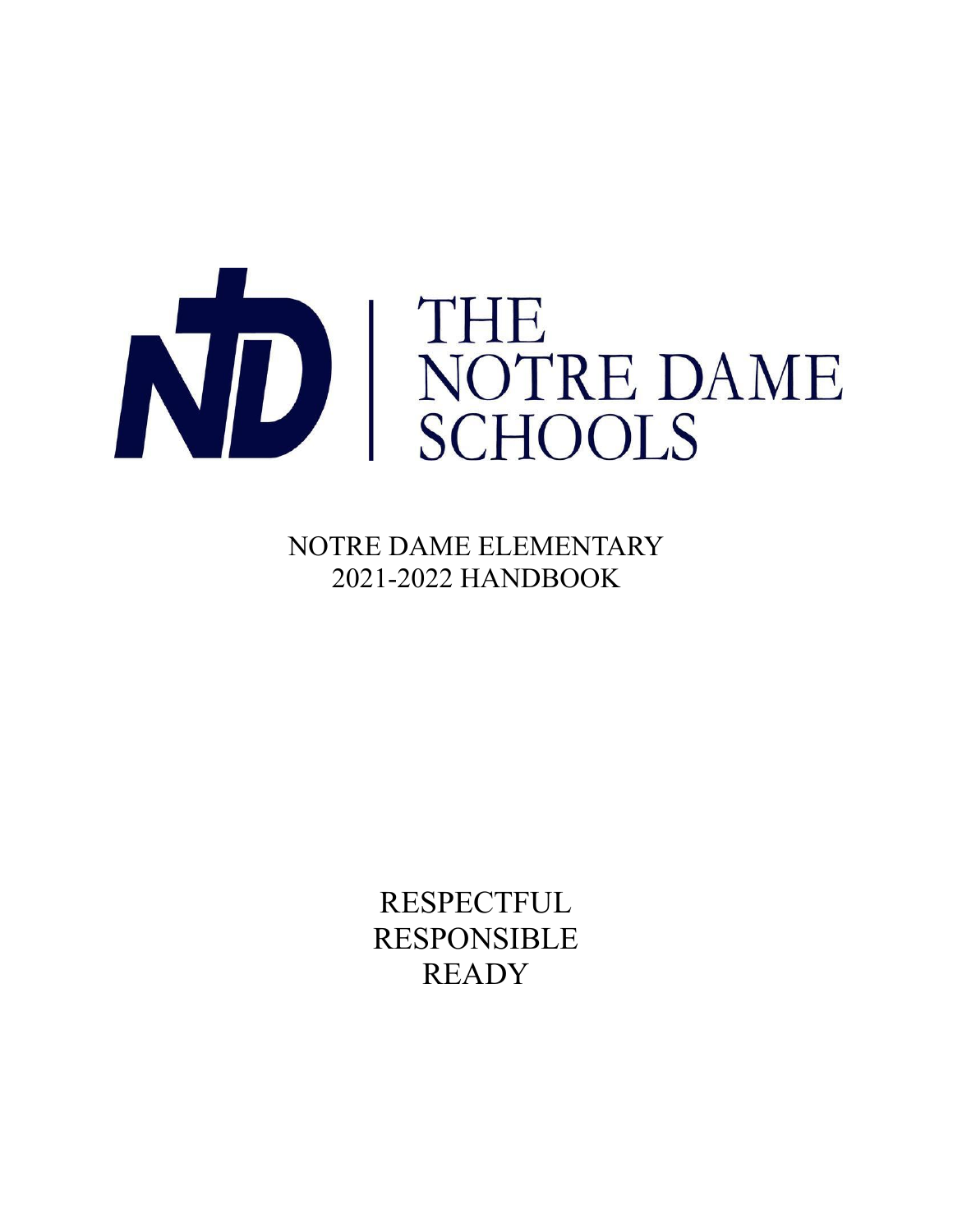# **Notre Dame Elementary Mission Statement**

Notre Dame Elementary is a Catholic School dedicated To building the Kingdom of God through:

> **Worship Respect Responsibility Readiness**

# **Notre Dame Elementary Belief Statement**

- We believe that **worshipping** one God in a Catholic environment strengthens our faith formation.
- We believe that by **respecting** each individual student's unique physical, social, emotional and spiritual needs, we will put our faith into action.
- We believe as members of the Kingdom of God that we are **responsible** to serve others as Jesus did.
- We believe through our God given gifts, we will learn and we will be **ready** to excel as lifelong learners, in an inspirational and enriching community.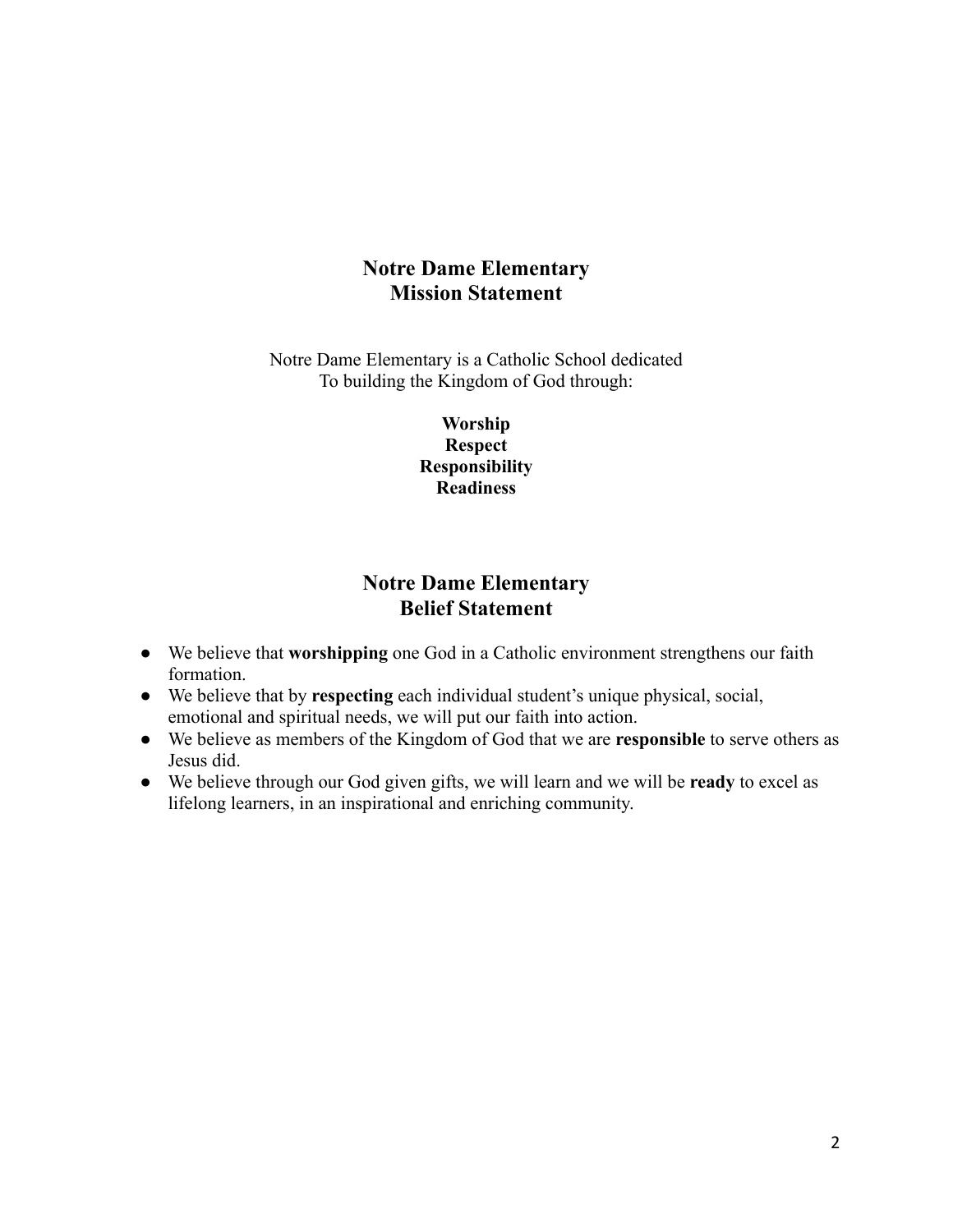# Faculty and Staff 2021-2022

Pastor Fr. Beal Principal Michelle Ashley Treasurer/Business Manager Karen Lasswell Administrative Assistant Noelle Metzler Preschool Director Kendra Rutman Preschool Teachers Tracy Glockner

Religion Anne Emnett Art Shelby Bricker Intervention Specialist Julie Blevins Intervention Specialist/Library Leanne Burke Instructional Coach Jill Kelly

Technology Adam Dailey Music<br>
Teacher Tutor<br>
Teacher Tutor<br>
Teacher Tutor<br>
Teacher Tutor<br>
Teacher Tutor<br>
Teacher Tutor<br>
Teacher Tutor<br>
Teacher Tutor<br>
Teacher Tutor<br>
Teacher Tutor<br>
Teacher Tutor<br>
Teacher Tutor<br>
Teacher Tutor<br>
Teacher Tutor<br>
Teach Title I Tutor Mary Lubego Jon Peterson Educational Aides Isabel Hipolito

Speech Language Pathologist JoEllen Schaefer-Mays Building/Maintenance Supervisor Chris Ponzio Maintenance/Custodial Savanah Whitt

Elizabeth Cassidy (aide) Michelle Oudeh Gabby Webb (aide) Pre-K Amanda Hall Marie Collins (aide) Kindergarten MaryAnne Hughes Sheena Preston Grade 1 Holly Eichenlaub Grade 1 Allison Dunn Grade 2 Jacob Blau Grade 2 Audriana Lindamood Grade 3 Tashana Brown Grade 4 Kelsey Diller Grade 4 Tara Journey Grade 5 Annie Barbarits Grade 6 Sherry Blackburn Andrea Willis Student Support Team Michelle Ashley, JoEllen Mays, MaryAnne Hughes Sherry Blackburn, Annie Barbarits, Holly Eichenlaub Pat Farrell-Cardosi Keely McGraw Tammy Hensley Kristi Ramsey Steven Smith Cafeteria Anita Selfridge Tara Scalf Nurse Mary Sturgeon Chrissy Romanello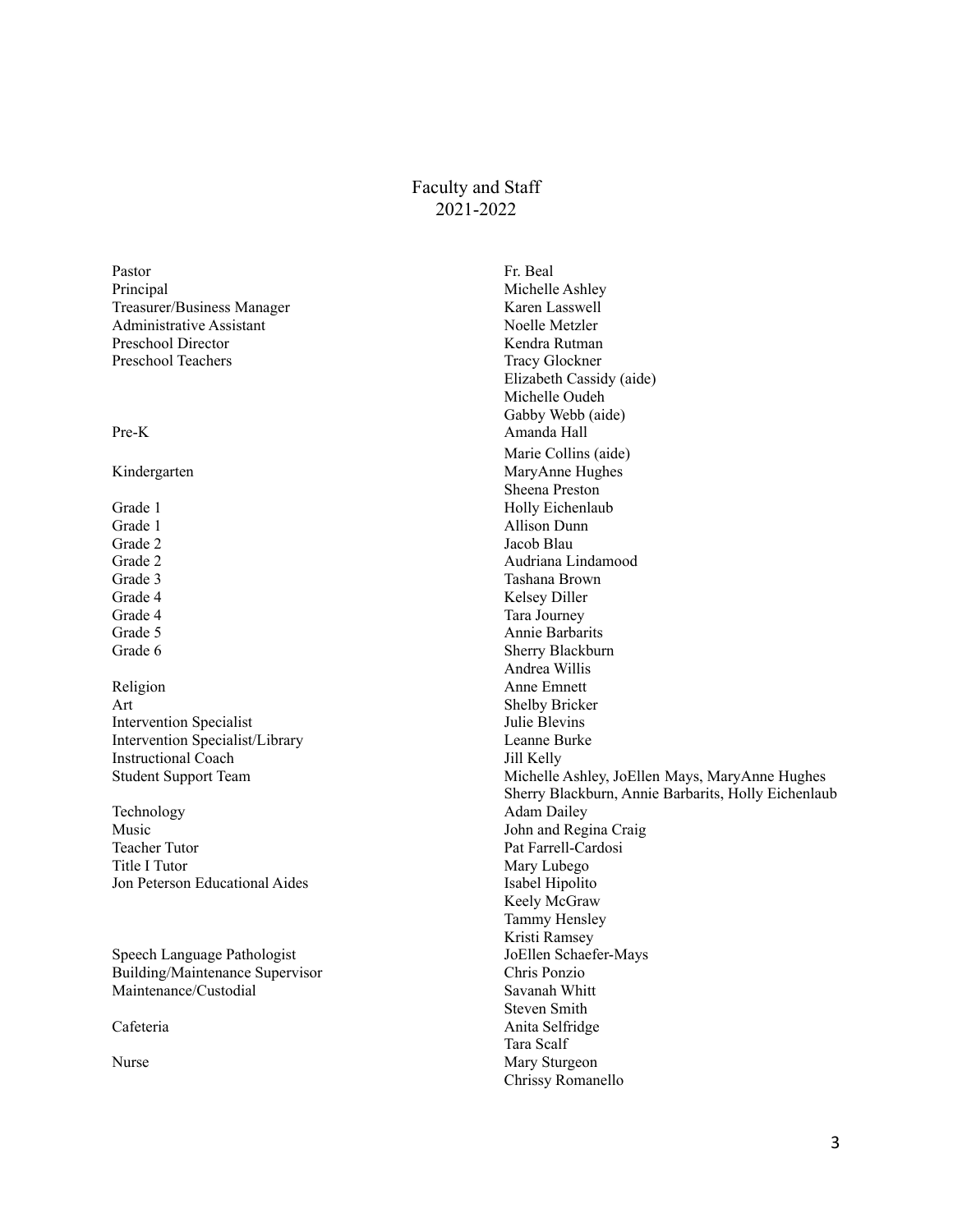# Table of Contents

|                                                                                             | p. 5       |
|---------------------------------------------------------------------------------------------|------------|
|                                                                                             | p. 5       |
|                                                                                             | $p.6-8$    |
|                                                                                             | p. 9       |
|                                                                                             | p.10       |
|                                                                                             | p. 11-13   |
|                                                                                             | p. 14      |
|                                                                                             | p. 15      |
|                                                                                             | p. 16      |
|                                                                                             | p. 16-19   |
|                                                                                             | $p. 19-20$ |
|                                                                                             | p. 21      |
|                                                                                             | p. 22      |
|                                                                                             | p. 23      |
|                                                                                             | p. 24-26   |
|                                                                                             | p. 27-29   |
|                                                                                             | p. 30-32   |
|                                                                                             | p. 32      |
| Wellness (nutrition education, physical education, school-based activities) --------------- | p. 33      |
|                                                                                             | p. 34      |
|                                                                                             | p. 34      |
|                                                                                             | p. 35      |
|                                                                                             | p. 35-36   |
|                                                                                             | p. 37      |
|                                                                                             | p. 38      |
|                                                                                             | p. 39-43   |
|                                                                                             | p. 44-45   |
|                                                                                             | p. 42-43   |
|                                                                                             | p. 45-46   |
|                                                                                             | p. 46      |
|                                                                                             | p. 47      |
|                                                                                             | p. 48      |
|                                                                                             | p. 49      |
|                                                                                             | p. 50-51   |
|                                                                                             | p. 52-54   |

This handbook is to be used as a guide for the expectations of the students and families choosing to attend Notre Dame Elementary. The principal is the final recourse and reserves the right to amend this handbook. Parents will be given prompt notification**.** Discuss with your children the information included within the handbook. We expect full cooperation of all that is listed. The principal reserves the right to make changes to this handbook during the school year.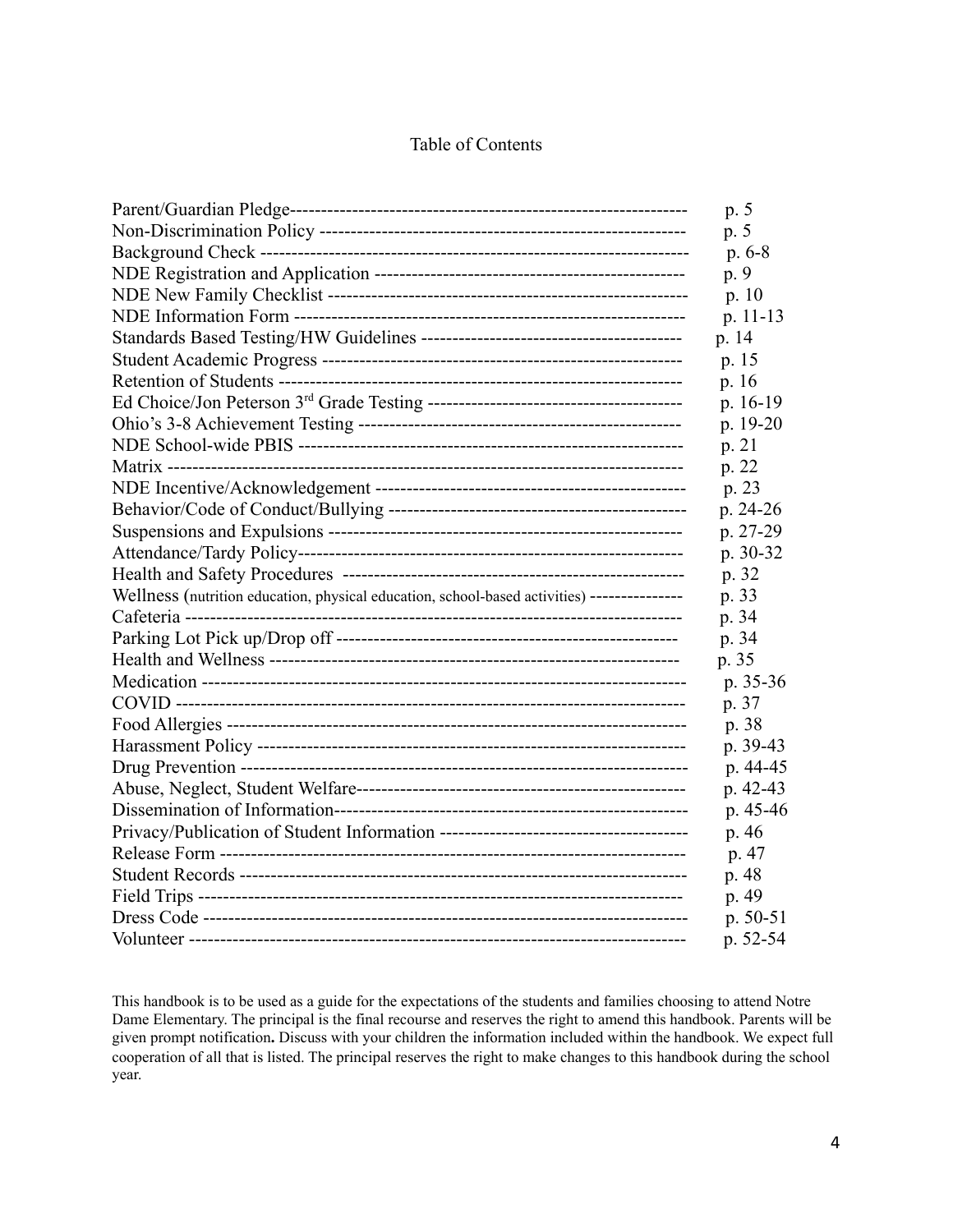We invite you to become actively involved with the Notre Dame Elementary community because it will enhance our school community and hopefully your family as well. Revised 7/19

# **Parent/Guardian Pledge**

The Catholic Church believes that parents/guardians are the first educators of the children. Because of this, we ask that you as parent/guardian uphold to the following promises:

- We as Parents and guardians will support the school faculty and personnel and work together with them helping to develop the social, spiritual, and academic aspects of my child.
- Parents/Guardians are responsible for supporting the rules and regulations of the school. We will expect our child/children to respect authority of the teachers and staff as well as the rights of the other learners and building.
- We as Parents and guardians will do our best to make education important in the home by having a consistent area for my child to work, read, and do homework. I, as parent and guardian, will also do my best to check over work and communicate questions to the teacher.
- We will respect the school schedule and make every attempt to have the children at school on time- Daily Attendance is important.
- We will make every effort to participate in conferences, programs, and other events of the school.
- We will make every effort to have and maintain open communication with classroom teachers and administrator.
- We as Parents and Guardians will be financially responsible for fees, tuition, and service hour requirements.
- I, as parent/guardian, will bring any issues to the teacher and administration and not approach children or other parents when there is a problem.
- If at any time the partnership between parent/guardian and school is irretrievably broken, the administration reserves the right to require the parent to withdrawal his/her child.

# **NON-DISCRIMINATION POLICY**

Notre Dame Elementary admits students of any race, color, or ethnic origin to all its rights, privileges, programs and activities. In addition, the school shall not discriminate on the basis of gender, race, ethnicity, religious affiliation, English proficiency or disability in the administration of its educational programs and extra- curricular activities.

# **PARENT AND STUDENT AGREEMENT TO COMPLY WITH SCHOOL POLICIES**

Each student and parent/guardian is required to know all of the information, policies, and regulations. Ignorance can never be accepted as an excuse for their violation. This Handbook is posted online at all times. Acceptance of admission/enrollment to Notre Dame Elementary means an agreement to comply with all school rules, policies, and regulations as published or may be enacted during the school year by either the Administration. A statement indicating agreement by students and family to be governed by this Handbook is to be returned to Notre Dame Elementary at the beginning of each school year. **Parental/Guardian Consent Form**

*Diocesan Policy 4110.0*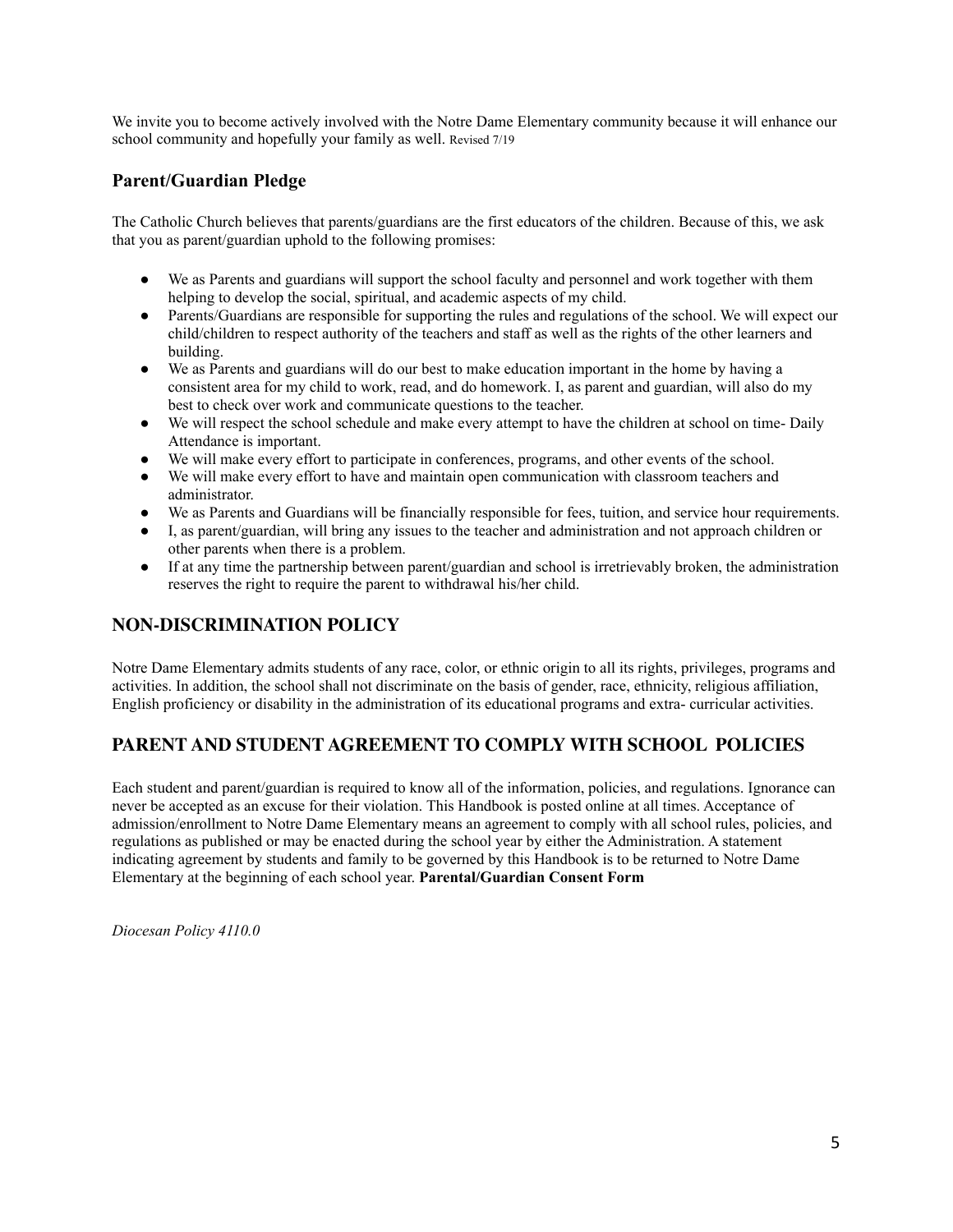# **BACKGROUND CHECK**

All paid school staff must have on file both BCI and FBI background checks and must attend "Protecting God's Children."

All volunteers must have on file a BCI background check and must attend "Protecting God's Children" no matter how much or how little contact they have with children or youth, no matter if volunteering for the school or parish, and no matter what time of the day or night they volunteer.

Office of Catholic Schools Adopted 9/02 Catholic Diocese of Columbus Reviewed 8/05 5/15 Revised 12/03, 8/10

*Diocesan Policy 4110.1*

# **DIRECTIVES REGARDING CIVILIAN CRIMINAL BACKGROUND CHECKS AND CHILD PROTECTION TRAINING FOR EMPLOYEES AND VOLUNTEERS IN THE DIOCESE OF COLUMBUS**

#### **Clergy, Employees, and Applicants to Clerical Formation**

All clergy serving in the Diocese of Columbus; all parish, school, and diocesan employees; and all applicants to formation for the priesthood or permanent diaconate, regardless of their level of contact with children and youth, are required to complete a civilian criminal background check and participate in a *Protecting God's Children* training session. This policy is applicable to lay employees, professed religious, clergy, and clergy candidates.

#### **Catholic School Volunteers and Volunteers in Parish Programs/Ministries for Children and Youth**

Every volunteer in a program or ministry for children and youth, regardless of their level of contact with children and youth, is required to complete a civilian criminal background check and participate in a *Protecting God's Children* training session. Duration of service does not mitigate compliance with this policy.

*Examples: Catholic School volunteers, Parish School of Religion (PSR) volunteers, youth ministry volunteers, field-trip chaperones and drivers, Scout leaders, coaches and other recreation volunteers, Vacation Bible School volunteers, Children's Liturgy of the Word volunteers, pre-school volunteers, nursery volunteers*

#### **Volunteers Working with Children and Youth in Other Parish Programs/Ministries**

Volunteers for other parish programs or ministries who have been delegated care, custody, or control of children and youth are required to complete a criminal background check and participate in a *Protecting God's Children* training session. Duration of service does not mitigate compliance with this policy.

*Examples: Parish festival volunteers staffing activities for children/youth, volunteer choir director (if choir includes children and/or youth), service coordinators (if service programs include children or youth)*

#### **Other Parish Volunteers and Adults**

Although they are not required to do so by diocesan policy, the Diocese of Columbus strongly encourages all other parish volunteers to complete civilian criminal background checks and attend *Protecting God's Children* training sessions. All parents and other interested adults are encouraged to attend a *Protecting God's Children* training session which must be attended in-person. Alternative training for victims and survivors of sexual abuse is available through the Safe Environment Program. The safety of children and young people is best assured when all adults have been trained and understand how to build a safe environment for children.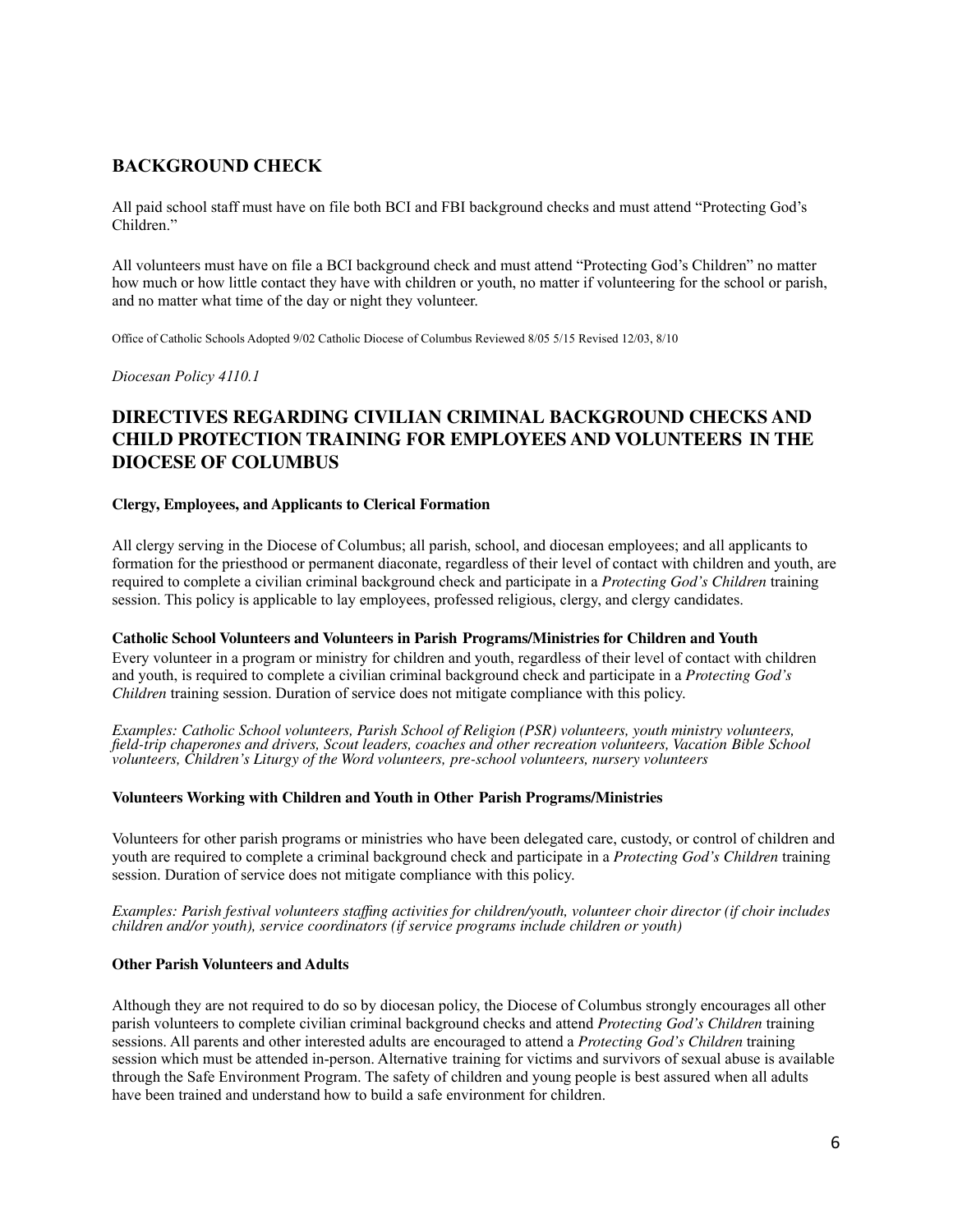#### *Examples: Lectors, ushers, festival workers, choir members, and so forth.*

### **Civilian Criminal Background Checks for New Clergy, Employees, Volunteers, and Applicants to Clerical Formation**

Civilian criminal background checks are completed through the Ohio Bureau of Criminal Identification and Investigation (BCII) and must be completed by the first day of one's incardination (for a priest or deacon arriving to serve in this diocese from another diocese), employment, or service to the parish or school. Anyone formally applying to be a candidate for the priesthood or permanent diaconate must have a completed criminal background check through the Ohio Bureau of Criminal Identification and Investigation (BCII) prior to acceptance into formal formation. Anyone who has not been a legal resident of Ohio for the past consecutive 5-years is required to complete a Federal Bureau of Investigation (FBI) civilian criminal background check. An FBI civilian criminal background check must at least be in process by the first day of one's employment or service to the parish or school.

Copies or transfers of completed civilian criminal background checks are only accepted from one parish or school in the Diocese of Columbus to another parish or school in the Diocese of Columbus. Copies of completed civilian background checks from individuals or other institutions are not acceptable.

A new background check must be conducted if a cleric, employee, volunteer, or clerical candidate has a significant (more than 1 year) gap in their employment, service, or formation in the diocese.

Parishes and schools should exercise prudence when reviewing any offenses that are identified by a civilian criminal background check. Offenses that would prevent someone from serving in programs and ministries with children or youth include, but are not limited to:

| -Abduction                                                      | -Ilegal administration or distribution of anabolic steroids        |
|-----------------------------------------------------------------|--------------------------------------------------------------------|
| -Aggravated Assault                                             | -Illegal manufacture of drugs or cultivation of marijuana          |
| -Aggravated burglary                                            | -Illegal use of a minor in nudity or nudity-oriented material      |
| -Aggravated menacing                                            | or performance                                                     |
| -Aggravated murder; specific intent                             | -Impositioning (now importuning)                                   |
| to cause death                                                  | -Improperly discharging a weapon at or near school or dwelling     |
| -Aggravated robbery                                             | -Interference with custody                                         |
| -Assault                                                        | -Involuntary manslaughter Voluntary manslaughter                   |
| -Burglary                                                       | -Kidnapping                                                        |
| -Carrying concealed weapons                                     | -Murder                                                            |
| -Child enticement                                               | -Pandering Obscenity                                               |
| -Child Stealing                                                 | -Pandering Obscenity involving a minor                             |
| -Compelling Prostitution                                        | -Pandering sexually oriented matter involving a minor              |
| -Contributing to the unruliness or                              | -Patient abuse, neglect                                            |
| delinquency of a child                                          | -Placing harmful objects in food or confection                     |
| -Corrupting another with drugs                                  | -Possession of drugs (that is not a minor drug possession offense) |
| -Disseminating matter harmful to juveniles                      | -Procuring                                                         |
| -Domestic Violence                                              | -Promoting prostitution (children)                                 |
| -Endangering children                                           | -Prostitution: after HIV test                                      |
| -Failing to provide for functionally impaired -Public indecency |                                                                    |
| person                                                          | -Rape                                                              |
| -Felonious assault                                              | -Robbery                                                           |
| -Felonious sexual penetration                                   | -Sexual battery Sexual imposition                                  |
| -Funding of drug or marijuana trafficking                       | -Trafficking in drugs                                              |
| -Gross sexual imposition                                        | -Unlawful abortion                                                 |
| -Having a weapon while under disability                         | -Voyeurism                                                         |
|                                                                 |                                                                    |

#### **Child Protection Training for Clergy, Employees, Volunteers, and Clergy Applicants**

Although it is preferable for new clergy, employees, volunteers, and clergy applicants to have attended a *Protecting God's Children* training session prior to working with children and youth, they have a grace period of up to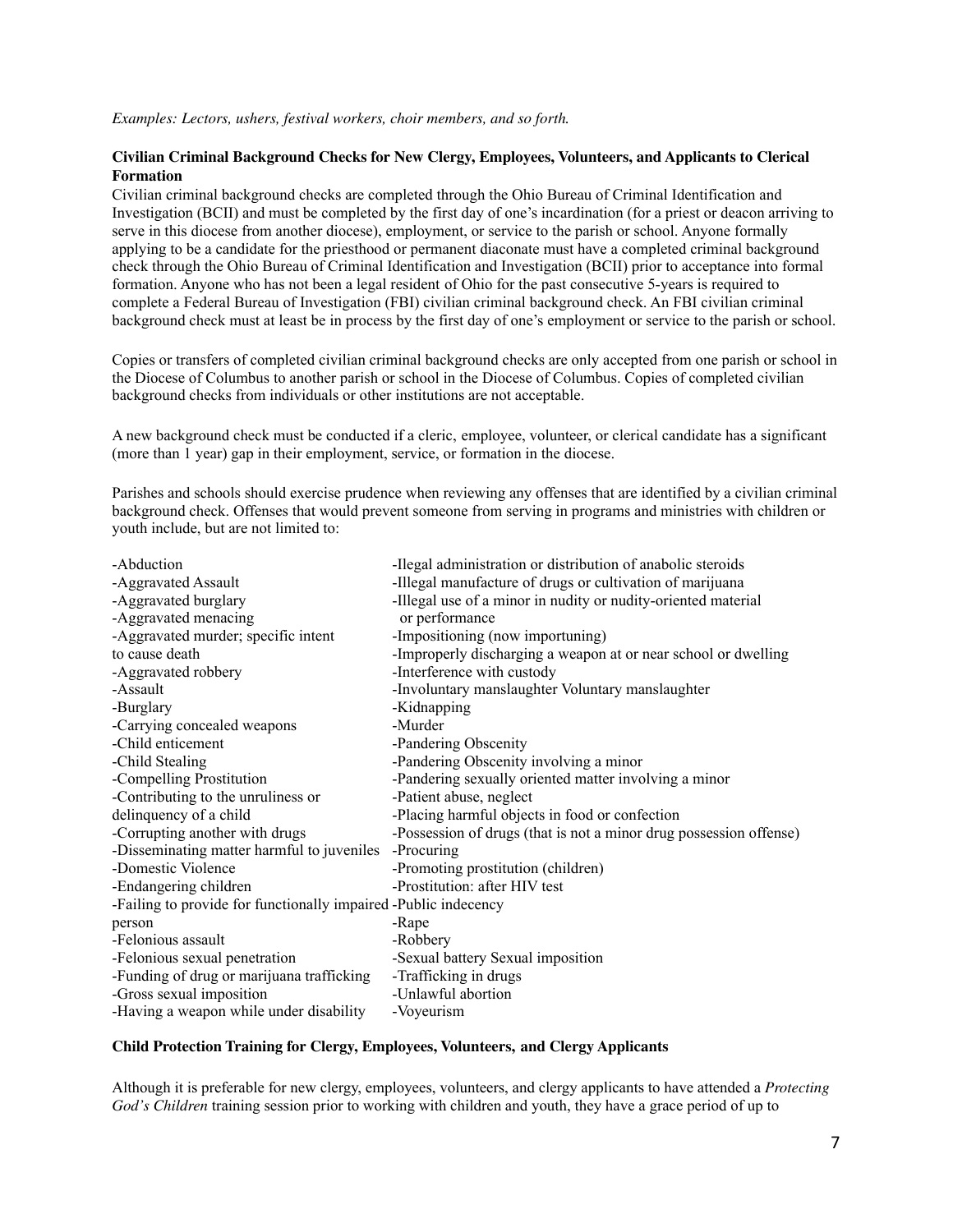six-weeks from their start date to attend a *Protecting God's Children* training session. If this grace period is needed, supervisors are to verify that the new employee or volunteer is pre-registered for a scheduled *Protecting God's Children* session by the first day of their work with children or youth. Special care must be taken to ensure that short-term volunteers receive this training in a timely manner that will properly prepare them for their service.

The *Protecting God's Children* program includes not only information on the scope of child sexual abuse, but also contains a plan for its prevention at parishes and schools. Individuals that have attended child sexual abuse awareness programs from other institutions are still required to attend a *Protecting God's Children* training session unless he or she can provide documentation that the previously attended program covered the same subject material and the Chancery Office grants approval.

Persons that have participated in a *Protecting God's Children* program in another diocese can request that their former diocese transfer their training record to the Diocese of Columbus.

If an employee or volunteer moves from a parish or school in the Diocese of Columbus to another parish or school in the Diocese of Columbus, the new parish or school should notify the diocese to request that the training record of the employee or volunteer be transferred.

Due to the sensitive nature of the *Protecting God's Children* program, some victims of child sexual abuse may not feel comfortable attending a *Protecting God's Children* training session. Anyone in this particular situation may request to receive the materials needed for child protection training in an alternate way. These requests are made through the Office of Safe Environment. All requests for alternate child protection training for victims of child sexual abuse are kept confidential.

### **Child Protection Continuing Education for Clergy and Other Personnel**

Mandatory completion of monthly online VIRTUS Protecting God's Children TM training bulletins will apply only to priests, deacons, seminarians, deacon candidates, catechetical leaders, youth ministers, school principals and assistant principals in the Diocese of Columbus for the first year following ordination, entrance into the seminary or deacon formation program, or commencing employment in the Diocese as a school principal or assistant principal, a director/coordinator of religious education, or director/coordinator of youth ministry. If a person has already completed a year of mandatory online continued training and is subsequently ordained or changes employment within the diocese, he or she will not be required to complete another year of mandatory online continued training.

The Office of Safe Environment will continue to track the compliance only of those for whom mandatory completion applies. At the conclusion of the first year of mandatory completion, a report describing each person's compliance with this policy will be generated and sent to the Chancery.

All who were previously required to complete the training bulletins will continue to receive the bulletin notices and are encouraged to review them.

#### **Authority to Interpret This Policy**

Interpreting of this policy in unique circumstances or its application in unclear situations shall be made by or at least receive the prior approval of the Vicar General or his delegate.

Office of Catholic Schools Adopted 8/06 Catholic Diocese of Columbus Reviewed 5/15 Revised 8/10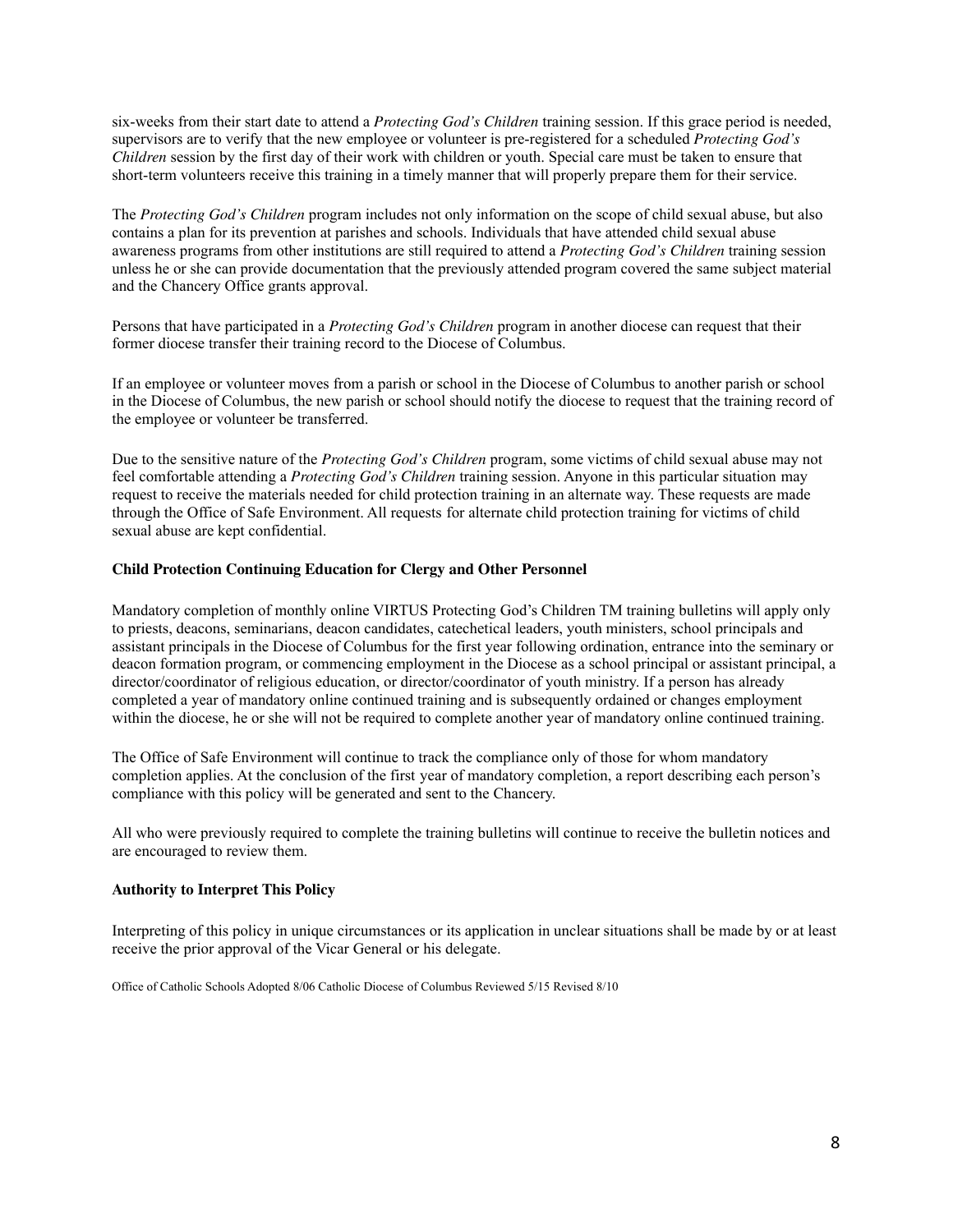# *Registration & Application For Notre Dame Elementary*

The Diocese of Columbus has developed a statement concerning enrollment to which Notre Dame Schools adheres:

- *● Catholic schools exist to collaborate with parent(s)/guardian(s) to foster spiritual growth and the educational development of each child. Catholic schools also serve the community, particularly the Catholic community of the diocese.*
- *● Catholic schools of the Diocese of Columbus shall be open to children of parent(s)/guardian(s) who seek the religiously oriented education which Catholic schools can provide.*
- *● Schools shall recruit and admit students of any race, color, gender (except those schools supporting a single gender according to their mission) or ethnicity to all its rights, privileges, programs, and activities.* In addition, the school shall not discriminate on the basis of gender, race, ethnicity, religious affiliation, *English proficiency, or disability (medical or academic) in the administration of its educational programs and extra-curricular activities.*
- Preference shall be given to members of Catholic parishes. Others shall be welcomed on the basis of *availability of space at the discretion of the pastor and/or principal.*
- *● Pastors and principals shall exercise discretion in judging admission of pupils. Pastors and principals must* refuse admittance to anyone who, in their opinion, seeks to enroll for the purpose of circumventing the law.
- Catholic schools are schools of choice. Any parent who wishes to have a Catholic education for his/her child agrees that the parent and child will abide by the policies and regulations of the school. If the policies and/or regulations are not adhered to, or if the school determines that attendance by a student will not be continued, the child may be asked by the principal and/or pastor at the elementary level and the principal *and/or superintendent at the high school level to leave the school.*

Placement at Notre Dame Elementary is based on meeting admission qualifications, recommendations from the student's previous teachers and any other recommendations and concerns that may be appropriate. Special learning needs and emotional needs are considerations at the time of placement. If parents have concerns about placement that needs to be made known to the school, they MUST put their concerns and rationale for placement in writing and submit to the school administration the year prior to a student's placement at the next grade level. The deadline for such written concerns is **May 15th.**

All required application materials must be completed before your child will be considered for admission and a personal interview by the principal and/or members of the NDE Student Support Team (SST) may be required as part of the admission process. NDE administration and staff will work with you to determine if NDE is the best fit for your child's learning and developmental needs. NDE does, however, reserve the right to deny admission to any student for whom adequate educational services are not available.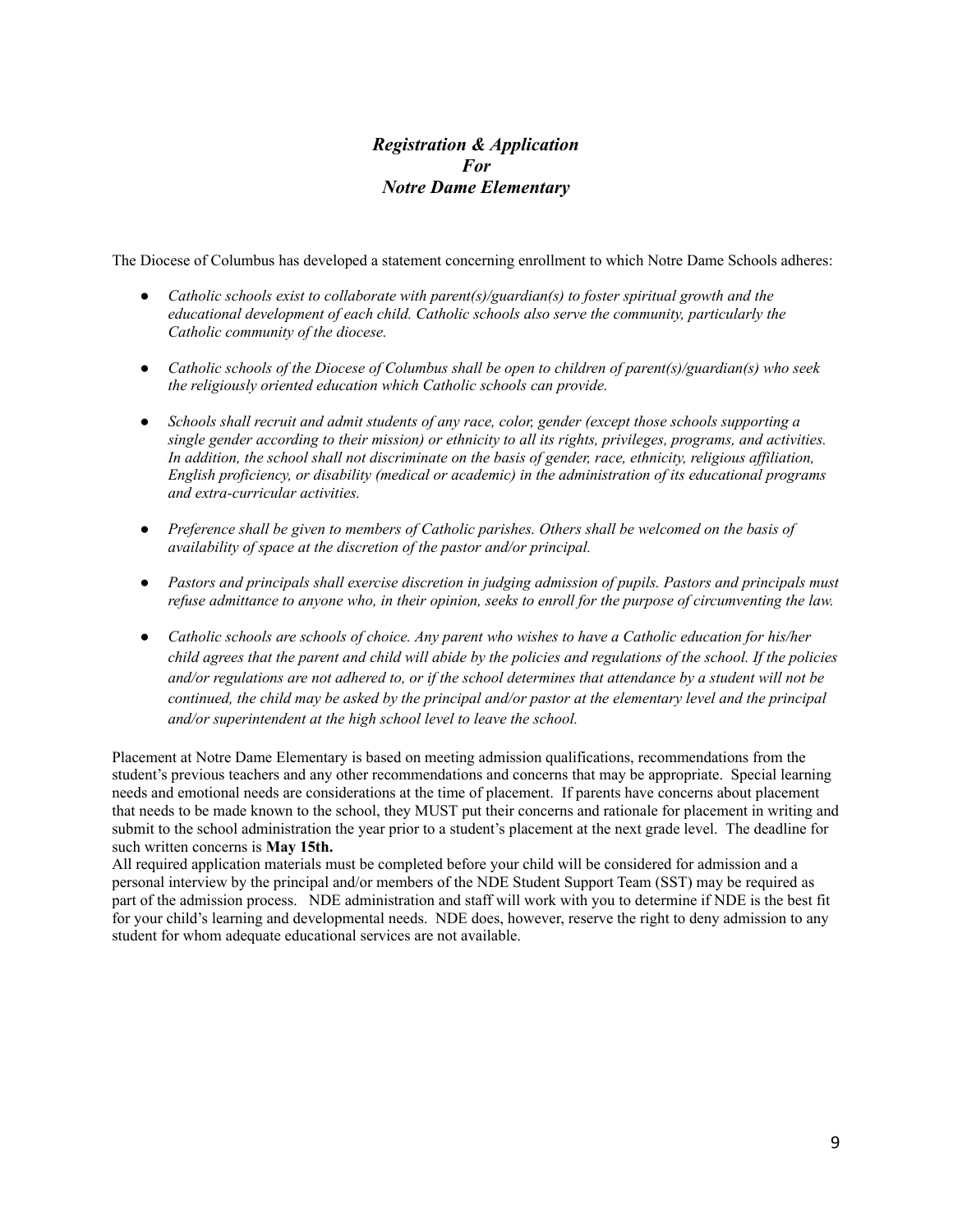#### **2021-2022 NEW Family Checklist**

**Student's Name**: \_\_\_\_\_\_\_\_\_\_\_\_\_\_\_\_\_\_\_\_\_\_\_\_\_\_\_\_\_\_\_\_\_\_\_\_\_\_\_\_\_\_\_\_\_\_\_\_\_\_\_\_\_\_

- \_\_\_\_\_\_ Administrative Fee (**\$75 Per Child** & Non-Refundable) School/Diocesan Registration Form (Form B. Please complete 1 per family) Student Information Sheet (Form C. Please complete 1 per child)
- Record Release for Child from student's prior school (Form D)
	- \_\_\_\_\_\_ Copy of Last Report Card
		- \_\_\_\_\_\_ Conduct Record/Disciplinary Record
		- IEP/504 Plan

Probation Agreement Form (Form E)

- Tuition  $&$  Registration Information Form (Form F)
- Tuition Agreement Form (Form G)
- Parental/Guardian Consent Form (Form H)

\_\_\_\_\_\_Birth Certificate

Social Security Card

\_\_\_\_\_\_Immunization Record

Baptismal Certificate (ONLY for Catholic applicants)

Court Documents Regarding Custody (if applicable)

### **NEXT SECTION APPLIES ONLY TO ED CHOICE SCHOLARSHIP APPLICANTS:**

\_\_\_\_\_\_ Income Verification Form & Supporting Documentation (*You MUST mail your application directly to the Ohio Dept of Education Ed Choice Scholarship Of ice. This is YOUR responsibility*.)

\_\_\_\_\_\_ Proof of Address (*current utility bill, land line phone bill/cable bill or lease agreement- These are the ONLY items Ed Choice will accept*)

\_\_\_\_\_\_ Ed Choice Request form (*this is required before you can be accepted as an Ed Choice Scholarship recipient*).

**Please Note**: All Ed Choice applicants will be responsible for all tuition until the Ed Choice Scholarship is awarded.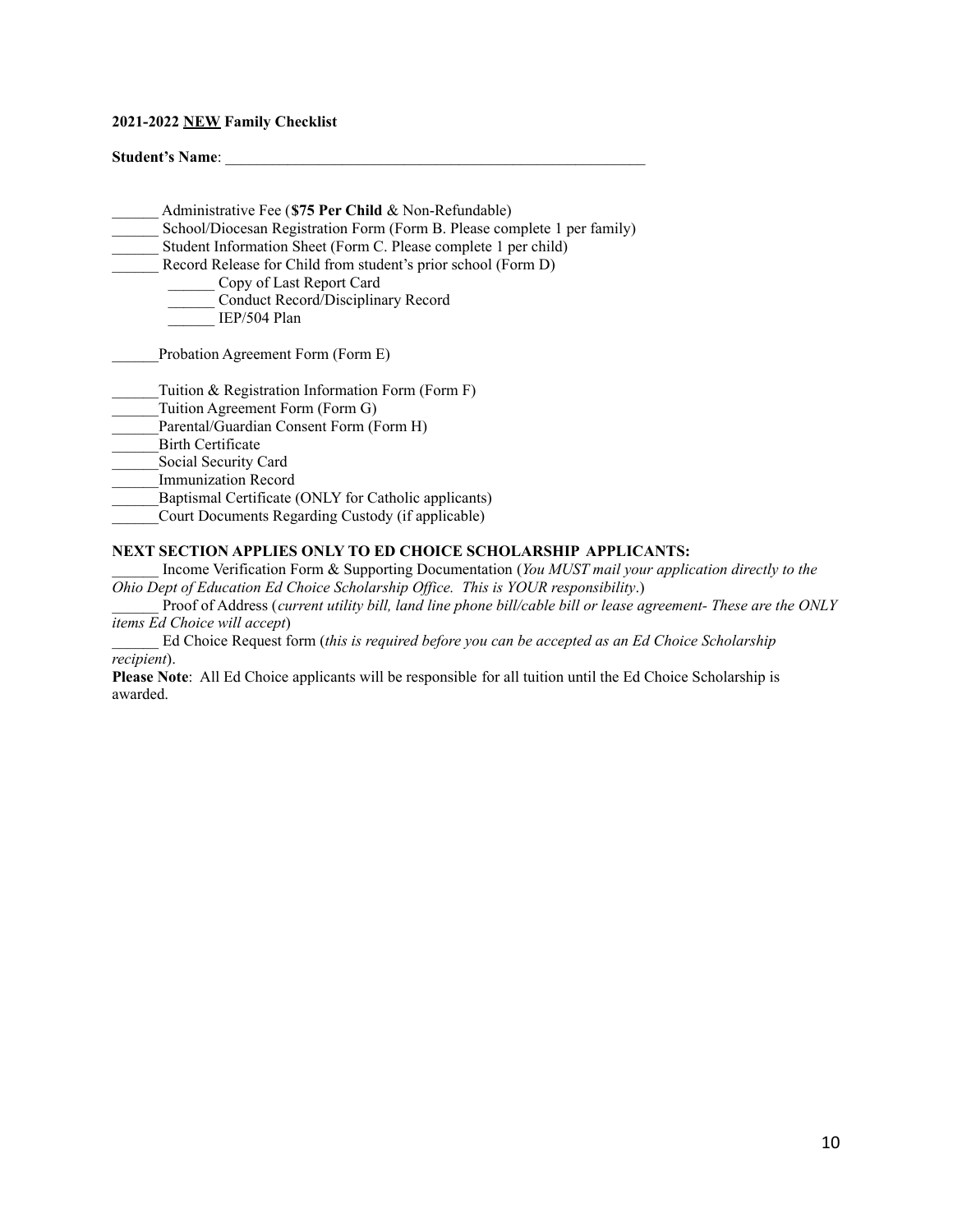### **Notre Dame Elementary School/Diocese of Columbus Registration Form** *\*Please fill out 1 form per child who is applying for NDE*

| Last Name                                                                  |    |     |                     | First Name                     |                 |                                    |                         | Middle Name                                                                       |                          |                     |
|----------------------------------------------------------------------------|----|-----|---------------------|--------------------------------|-----------------|------------------------------------|-------------------------|-----------------------------------------------------------------------------------|--------------------------|---------------------|
| <b>Current Home Address</b><br>Date of Birth                               |    |     |                     | City                           |                 |                                    |                         | State                                                                             | Zip                      |                     |
| <b>Birthplace City</b>                                                     |    |     |                     |                                | State.          |                                    | Social Security No      | Male                                                                              |                          | Female (circle one) |
| Name & Address of Last School Attended:                                    |    |     |                     |                                |                 |                                    |                         |                                                                                   |                          |                     |
| Current Grade: Date:                                                       |    |     |                     |                                |                 |                                    |                         |                                                                                   |                          |                     |
| Catholic/Non-Catholic (circle one)                                         |    |     |                     |                                |                 |                                    |                         | Length of Parish Membership:                                                      |                          |                     |
| Race (optional):                                                           |    |     | White, not Hispanic | American Indian/Alaskan Native |                 |                                    | Black, not Hispanic     |                                                                                   | Hispanic<br>Multi-racial |                     |
| <b>Family Information:</b>                                                 |    |     |                     |                                |                 |                                    |                         |                                                                                   |                          |                     |
| Father Name or Guardian                                                    |    |     | Birthplace          |                                |                 |                                    | $\overline{Religion}$   |                                                                                   | Education                |                     |
| Email                                                                      |    |     |                     | Place of Occupation            |                 |                                    | <b>Business Address</b> |                                                                                   | Cell Phone               |                     |
| Mother Name or Guardian<br>Birthplace                                      |    |     |                     | Religion                       |                 |                                    | Education               |                                                                                   |                          |                     |
| Email                                                                      |    |     |                     | Place of Occupation            |                 |                                    | <b>Business Address</b> |                                                                                   | Cell Phone               |                     |
| Home Status (Circle if any apply):<br><b>Number of Children in Family:</b> |    |     |                     | Single                         | Mother Deceased | Parents Separated<br>Older Boys    |                         | <b>Father Deceased</b><br>Older Girls                                             | Parents Divorced         |                     |
| Student Lives with (Circle all that apply):                                |    |     |                     |                                |                 | <b>Both Parents</b><br>Step-Father |                         | Younger Boys Younger Girls<br>Mother Father Step-Mother<br>Other: $\qquad \qquad$ |                          |                     |
| <b>Sacraments:</b>                                                         |    |     |                     |                                |                 |                                    |                         |                                                                                   |                          |                     |
| Baptism                                                                    |    |     |                     |                                |                 |                                    |                         |                                                                                   |                          |                     |
| <b>First Communion</b>                                                     |    |     |                     |                                |                 |                                    |                         |                                                                                   |                          |                     |
| Penance                                                                    |    |     |                     |                                |                 |                                    |                         |                                                                                   |                          |                     |
| Confirmation                                                               |    |     |                     |                                |                 |                                    |                         |                                                                                   |                          |                     |
|                                                                            | Mo | Day | Year                |                                | Church          |                                    |                         |                                                                                   | <b>City</b>              | <b>State</b>        |

**Student Information Form** *Please fill out 1 for each child*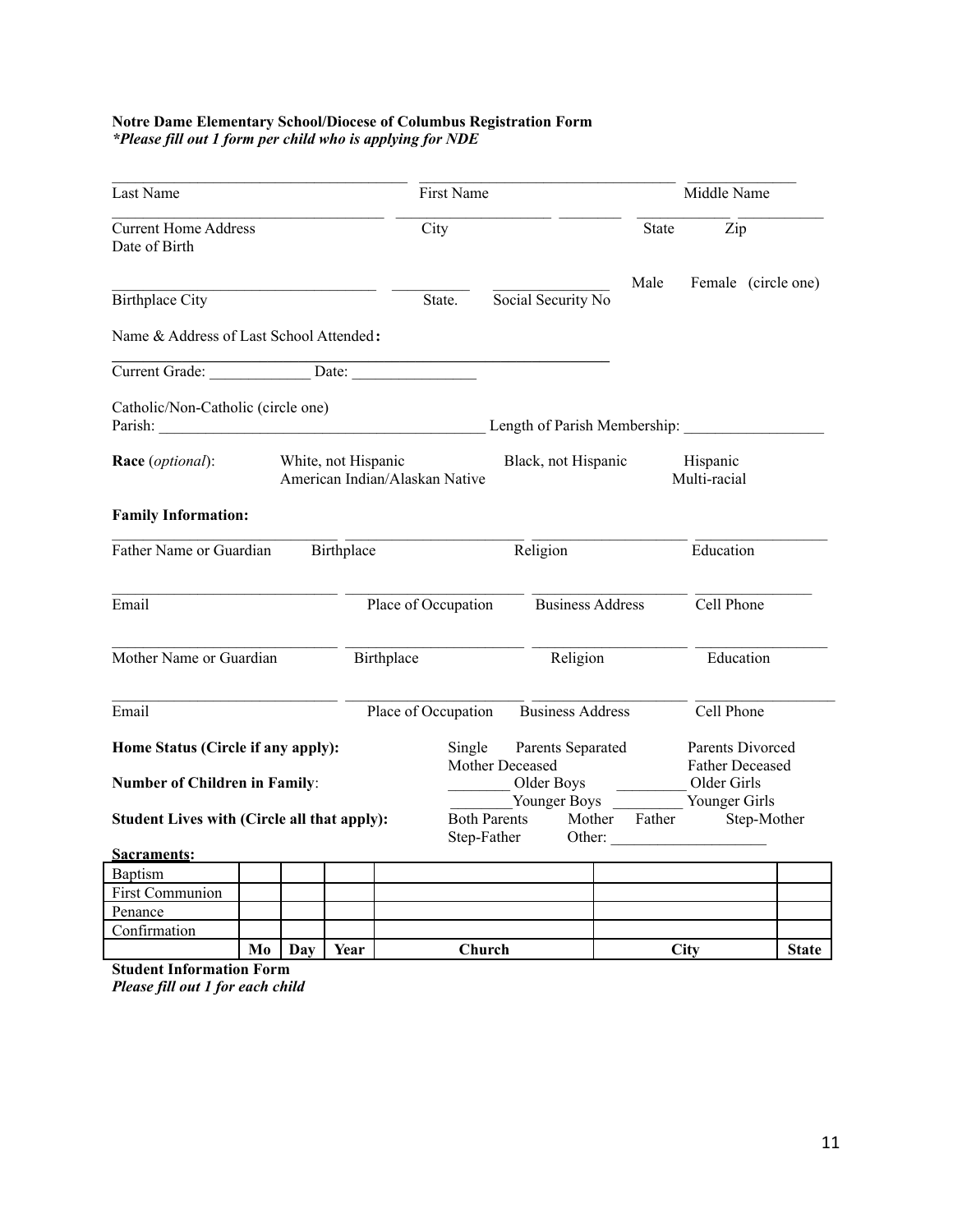| <b>Educational History:</b>                                                               |                                                 |  |  |  |  |
|-------------------------------------------------------------------------------------------|-------------------------------------------------|--|--|--|--|
| Has your child ever been suspended or expelled? Yes No If yes, at what school & for what? |                                                 |  |  |  |  |
|                                                                                           |                                                 |  |  |  |  |
| What language does your child speak when they are at home?                                |                                                 |  |  |  |  |
| Past or Present School and/or Health Services Received (check all that apply):            |                                                 |  |  |  |  |
| Previous Psychological Evaluation                                                         | Daily Medication(s) for: (check all that apply) |  |  |  |  |
| Previous Educational Evaluation                                                           | ADD/ADHD                                        |  |  |  |  |
| 504 Plan/IEP<br>$\overline{\phantom{a}}$                                                  | Diabetes                                        |  |  |  |  |
| Speech Therapy                                                                            | ___ Asthma                                      |  |  |  |  |
| Occupational Therapy                                                                      | __ Allergies                                    |  |  |  |  |
| $\frac{2}{\pi}$ Physical Therapy                                                          |                                                 |  |  |  |  |
| <b>Behavior Therapy</b>                                                                   |                                                 |  |  |  |  |
| Counseling                                                                                |                                                 |  |  |  |  |
| Tutoring:                                                                                 |                                                 |  |  |  |  |
| Math                                                                                      |                                                 |  |  |  |  |
| Reading                                                                                   |                                                 |  |  |  |  |
| Other                                                                                     |                                                 |  |  |  |  |
| <b>General Information:</b>                                                               |                                                 |  |  |  |  |
| How would you describe your child's academic performance?                                 |                                                 |  |  |  |  |
| How would you describe your child's general motivation for learning?                      |                                                 |  |  |  |  |
| Generally, how does your child get along with:<br>Peers:                                  |                                                 |  |  |  |  |
| Adults:                                                                                   |                                                 |  |  |  |  |
| What do you see as your child's strengths and weaknesses?                                 |                                                 |  |  |  |  |
| What consequences are the most effective when disciplining your child?                    |                                                 |  |  |  |  |
| In what academic and/or developmental areas will your child need additional support?      |                                                 |  |  |  |  |

Is there anything else we need to know to make this a successful transition for your child? **Tuition Agreement Form**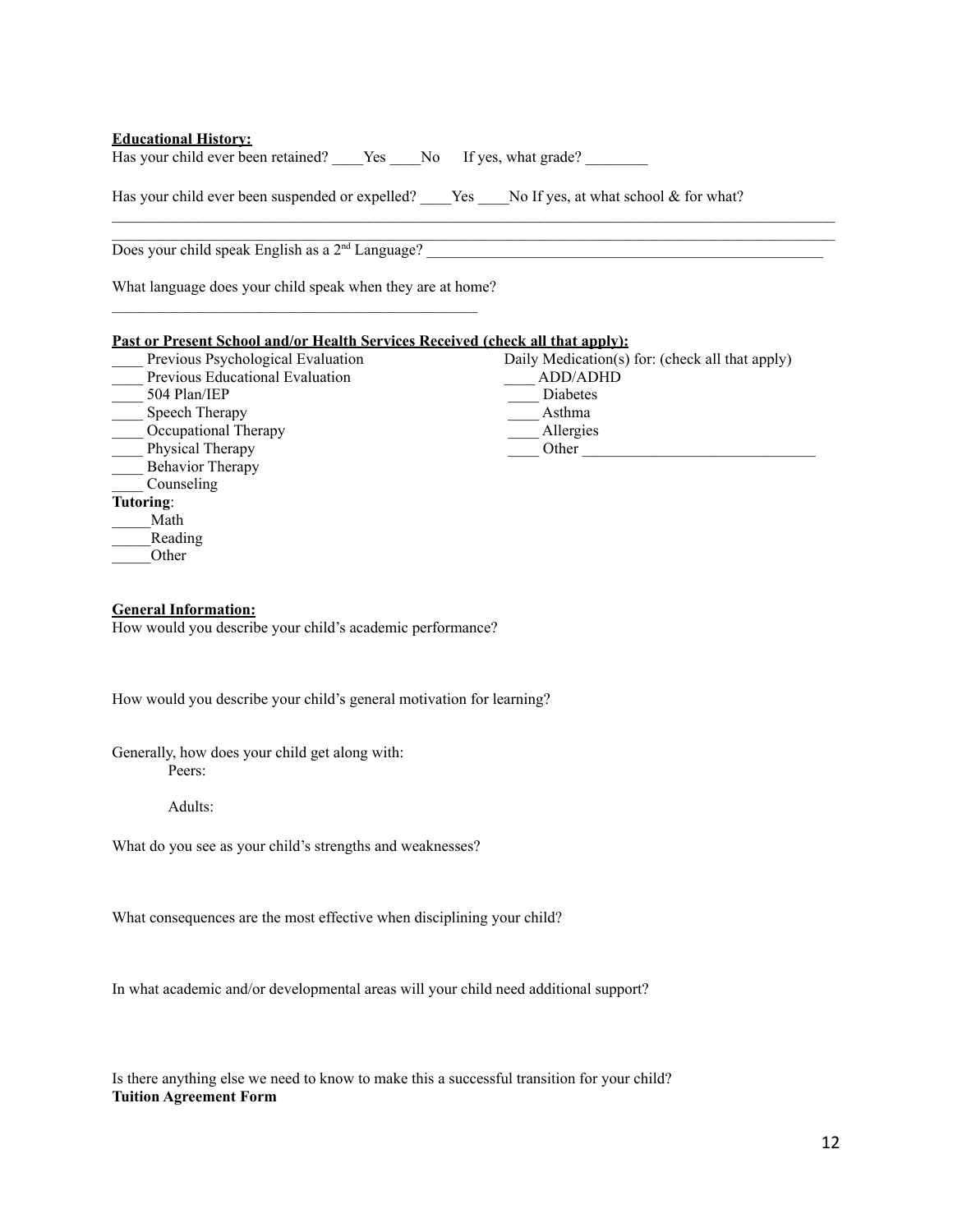All families (with the exception of ED Choice & Jon Peterson Scholarship applicants) are required to enroll and pay for tuition through FACTS and must complete their enrollment online immediately. A hold on records or upcoming registration may be placed for any outstanding balances such as tuition, latchkey, cafeteria, library or check fees.

### **ED CHOICE, JON PETERSON & AUTISM SCHOLARSHIP FAMILIES**

The following guidelines are expected to be followed by anyone who receives one of the above scholarships. Any part not fulfilled will result in loss of the scholarship, and the full tuition will be applied to your family account.

- You must turn in ALL paperwork ON TIME
- You must complete and mail in your income request form directly to ED Choice as this is the only method used to verify income status.
- Since we are a tuition-based school, any tuition not covered by the Scholarship will be the responsibility of the family to pay. No records shall be released until accounts are paid.
- **●** YOU MUST PHYSICALLY SIGN YOUR SCHOLARSHIP CHECK which arrives three times during the school year. We will notify you when your check is ready to be signed. If your check is not signed in a timely manner, YOU WILL BE RESPONSIBLE TO PAY THIS AMOUNT.

#### **ED CHOICE FAMILIES ONLY**:

In signing this form, it states that you understand that you are required to pay the portion of tuition that is not covered by the Ed Choice Scholarship. You are also acknowledging that you are responsible for all tuition until the Ed Choice Scholarship is awarded. You also understand that any balance due as the result of inaccurate or false information provided on your Ed Choice Scholarship application will be YOUR responsibility to pay. The Notre Dame Schools has the right to dismiss any student for non-payment of their tuition.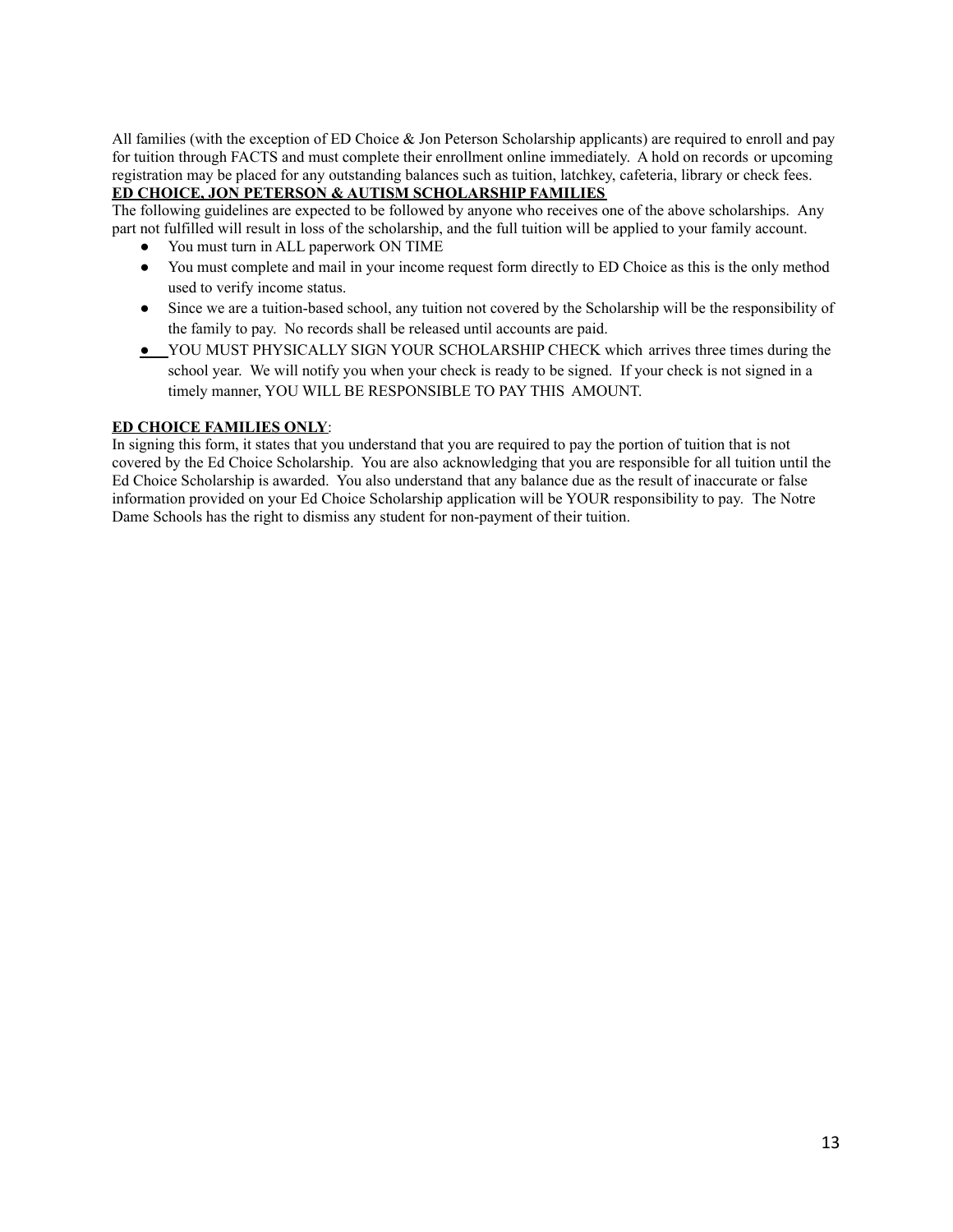# **STANDARDS BASED GRADING**

Schools within the Diocese of Columbus believe that grades should communicate exactly what a student knows, understands, and is. The emphasis is on both the academic content and the process a student takes to mastery level. The intent is to present information regarding a student's progress so that intervention or enrichment strategies can be applied to help each child learn and to honor the dignity of each student as a child of God.

# **NDE PROGRESS CODE DESCRIPTION**

E (Exceeds the Essential Standard): The student exceeds the essential standard by consistently demonstrating an advanced l level of understanding and/or the ability to apply knowledge at a higher level.

M (Met the Essential Standard): The student has consistently mastered the essential standard taught and assessed.

W (Working toward Meeting the Essential Standard): The student is working toward mastery of the essential standard or is consistent in his/her demonstration of mastery when assessed.

N (Not Meeting the Essential Standard): The student has not demonstrate mastery of the essential standard. This is usually given to students who are at the beginning stages in learning a new concept or students who are working below the grade level.

INS (Insufficient Evidence): There was insufficient evidence provided for demonstration of mastery. Students will be given the opportunity to provide sufficient evidence by the end of the next grading period.

(Modification): Only for those students whose curriculum content area and standards have been modified based on Service Plan/IEP Goals. This does not apply to students who only have accommodations.

### **STANDARDIZED TESTING**

Notre Dame Elementary will follow the basic program of standardized testing determined by the Diocesan Department of Education.

Diocesan Policy 5142.0

# **NOTRE DAME ELEMENTARY HOMEWORK GUIDELINES**

We expect students to do assigned homework and return it accordingly. The amount of time dedicated to homework depends on the student's grade level, the teacher and the subject. The following is a general guideline:

Kindergarten: 20 minutes First Grade: 20-30 minutes Second Grade: 30-40 minutes Third Grade: 45 minutes Fourth Grade: 45-60 minutes Fifth Grade: 60 minutes Sixth Grade: 60-90 minutes

Parent/guardian/family involvement in the student's education during the elementary school years is critical and will help him/her be successful now and in the future. It is imperative that families encourage learning at home. Homework serves many purposes:

- 1. Improves the child's learning and memory.
- 2. Helps the child develop positive study skills and habits that will serve him/her well throughout life.
- 3. Teaches a child to work independently.
- 4. Allows the child to review and practice skills covered and learned in the classroom.
- 5. Helps parents/guardians learn more about what the child is learning in school.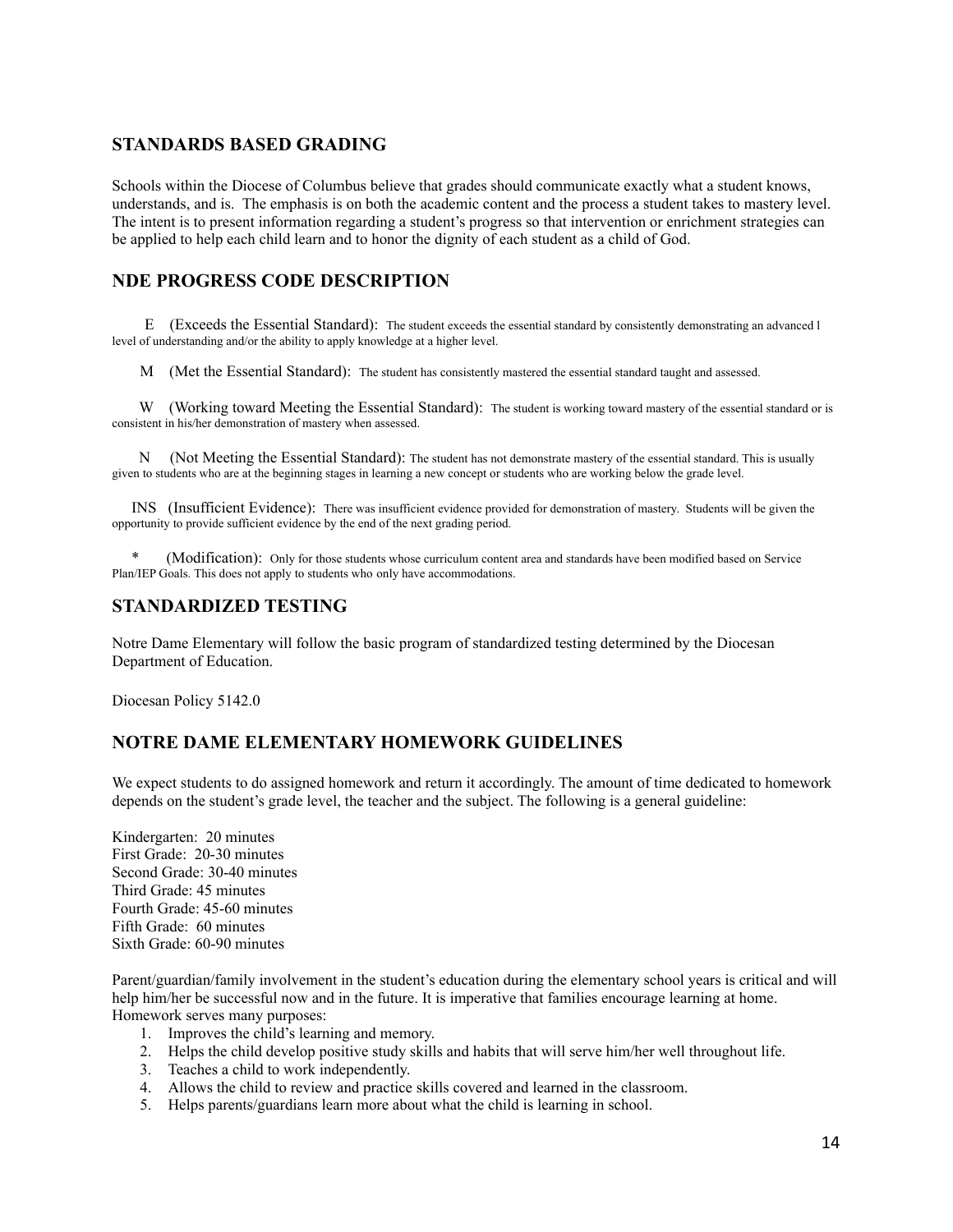6. Encourages parents/guardians to spark the child's enthusiasm related school.

When homework is assigned, and a student does complete and turn the homework assignment in, he/she is following NDE's universal strategies "Be Respectful. Be Responsible. Be Ready." If a student fails to complete and turn in homework, a Level 1/Minor Disruptive Behavior violation (see Code of Conduct) will be documented.

Revised 8/20

# **TEXTBOOKS AND SCHOOL PROPERTY**

Any student who marks on books or desks or damages an electronic devise will be fined. If the damage is serious, he/she may be required to pay replacement amount. If an electronic device, textbook, library book or workbook is lost, the student is required to provide a replacement.

## *Diocesan Policy 5124.1* **REPORTING PUPIL PROGRESS**

Each elementary school shall use the diocesan system for reporting pupil progress. This should include: progress reports, interim reports, Life Skills Reports or an equivalent means of student formation feedback (such as the virtue based, Disciple of Christ Reports).

- 1. Reports of pupil progress should be based on evidence from multiple assessments which demonstrate a student's understanding of the different academic content standards, teacher observations, and Life Skills Reports, or similar feedback, when appropriate.
- 2. An evaluation must be provided for each of the following curricular areas:
	- 1. religion
	- 2. language arts
	- 3. mathematics
	- 4. social studies
	- 5. science
	- 6. health
	- 7. art
	- 8. music
	- 9. physical education
- 3. Provisions must be made for the doctrinal, liturgical, spiritual, and moral education of the child. However, the subject of religion must be evaluated and interpreted as indicating mastery of vocabulary and concepts.
- 4. The standards of each curricular area are listed on the progress report.
- 5. Because of the differences among primary, intermediate, and middle school levels, there are some variations in the wording of the standards for the various curricular areas.
- 6. Progress reports will reflect student attendance.
- 7. Progress reports must be furnished to the parent(s)/guardian(s) four times a year.
- 8. Interim reports are sent to parent(s)/guardian(s) between report periods when a child's work does not meet academic standards; to indicate improvement in a standard or standards; or to recognize outstanding academic contributions.
- 9. Life Skills Reports, which indicate negative behaviors or deficient study skills, may be sent as needed to alert parent(s)/guardian(s) to problems that are developing. Alternate reports or means of providing feedback on student formation is also permitted, such as the virtue-based Disciple of Christ – Education in Virtue model. This parent/guardian communication should initiate early intervention to resolve a problem before the academic subjects are impacted in a negative way.

Office of Catholic Schools Adopted 8/01, Catholic Diocese of Columbus Reviewed 8/06, 8/11, 7/16 Reviewed 9/02

### *Diocesan Policy 5123.0* **RETENTION OF ELEMENTARY STUDENTS**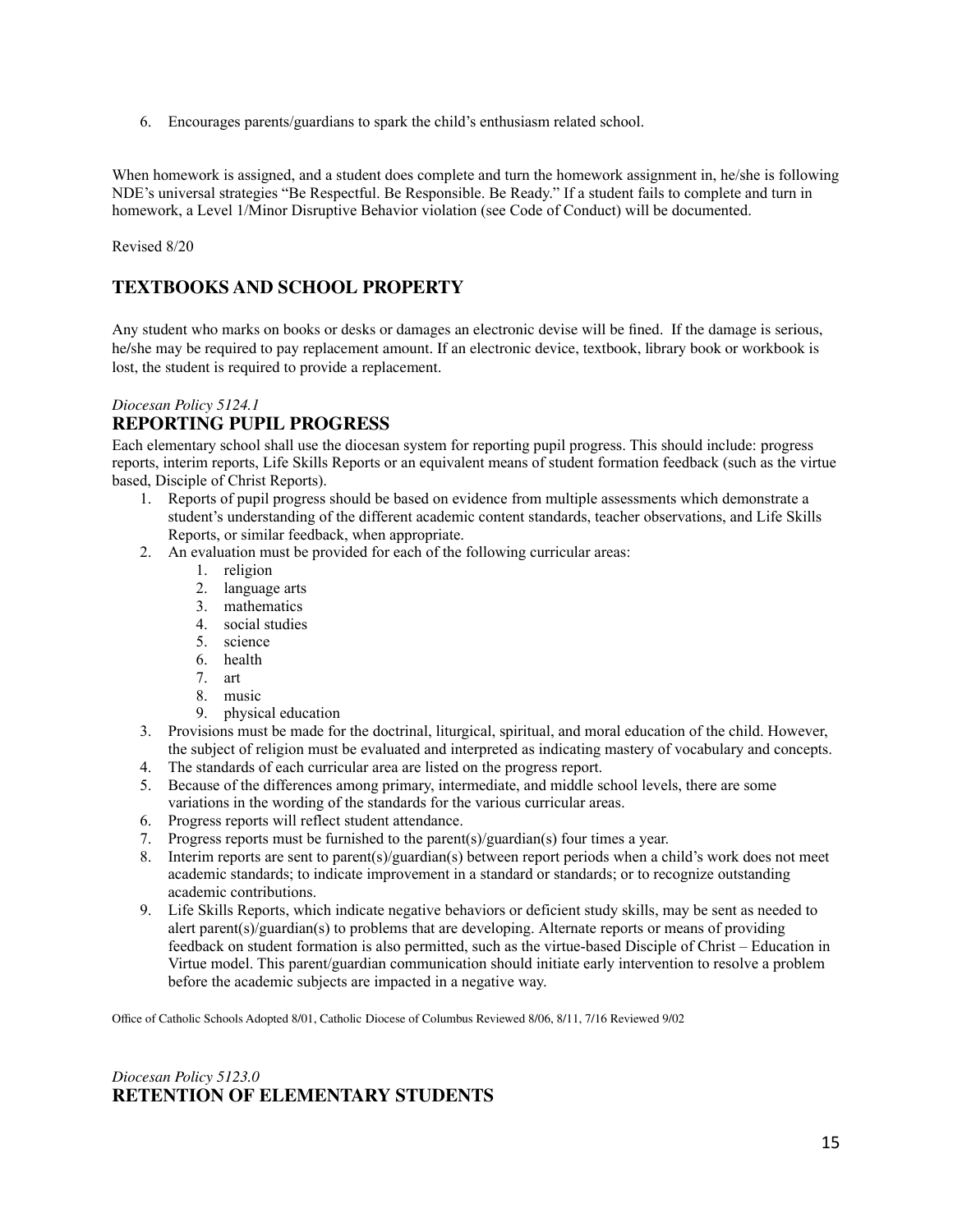It shall be mandatory to consider various factors when making a retention determination. Of primary consideration is whether or not a second year in the same grade will enable the student to gain the skills and knowledge not learned in the first year. Other factors that must be considered are academic progress, Knowledge of the English language, possible learning disabilities, and social and emotional maturity. When reviewing academic progress, multiple indicators should be used including daily work, assessments, progress reports, standardized testing, Academic Support Plans, Services Plans/IEPs, and Written Plans.

A student who has not met a significant number of benchmarks in language arts and/or mathematics (primary grades) OR language arts, mathematics, religion, social studies, and science (Grades 4-8) should be considered as a possible candidate for retention.

NOTE: For Third Grade Reading Guarantee retention, see regulation 5522.05

### **All Grade Levels**

Certain issues concerning retention apply to all grade levels. Although the elementary school principal makes the ultimate decision about promotion or retention, below are essential procedures to follow when considering retention of a student:

- 1. The student's lack of progress must be clearly documented and communicated to the parent(s)/guardian(s) by the teacher.
- 2. Lack of student progress toward meeting a significant number of the benchmarks must lead to an intervention process, based on the flow chart in the Diocesan binder "Procedures for Identifying Special Needs Students".
- 3. A meeting with the parent(s)/guardian(s), teachers, and school administration at the beginning of the third quarter should address student progress in meeting the benchmarks. The intervention plan should be reviewed at this time to determine if the plan has been followed and if retention should be considered as an intervention.
- 4. A meeting with the parent(s)/guardian(s), teachers, and school administration is required by the interim of fourth quarter to determine if retention is the appropriate intervention at this time. School requirements for summer intervention should also be made at this meeting.

Reporting to parent(s)/guardian(s) about academic progress is outlined in Policy 5124.1.

Catholic Diocese of Columbus Reviewed 8/96, 8/01, 8/06, 8/11, 7/16 Revised 6/79, 1/81, 2/90, 2/02, 8/10, 7/16

# *Diocesan Policy 5122.0* **STUDENTS ON OHIO ED CHOICE or JON PETERSON SCHOLARSHIPS**

Any student who is a recipient of an Ohio EdChoice or Jon Peterson Scholarship is required to take Ohio's 3-8 Achievement Tests. These include:

- o Grade 3 Reading and Mathematics
- o Grade 4 Reading, Mathematics, and Writing
- o Grade 5 Reading, Mathematics, Science, and Social Studies
- o Grade 6 Reading and Mathematics
- o Grade 7 Reading, Mathematics, and Writing
- o Grade 8 Reading, Mathematics, Science, and Social Studies
- Requirements for accommodations on Ohio's Statewide Achievement Test in Elementary School see Regulation #5122.1
- Requirements for an Alternate Assessment of Ohio's Statewide Achievement Test in Elementary School see Regulation#5122.15
- Requirements for ELL/LEP accommodations on Ohio's Statewide Achievement Test in Elementary School see Regulation#5122.2

Office of Catholic Schools Adopted 8/06 Catholic Diocese of Columbus Reviewed 8/11, 7/16, Revised 10/12, 7/16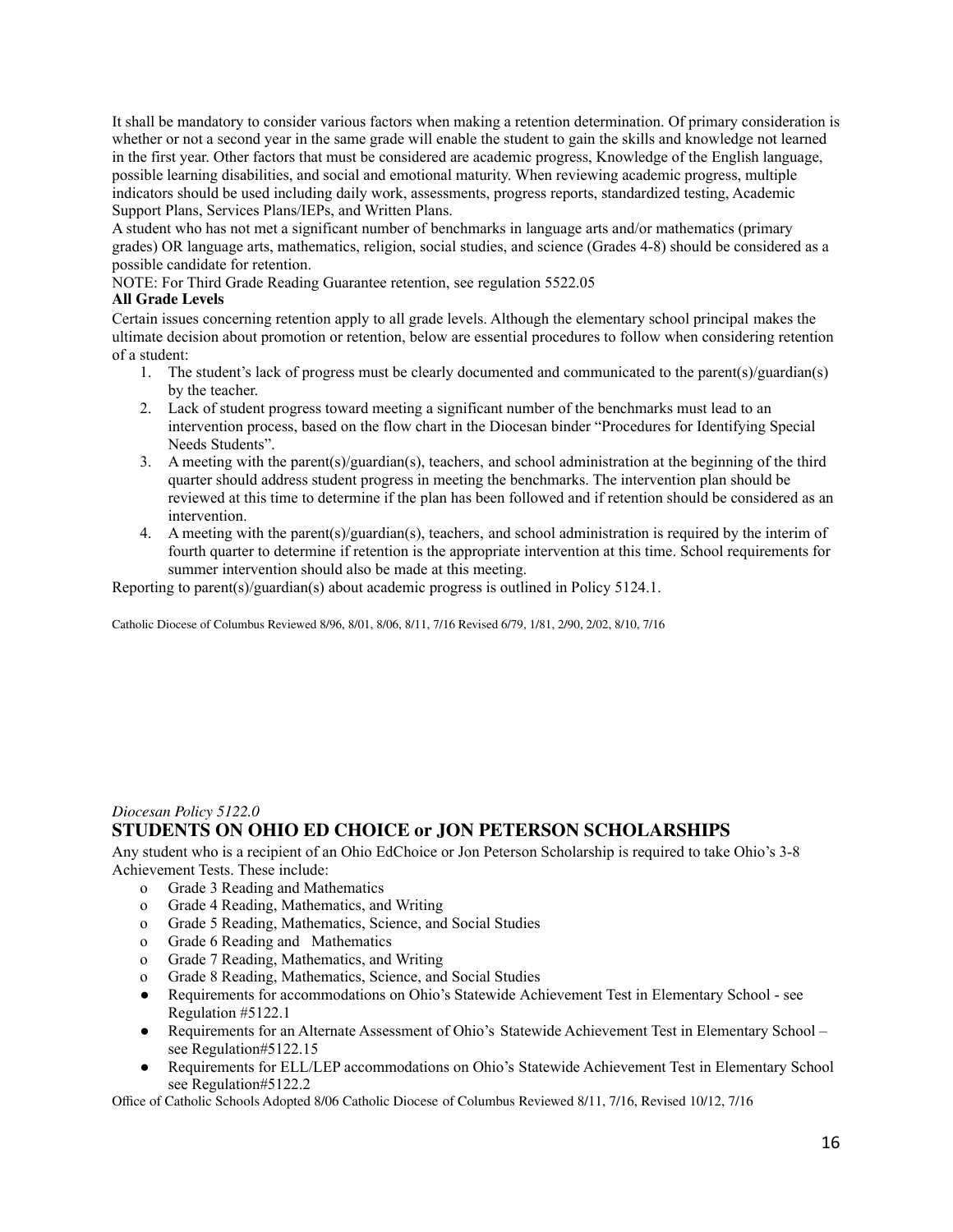#### *Diocesan Policy 5122.05*

### **REQUIREMENTS FOR THE THIRD GRADE READING GUARANTEE-EdChoice and EdChoice Expansion**

- 1) Starting in 2015-2016 school year, all schools must give any EdChoice or EdChoice Expansion Scholarship recipient in grades, K-3, an annual diagnostic assessment of their reading skills and follow the retention provisions of the Third Grade Reading Guarantee. The Columbus Diocese has chosen Star Early Literacy and STAR Reading from the approved vendor assessment list as the annual reading diagnostic assessment.
	- a) Diagnostic assessments in reading, as approved by the Ohio Department of Education (ODE), shall be

given by September 30<sup>th</sup> of each year for  $1<sup>st</sup>$ ,  $2<sup>nd</sup>$ , or  $3<sup>rd</sup>$  Grade and November 1 for Kindergarten, with the exception of students with significant cognitive disabilities or other disabilities as authorized by the ODE on a case-by-case basis.

- b) Diagnostic assessment results shall be translated to ODE's definition of "on track" and "not on track". The School shall make the final determination regarding whether a student is "on track" or "not on track".
- c) The School shall administer each applicable diagnostic assessment to any EdChoice or EdChoice Expansion student who transfers into a new school who did not take a diagnostic assessment at the previous school during the current school year, unless the student is excused from taking the assessment as provided for in the preceding paragraph. The diagnostic assessment(s) shall be administered within thirty (30) days of transfer.
- 2) For students identified as off track, the school must:
	- a) Notify the parents, in writing, that the student has been identified as having a deficiency in reading;
	- b) Notify the parents, in writing, that if the student does not attain the promotion reading subscore designated under division (A)(3) of O.R.C. 3301.0710 on Ohio's Third Grade English Language Arts (ELA) Test, the student shall be retained unless the student is exempt;
	- c) Provide intensive reading instruction services, as determined appropriate by the school, to each student identified as reading below grade level.
- 3) Per O.R.C.  $§3301.0711(k)(1)(a)$  each school for which at least 65% of its total enrollment is made up of students who are participating in state scholarship programs (EdChoice, Jon Peterson) shall administer the state tests to ALL its students.
- 4) Each school subject to O.R.C. §3301.163 annually shall report to the ODE, through the Scholarship Applications System, the number of students identified as on track in reading and the number of students identified as reading off-track.

Definitions:

"On track" means any student who is reading at grade level based on previous end of year standards expectations by

September 30<sup>th</sup>.

"Not on track" means any student who is not reading at grade level based on previous end of year standards

# expectations by September 30<sup>th</sup>.

# **MID-YEAR PROMOTION**

Retained third grade students can be promoted mid-year to grade 4 if they demonstrate that they are reading at or above grade level by attaining the promotion score of the Grade 3 English Language Arts State Test. The Mid-year Promotion form must be completed and approved by the principal of the school. Retained students are third-graders in all subjects until they are promoted through this policy to fourth grade. Students who are not promoted mid-year to fourth grade will take Ohio's third grade state tests in all subject areas. The retention provision, including exemptions to retention, continue to apply to these students. Students promoted mid-year to fourth grade will take Ohio's fourth grade state tests in all subject areas. The Reading Improvement and Monitoring Plan for any retained third grade student who has been promoted mid-year to fourth grade must continue to be implemented for the entire academic year and if necessary, for additional school years.

| <b>Current Enrollment</b><br>Status (2016-2017) | Receives Advanced<br>Instruction in Other<br><b>Subject Areas</b> | Meets District's Criteria 2016-2017 State Test<br>for Mid-Year Promotion Participation |  |
|-------------------------------------------------|-------------------------------------------------------------------|----------------------------------------------------------------------------------------|--|
|                                                 |                                                                   |                                                                                        |  |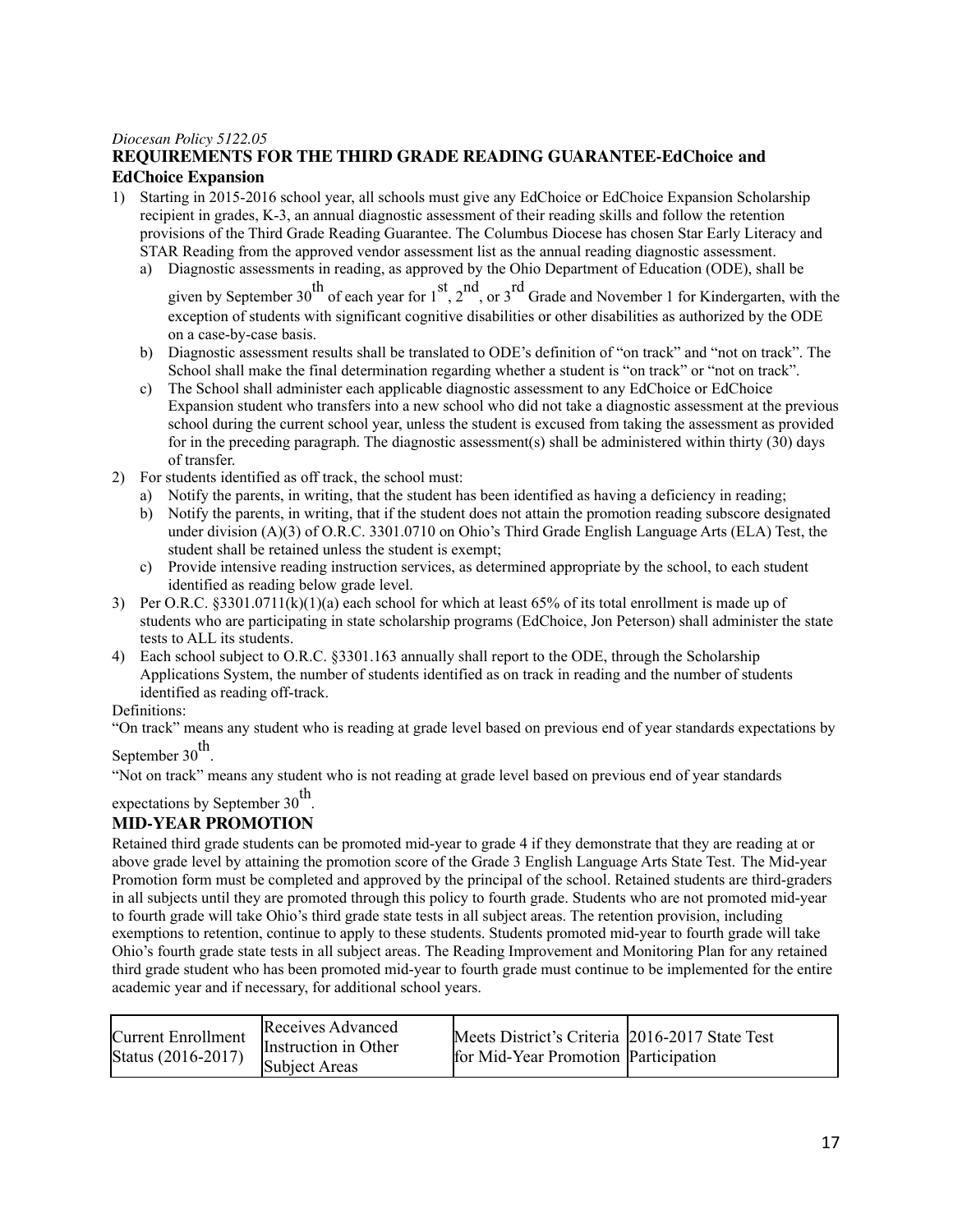| Retained Third Grade <sub>No</sub><br>Student | No  | Grade 3 ELA Grade 3<br><b>Mathematics</b>                    |
|-----------------------------------------------|-----|--------------------------------------------------------------|
| Retained Third Grade <sub>No</sub><br>Student | Yes | Grade 4 ELA Grade 4<br>Mathematics Grade 4 Social<br>Studies |
| Retained Third Grade Yes<br>Student           | No  | Grade 3 ELA Grade 3<br>Mathematics                           |
| Retained Third Grade Yes<br>Student           | Yes | Grade 4 ELA Grade 4<br>Mathematics Grade 4 Social<br>Studies |

### **TESTING REQUIREMENTS FOR JON PETERSON SCHOLARSHIP**

- 1. John Peterson students are not held to the provisions of the Third Grade Reading Guarantee. Third grade students participating in the Jon Peterson Scholarship would need to take either the fall or spring grade 3 English language arts test AND the mathematics test.
- 2. Students participating in the John Peterson Scholarship Program are required to take the state tests required for their grade level. Students that fail to complete the required state test will be unable to renew their scholarship.

The primary scholarship provider is required to order and administer the required state tests to student receiving the scholarship. The public school district is not responsible for the ordering or administration of tests to scholarship students

# **EXEMPTIONS FROM THE THIRD GRADE READING GUARANTEE**

- 1) All students scoring below the promotion score on the third grade ELA must be retained, except specific groups of students including ELLs and students with significant cognitive disabilities:
	- a) ELLs who have been enrolled in US schools for less than three full school years and have less than three years of instruction in English as a Second Language (ESL) program are exempt from the retention requirement state in the Third Grade Reading Guarantee. O.R.C. §3313.608(A)(2).
- 2) Students with significant cognitive disabilities, completing a substantially modified curriculum, are exempt from:
	- a) The reading requirements outlined in the Third Grade Guarantee;
	- b) The retention requirement.

NOTE: Students with significant cognitive disabilities are still required to be administered the grade 3 ELA in whichever format (general education grade 3 ELA or the Alternate Assessment) is appropriate for the student. Office of Catholic Schools Adopted 7/16

### *Diocesan Policy 5122.15*

# **OHIO'S 3-8 STATEWIDE ACHIEVEMENT TESTS REQUIREMENTS FOR THE ALTERNATE ASSESSMENT**

A student must have a Services Plan/IEP that specifies that he/she will fulfill the state's requirement for the mandated statewide testing through Ohio's Alternate Assessment. In order to have this included as part of their Services Plan/IEP, a student must demonstrate **all** of the following conditions:

- 1. have been identified as having a disability based on a multi-factored evaluation conducted in accordance with section 3323.03 of the ORC;
- 2. have a disability that presents "unique and significant" challenges to participation in district and state assessments regardless of the accommodations allowed:
- 3. have severe motor, sensory, cognitive or emotional disabilities;
- 4. require substantial modifications to the Diocesan curriculum in form and substance;
- 5. require instruction focused on the application of state standards through essential life skills;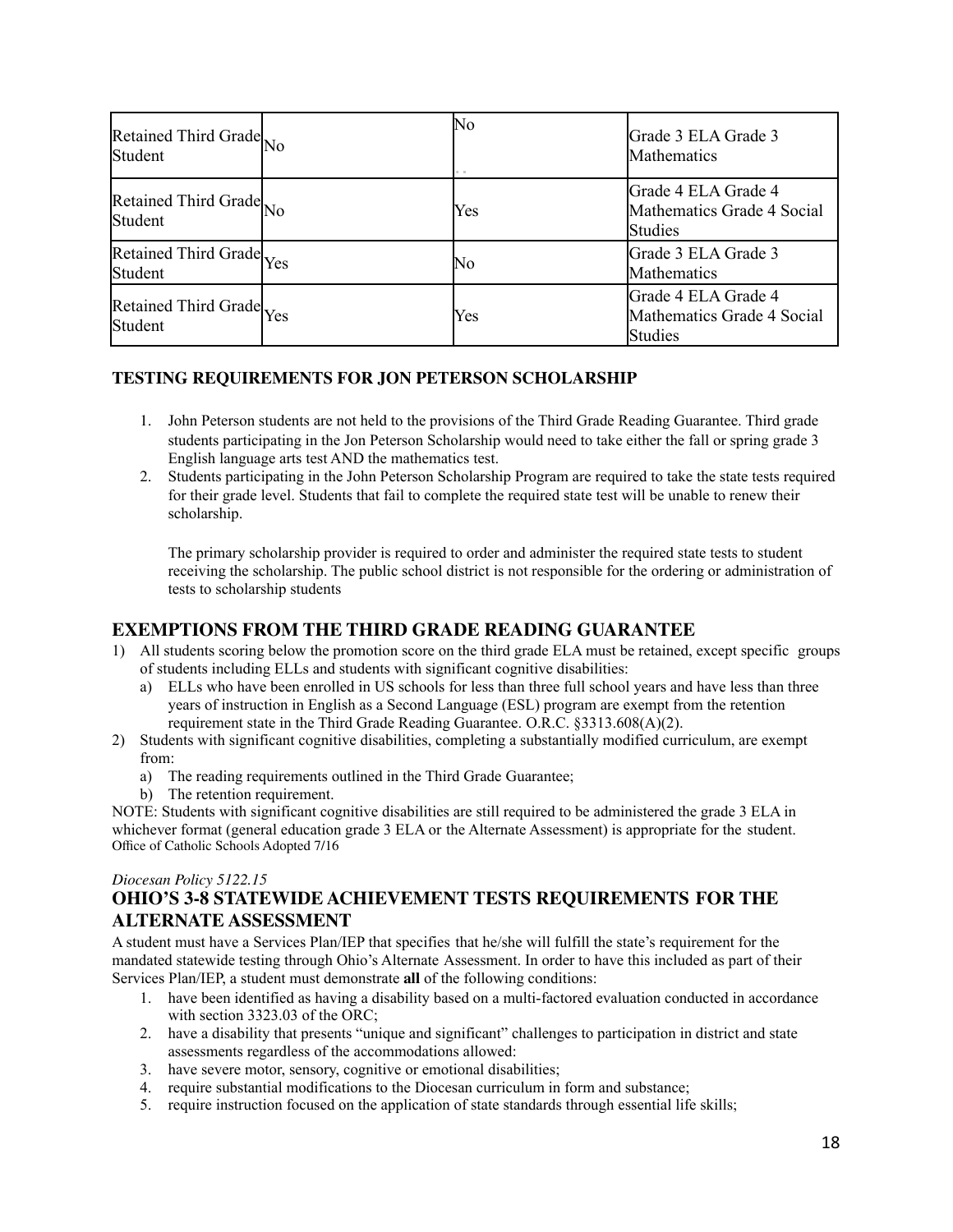- 6. require instruction multiple levels below age/grade level; and
- 7. be unlikely to provide valid and reliable measures of proficiency in content area via a standardized assessment even with accommodations.

Since Ohio's Alternate Assessment is designed for students with the most significant cognitive disabilities, the elementary school must have documentation to validate the conditions listed above. Additionally, the school must provide the type of education required by this student on a day-to-day basis. The determination that the student qualifies for an Alternate Assessment must be made on a yearly basis.

### *Diocesan Policy 5121.1* **SECURITY OF STATEWIDE TESTING MATERIALS**

The Diocesan Director of School Assessment shall oversee the diocesan testing security. However, each high school principal or principal's designee shall be responsible for ensuring that the Ohio statewide testing procedures are followed and that the tests are not made available to unauthorized parties. Ohio State Tests Ruler Book provides a reference for school officials responsible for statewide testing in a school. It provides a general overview of Ohio's statewide testing program and state specific information pertaining to testing at each grade level. The protocol in the Ruler Book must be followed. The Ruler Book can be accessed at **education.ohio.gov**. The following procedures are to be followed in each building:

- 1) All materials and communications concerning testing that are received from the state are to be opened by the principal or principal's designee. The person serving as the principal's designee must be a certificated/licensed employee.
- 2) Except for practice test materials, all testing materials are secured and should be kept in a locked cabinet or room.
- 3) Only the principal or principal's designee may have access to the cabinet or room where statewide test materials are stored.
- 4) The principal or principal's designee shall maintain a list of those certificated/licensed staff members who will be administering the statewide tests and the number of copies of each test that each person will need. Only certificated/licensed staff members are permitted to handle and administer tests. Only those individuals identified by each diocesan school should have access to the tests before, during, and after administration. Those individuals may include test coordinators, test administrators, and proctors.
- 5) Each certificated/ licensed staff member responsible for administering the statewide tests shall ensure that:
	- a) state designed testing procedures will be followed;
	- b) that tests and/or procedures will not be reproduced; and
	- c) that tests and/or procedures will not be distributed to any person other than the students who will be taking the tests. It is illegal to reveal test questions to students who will be taking the test. It is unethical and illegal to alter any student responses or to assist a student to cheat in any way. No secure material from an operational test may be released to students, media, or general public.
- 6) If there are more than 30 students testing, a proctor must be present in addition to the professional staff member. A proctor does not have to be a certificated/licensed school employee.
- 7) When the testing has been completed, each professional staff member shall return all copies of the procedures to the principal or the principal's designee. The principal or principal's designee must verify that the number of secure test booklets is the same number that was issued. Each statewide test remains secure until the July 1 release of the previous year's test as public records requests.
- 8) The principal or principal's designee shall follow the procedure outlined by the test publisher for pick-up of the completed answer documents, test booklets, and blank answer documents.

The Diocesan Director of School Assessment shall educate the schools of the Diocese about compliance with all guidelines issued by the State for the proper processing and handling of the state tests and associated materials. In the event there is an alleged violation of test security provisions, an investigation will immediately be conducted by the Superintendent or the Director of School Assessment. The Superintendent or the Director of School Assessment shall notify the State Board within ten days of the findings. The consequences of test violations include:

- 1. one or more students' answer documents may not be scored;
- 2. student scores may be invalidated;
- 3. the Diocesan Superintendent may suspend or dismiss an employee found guilty of cheating or helping a student to cheat.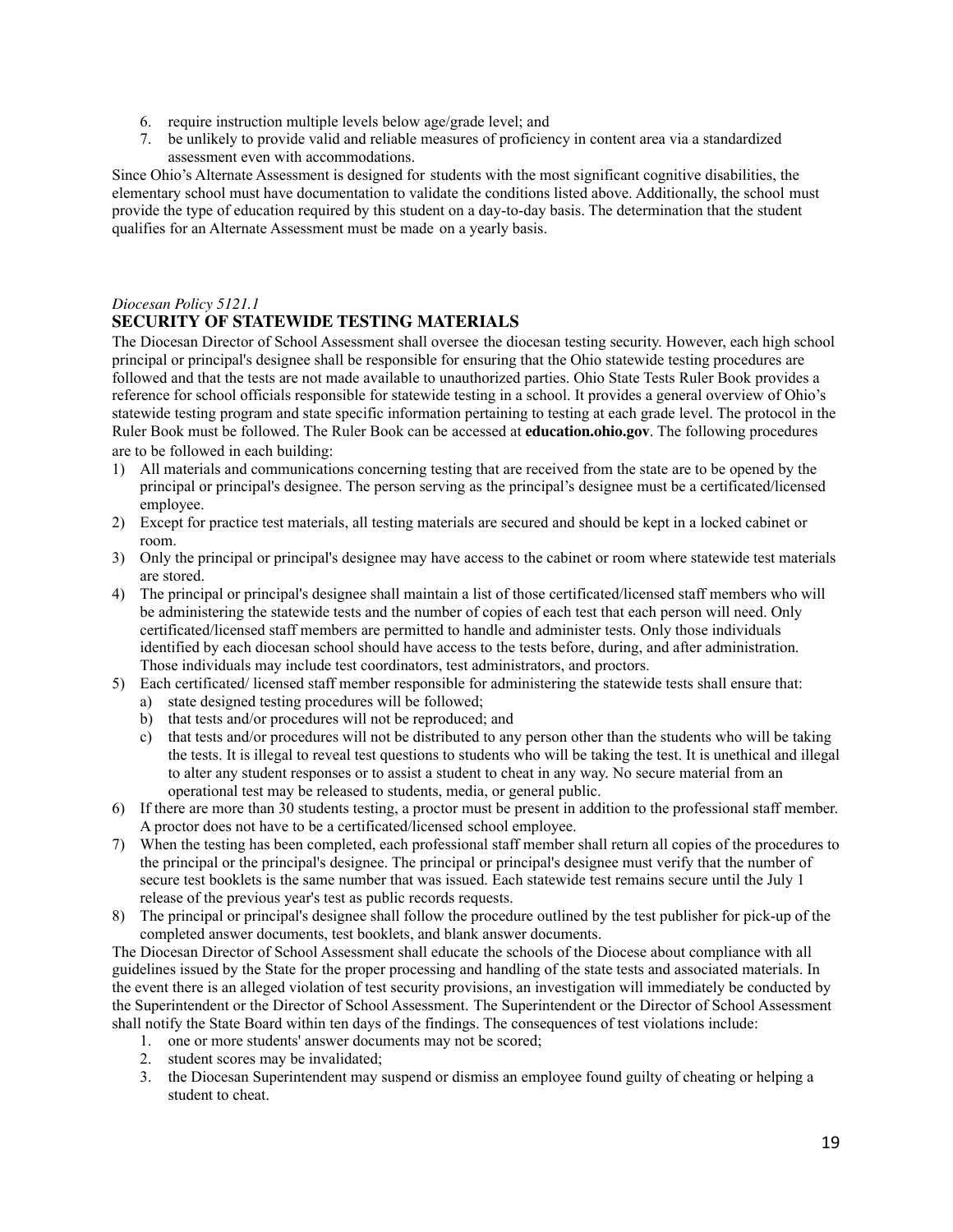- 4. The State Board of Education, following appropriate procedures, may suspend a certificate/license; and
- 5. a law enforcement agency, following an appropriate investigation, may prosecute under the state criminal code.

Office of Catholic Schools Adopted 8/94 Catholic Diocese of Columbus Reviewed 8/06, 8/11, 7/16 Revised 7/16

# **NOTRE DAME SCHOOL-WIDE POSITIVE BEHAVOR SUPPORT AND INTERVENTIONS (SWPBIS)**

Notre Dame Elementary implements a school-wide positive behavior support and intervention program. SWPBIS is a multi-tiered system of tools and strategies for defining, teaching, and acknowledging appropriate behavior, and correcting inappropriate behavior. SWPBIS is for the whole school, it is preventative, and it changes the paradigm of focus from negative behaviors and exchanges to positive expectations and interactions. SWPBIS will be headed up by the PBIS Core Leadership Team.

#### Multi-tier Support

School-wide means that all staff support appropriate behavior in classroom and non-classroom (bathrooms, assemblies, hallways) areas. This support happens along a continuum from Tier 1 for all students, Tier 2 for a small group of students to Tier 3 for individual students. The goal is to create an environment that sets ALL students up for success. Tier 2 and Tier 3 interventions will be conducted under the guidance of the Student Support Team.



An important aspect of SW-PBIS is the understanding that appropriate behavior and social competence is a skill that requires direct teaching to students just like math and reading. There is no assumption, in SWPBIS, that students will learn social behavior automatically or pick it up as they go through life. This critical feature in SWPBIS leads to its effectiveness.

Notre Dame Elementary has adopted three universal strategies that guide student and staff behavior. The strategies include "**Be Respectful. Be Responsible. Be Ready**". The universal strategies dictate how students and staff are expected to behave throughout the school and are incorporated in the following matrix.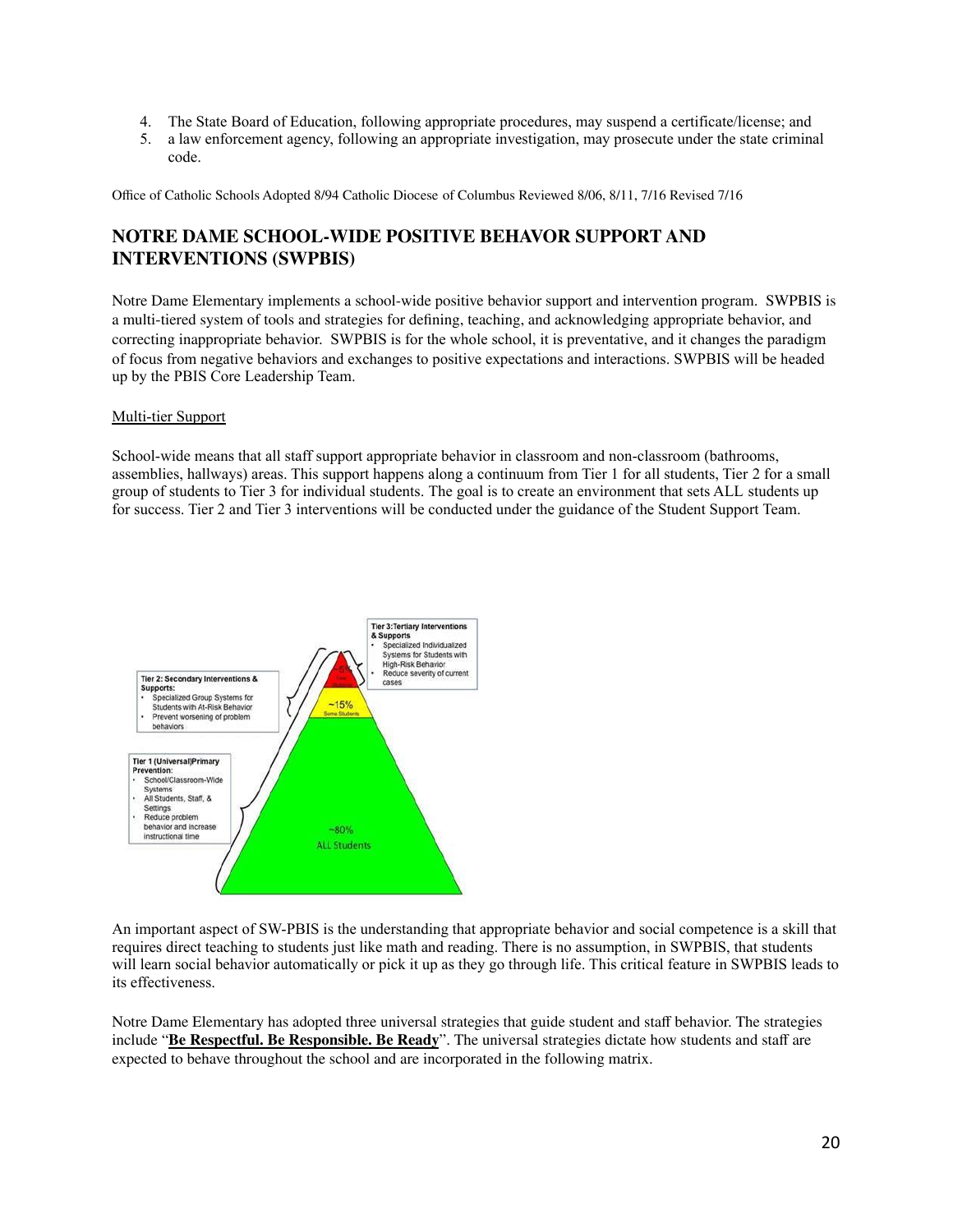| Notre Dame Elementary School-wide Behavioral Matrix |
|-----------------------------------------------------|
|-----------------------------------------------------|

|                          | Hallway                                                                                                                                                    | Playground                                                                                                                                                                                            | Cafeteria                                                                                                        | <b>Bathroom</b>                                                                           | Church                                                                                                        | <b>Field Trip</b>                                                       | Classroom                                                                                                                                                                                                                                    |
|--------------------------|------------------------------------------------------------------------------------------------------------------------------------------------------------|-------------------------------------------------------------------------------------------------------------------------------------------------------------------------------------------------------|------------------------------------------------------------------------------------------------------------------|-------------------------------------------------------------------------------------------|---------------------------------------------------------------------------------------------------------------|-------------------------------------------------------------------------|----------------------------------------------------------------------------------------------------------------------------------------------------------------------------------------------------------------------------------------------|
| <b>Be</b><br>Respectful  | -stay in your<br>personal<br>space<br>-walk<br>-use a level<br>0-1 voice<br>-greet others<br>with a smile<br>-enter and<br>leave/<br>classrooms<br>quietly | use kind<br>language<br>-be a good<br>sport<br>-follow game<br>rules<br>-voice level<br>$3 - 4$<br>-treat others<br>as you want<br>to be treated<br>-treat<br>equipment<br>with care<br>-follow rules | -use a voice<br>level 1-2<br>-listen to<br>adults<br>-use good<br>manners<br>-be kind                            | -respect<br>privacy of<br>others<br>-keep the<br>bathroom<br>clean<br>-wait your<br>turn  | -sit quietly<br>-listen                                                                                       | -use manners<br>-voice level 1                                          | - listen and<br>follow<br>directions<br>-raise hand to<br>participate<br>-use volume 1<br>-keep hands,<br>feet, objects<br>to yourself<br>-keep desk<br>are clean and<br>organized<br>-be kind to<br>others and<br>respect their<br>opinions |
| <b>Be</b><br>Responsible | -walk<br>-stay to the<br>right on the<br>stairs<br>-go straight to<br>destination<br>-leave outside<br>doors closed                                        | -tell an adult if<br>you see<br>something<br>that is unsafe<br>-follow<br>directions<br>-line up<br>-return items<br>to their place                                                                   | -clean your<br>area<br>-stay at<br>designated<br>table<br>-be helpful<br>-raise hand to<br>be dismissed<br>-walk | -wash your<br>hands<br>-flush toilet<br>-dispose of<br>paper<br>products<br>appropriately | -participate<br>-follow<br>church rules                                                                       | -stay with the<br>group<br>-follow safety<br>rules                      | -be ready to<br>learn<br>-try your best<br>-complete<br>and return<br>homework                                                                                                                                                               |
| <b>Be Ready</b>          | -carry<br>materials<br>appropriately<br>-face forward                                                                                                      | -listen for<br>whistles<br>-line up<br>promptly and<br>quietly                                                                                                                                        | -get tray and<br>utensils and<br>sit down<br>promptly<br>-use time<br>wisely                                     | -use the<br>bathroom,<br>wash hands<br>and return to<br>class promptly                    | -have music<br>sheets<br>-shirt tucked<br>-be ready to<br>participate in<br>Church<br>communion<br>procedures | -be on time<br>-permission<br>slips returned<br>-dress<br>appropriately | -come to<br>school<br>-be on time to<br>school<br>-have<br>materials                                                                                                                                                                         |

When students do not respond to the universal Tier 1 strategies, he/she may be referred for Tier 2 interventions/assistance. At the Tier 2/Secondary Prevention level, students may be placed in small groups for more specialized and individualized interventions. Likewise, when a student does not respond to Tier 2 assistance, he/she may be a candidate for Tier 3 intensive interventions. At the Tier 3 Level, the student will most likely undergo a functional behavior analysis and an individual behavior plan will be created to help the student succeed academically and thrive behaviorally and socially.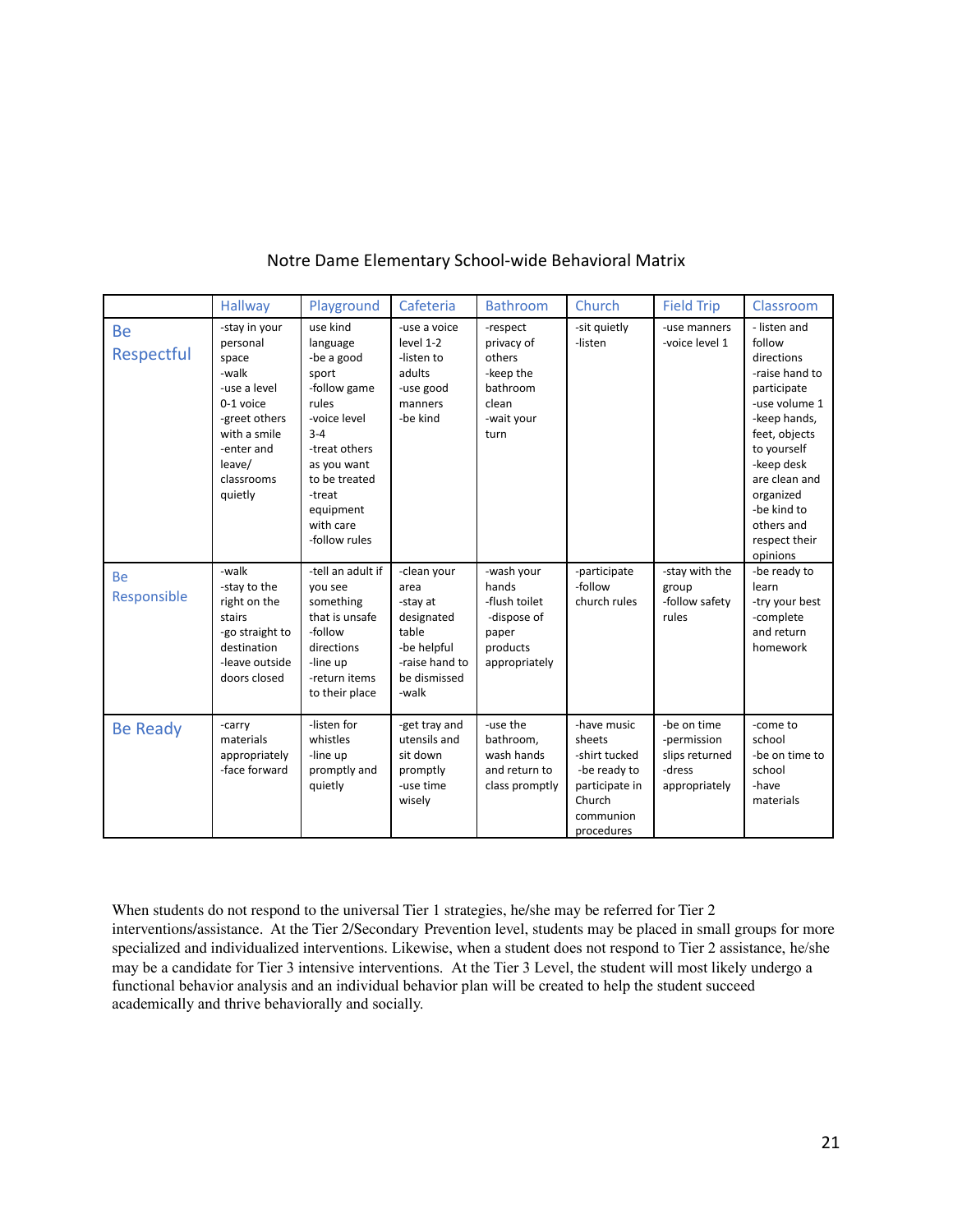### Notre Dame Elementary Incentive Program Attendance and Titan Tickets

# **ATTENDANCE**

Daily

● Teachers will greet students as they arrive to school. Each student will get 1 Attendance Ticket every day for attendance and on-time arrival.

Weekly:

• Teachers will reward students with the best combined attendance and on-time arrival using their individualized classroom acknowledgement system.

### Monthly

● The classroom with the best attendance and on-time arrival will earn the Titan Trophy and will celebrate with a "themed party"

**Quarterly** 

• Each student with perfect attendance (in attendance every day, no late arrivals or early departures) will receive "Perfect Attendance" recognition.

**BEHAVIOR/TITAN TICKETS** (rewards for following the NDE universal strategies "Respectful. Responsible. Ready".

Daily

Teachers will recognize those students who exhibit exemplary behavior throughout the school by awarding students "Titan Tickets".

### Weekly

• Each Friday, one student from the upstairs  $(4<sup>th</sup>-6<sup>th</sup>$  grades) and one student from the lower floor  $(K-3<sup>rd</sup>$ grade) will be chosen randomly from the Titan Ticket container. That student will be given a tangible reward. Keep in mind… the better behaved your child is, the more tickets he/she gets during the week, and, therefore, the greater likelihood that his/her name will get drawn on Friday!

### Monthly

• Each month, one student from  $4<sup>th</sup> - 6<sup>th</sup>$  grade and one student from K-3<sup>rd</sup> grade will be selected for a more valuable prize.

### **Ouarterly**

• 1<sup>st</sup> Quarter-4<sup>th</sup> Quarter: Every student who gets a "to be determined" number of Titan Tickets will receive leveled rewards.

### Annually:

- Award assembly recognizing students:
	- o For perfect attendance/zero tardies, zero early dismissals, and zero Office Discipline Referrals
	- o For academic achievement
- Titan ticket drawing: all Titan Tickets earned t/o year will be compiled w/ "grand prize" winners selected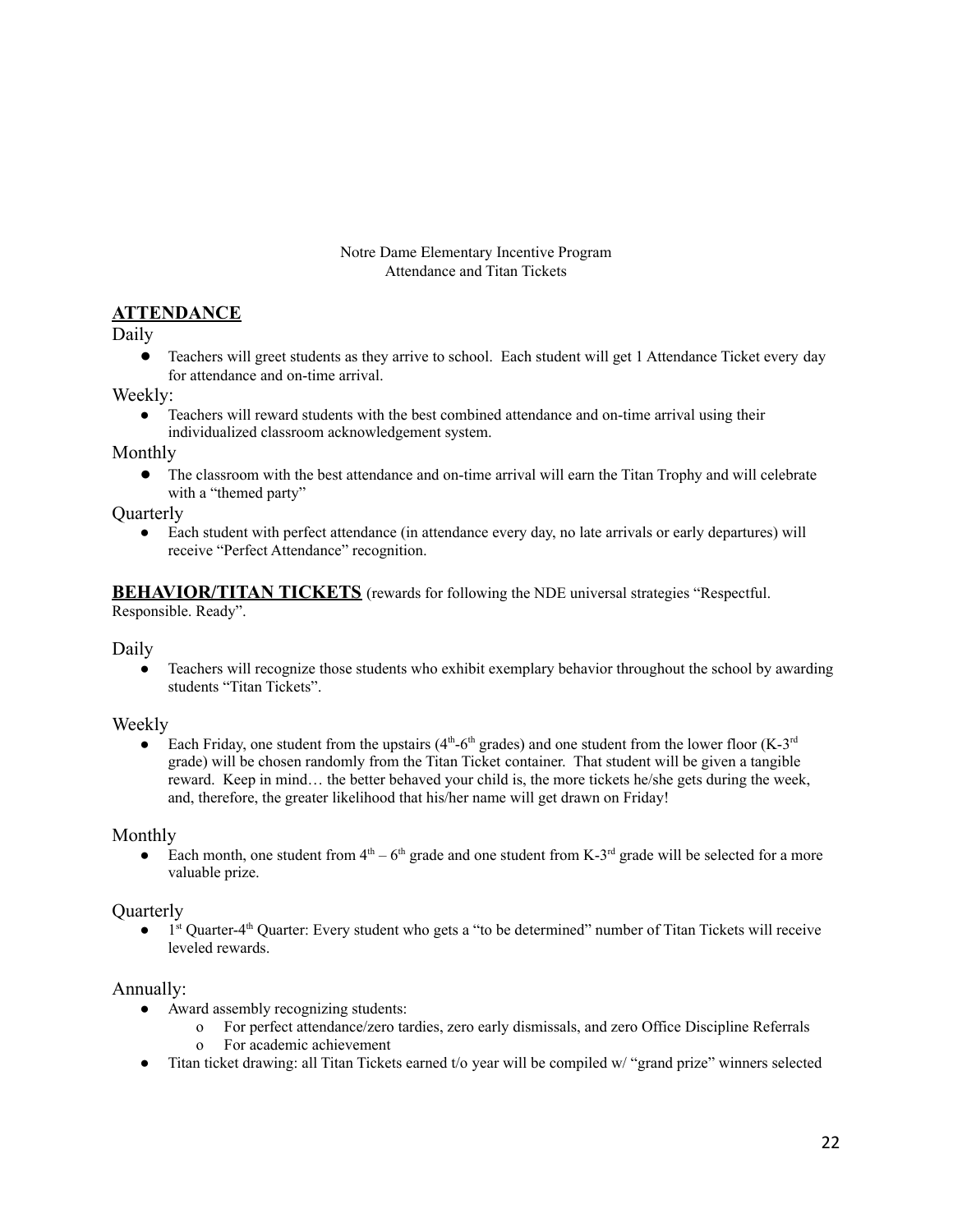*Diocesan Policy 5144.0*

# **BEHAVIOR**

Behavior is the manner in which one acts. Since the essence of Christian discipline is self- discipline, the student must be free to choose one form of behavior over another. In choosing to behave or to misbehave, the student takes upon himself/herself the consequences of that chosen behavior.

Teachers shall uphold the code of conduct established for the school and follow the expectations, procedures, corrective measures, and penalties regarding the school's rules.

Teachers shall also be responsible for establishing a classroom environment in which students receive continuing instruction regarding acceptable behavior.

The Catholic Church respects the dignity of persons of all ages; therefore, corporal punishment in any form is not an acceptable form of punishment for student misbehavior.

However, a person employed or engaged as a teacher, principal, or administrator in a school in the Diocese of Columbus may use a physical response to "obtain possession of weapons or dangerous objects upon the person or within the control of the pupil, for the purpose of self-defense or for the protection of persons or property." (Ohio Revised Code 3319.41)

Office of Catholic Schools, Catholic Diocese of Columbus. Adopted 8/1, Revised 2/90, 8/96, 8/01, 8/06, 8/11, 7/16 *Diocesan Policy 5144.1*

# **CODE OF CONDUCT**

Each school shall develop, publish, and update a code of conduct for students on a regular basis. This code shall specify expectations for student attendance (Policy 5113.0 and 5113.1) and behavior (Policy 5144.0). It shall indicate procedures, corrective measures, and penalties that the school may use for violations of its rules. In establishing the code of conduct, the school shall:

- 1. safeguard the students' rights to due process;
- 2. ensure that the rules and consequences are understandable by the students;
- 3. ensure that the consequences are constructive and relative to the misbehavior or that academic credit is not denied except in cases of academic violations, e.g., cheating, plagiarism;
- 4. ensure that work of an academic nature is not used as a consequence; and
- 5. encourage reconciliation with the offended party(ies), if applicable.

The school's code of conduct shall be distributed annually to students, parents(s)/guardian(s) and the school staff in written form (or on the school website, if appropriate). The signatures of students, parents(s)/guardian(s), and teachers indicating acceptance of the code are required annually and shall be maintained in the school office. Office of Catholic Schools, Catholic Diocese of Columbus Reviewed: 2/90, 8/96, 8/01, 8/06, 8/11, 7/16

*Diocesan Policy 5140.02*

### **BULLYING**

The Diocese of Columbus catechetical programs and their catechetical leaders or catechists will not tolerate any bullying on parish grounds or at any program activity on or off site*.*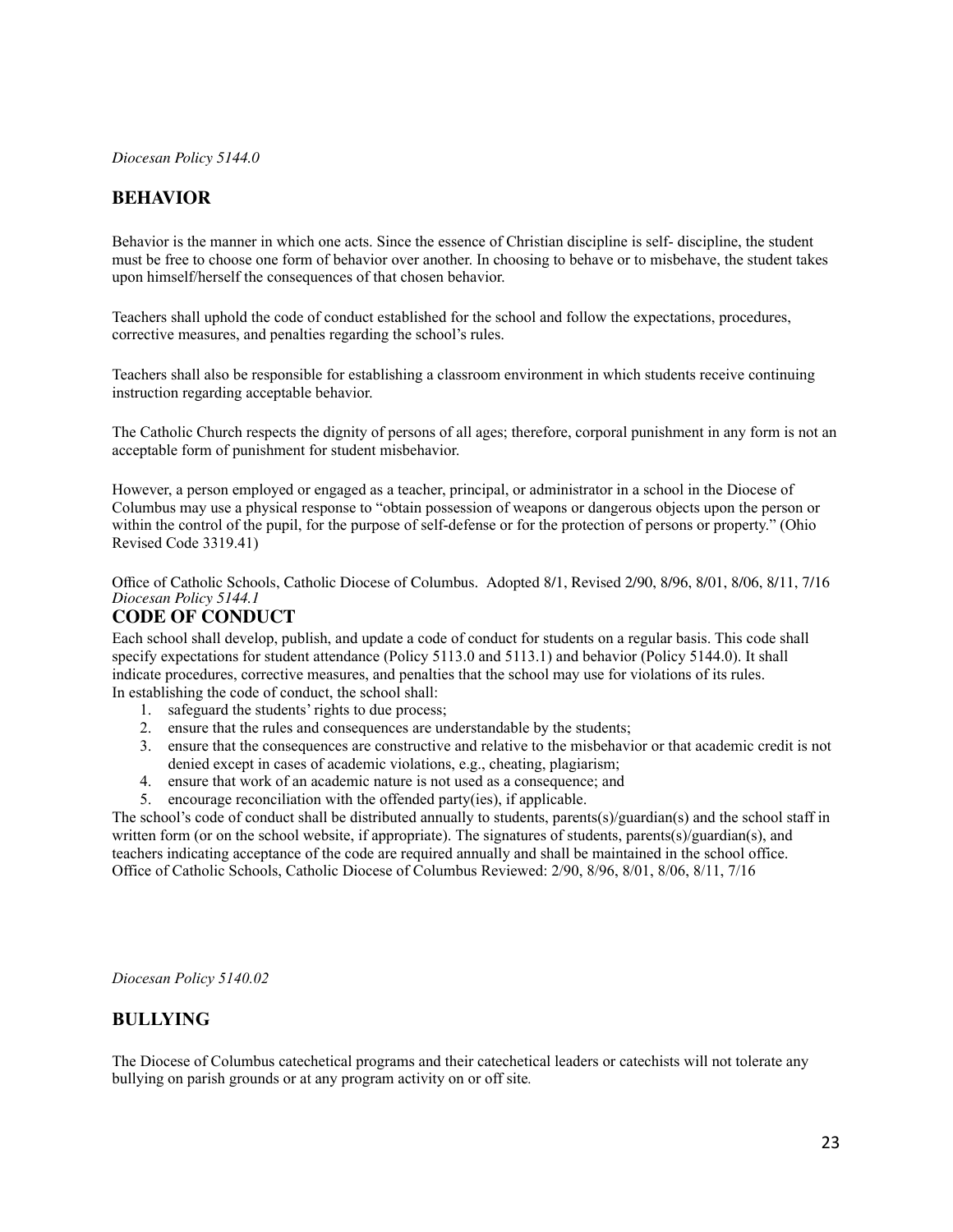Bullying is a pattern of abuse over time and involves a minor being "picked on." Bullying includes physical intimidation or assault; extortion; oral or written threats; teasing; putdowns; name‐ calling; threatening looks, gestures, or actions; cruel rumors; false accusations; and social isolation.

The diocese expects catechetical leaders and catechists who observe or become aware of an act of bullying to take immediate, appropriate steps to intervene. If a catechetical leader or catechist believes that his/her intervention has not resolved the matter, or if the bullying persists, he/she shall report to the pastor for further investigation.

The diocese expects minors and their parents/guardians who become aware of an act of bullying on parish grounds or at any program activity on or off site to report it to the catechetical leader for further investigation. The catechetical leader will contact parents/guardians of the aggressor and the victim. This investigation may include interviews with youth, parents, team members, parish staff, and reviewing records.

Consequences for a minor who bullies others should include, but are not limited to, counseling, parent/guardian conference, and/or suspension from activities depending on the results of the investigation.

No retaliation shall be taken against a person who reports bullying.

Office of Catholic Schools Adopted 9/02 Catholic Diocese of Columbus Reviewed 7/16

# **NOTRE DAME ELEMENTARY CODE OF CONDUCT**

#### Level 1: **MINOR DISRUPTIVE BEHAVIOR**

The following are considered MINOR DISRUPTIVE BEHAVIORS:

- A. Uniform/dress code violation (K-6) after 2 verbal warnings
- B. Not completing and/or turning homework after 2 verbal warnings
- C. Noncompliance
- D. Non-vulgar inappropriate language
- E. Horseplay (touching, rough-housing, clowning around, etc.)
- F. Other minor disruptive behavior as determined by the teacher

#### **Consequences for Minor Disruptive Behavior**

Depending on the infraction, and based on the discretion of the teacher, the following consequences will be followed. The teacher should document the incident(s).

- 1 st Offense: Teacher will give the student a verbal warning
- 2 rd Offense: Partial loss of recess not to exceed 50%
- 3<sup>rd</sup> Offense: Conference will be arranged by the teacher and will include SST member, the student, and the principal
- 4<sup>th</sup> Offense: Conference will be arranged by the teacher and will include SST member, the student, parent/caregiver, and principal
- 5<sup>th</sup> Offense: At the discretion of the teacher and the SST, the behavior is now considered a "Major Disruptive Behavior"

#### Level 2: **MAJOR DISRUPTIVE BEHAVIOR/SERIOUS BEHAVIORS**

The following are considered MAJOR DISRUPTIVE BEHAVIORS:

- A. Increased occurrence and intensity of Level 1 behaviors
- B. Frequent classroom disruption
- C. Profane language or materials
- D. Cheating
- E. Lying
- F. Leaving the classroom without permission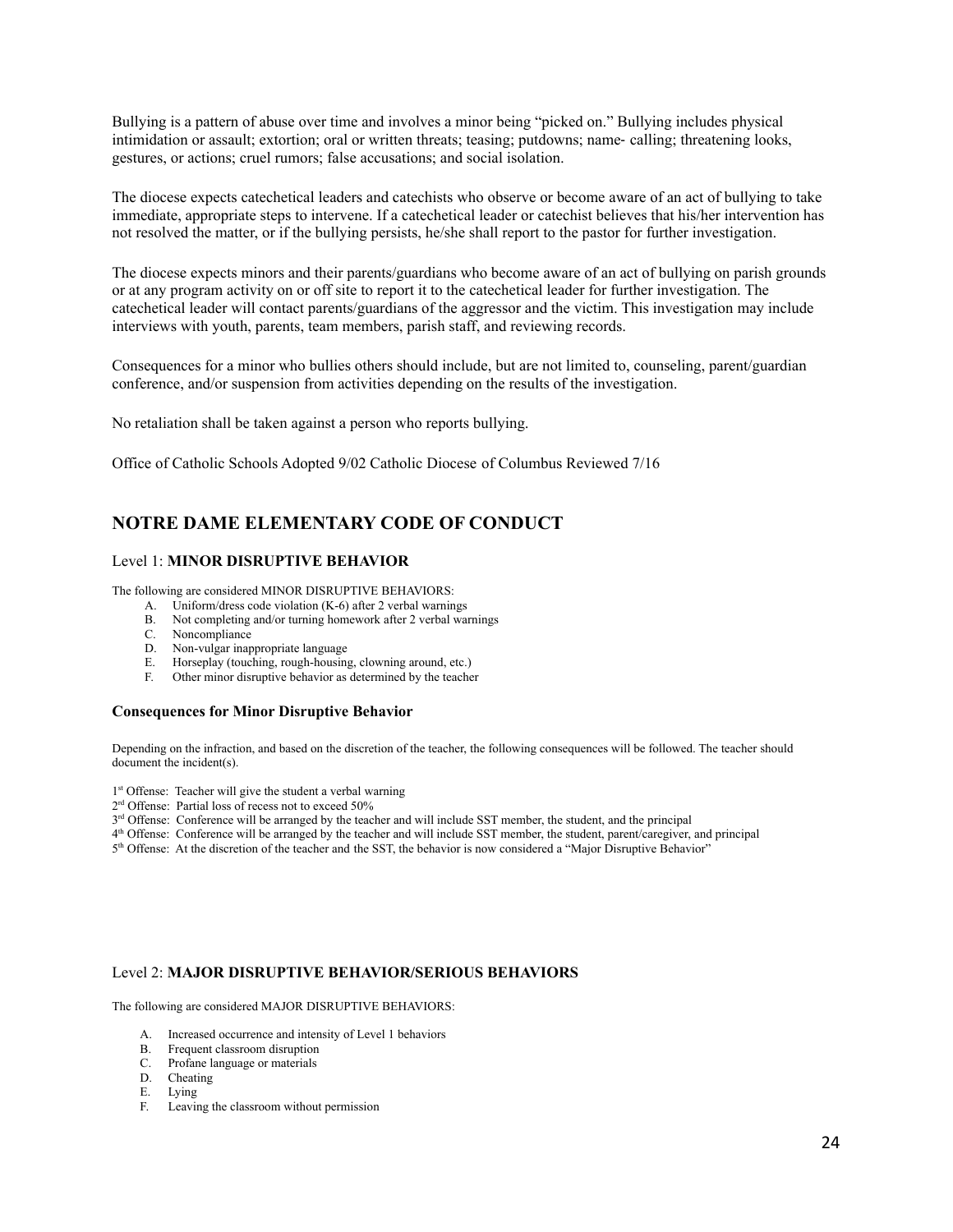G. Other major disruptive behaviors as determined by the principal

#### **Consequences for Major Disruptive Behavior**

1<sup>st</sup> Offense: Conference will be arranged by the teacher and SST member, student, parent/caregiver and administration

2 nd Offense: Lunch Detention

3rd Offense: Lunch Detention

4 th Offense: After-school Detention

5<sup>th</sup> Offense: Consequences to be determined on a case-by-case basis with principal/pastor, and member (s) of SST and could include probation and/or expulsion, or other actions.

#### **Level 3: URGENT BEHAVIOR/EXTREME BEHAVIOR**

For urgent or extreme disruptive behavior, the principal may immediately suspend a student from school for up to 10 days. This crisis management procedure/response is not intervention, as there is no expectation that use of such a procedure will have an impact on the future occurrence of the problem behavior. It does not teach a new skill. Rather, it is intended only to stop the behavior or to protect the individual, other students or adults. Following the suspension, school officials will meet with the family to inform them of the school's intent to readmit the student or to expel the student.

- A. Physical Aggression: any behavior that endangers the student him/herself, other students or teachers including but not limited to: throwing, hitting, kicking, biting, pushing, tackling, spitting.
- B. Threats of physical made to another student
- C. Damage to school property<br>D. Stealing
- Stealing
- E. Inappropriate physical contact
- F. Sexual comments, sharing of sex-related content or anything related to nudity

#### **Consequences for Urgent/Extreme Behavior**

1<sup>st</sup> Offense: After-school detention and conference with student, parent, teacher and principal and referral to the SST.

2<sup>nd</sup> Offense: Consequences to be determined on a case-by-case basis with principal/pastor, and member (s) of SST and could include probation and/or expulsion, or other actions.

Revised 8/21

#### *Diocesan Policy 5114.0* **SUSPENSION AND EXPULSION**

Serious misconduct is cause for suspension and/or expulsion. Serious misconduct is that which disrupts the academic atmosphere of the school; endangers fellow students, teachers, or school officials; damages property; or flagrantly or repeatedly violates regulations or policies of the diocese or school.

For such serious misconduct, the principal or administrator in charge may immediately suspend the student from school. The student may be sent home during the school day provided that the student's parent(s)/guardian(s) has been notified. Expulsion shall not take place except as a result of the suspension procedure described below:

### **SUSPENSION PROCEDURES**

1. At the time of the suspension the principal or administrator in charge shall notify the student's parent(s)/guardian(s) of the suspension in a written format stating the reason(s) for the suspension and request that the student and the parent(s)/guardian(s) meet with the principal to review the matter.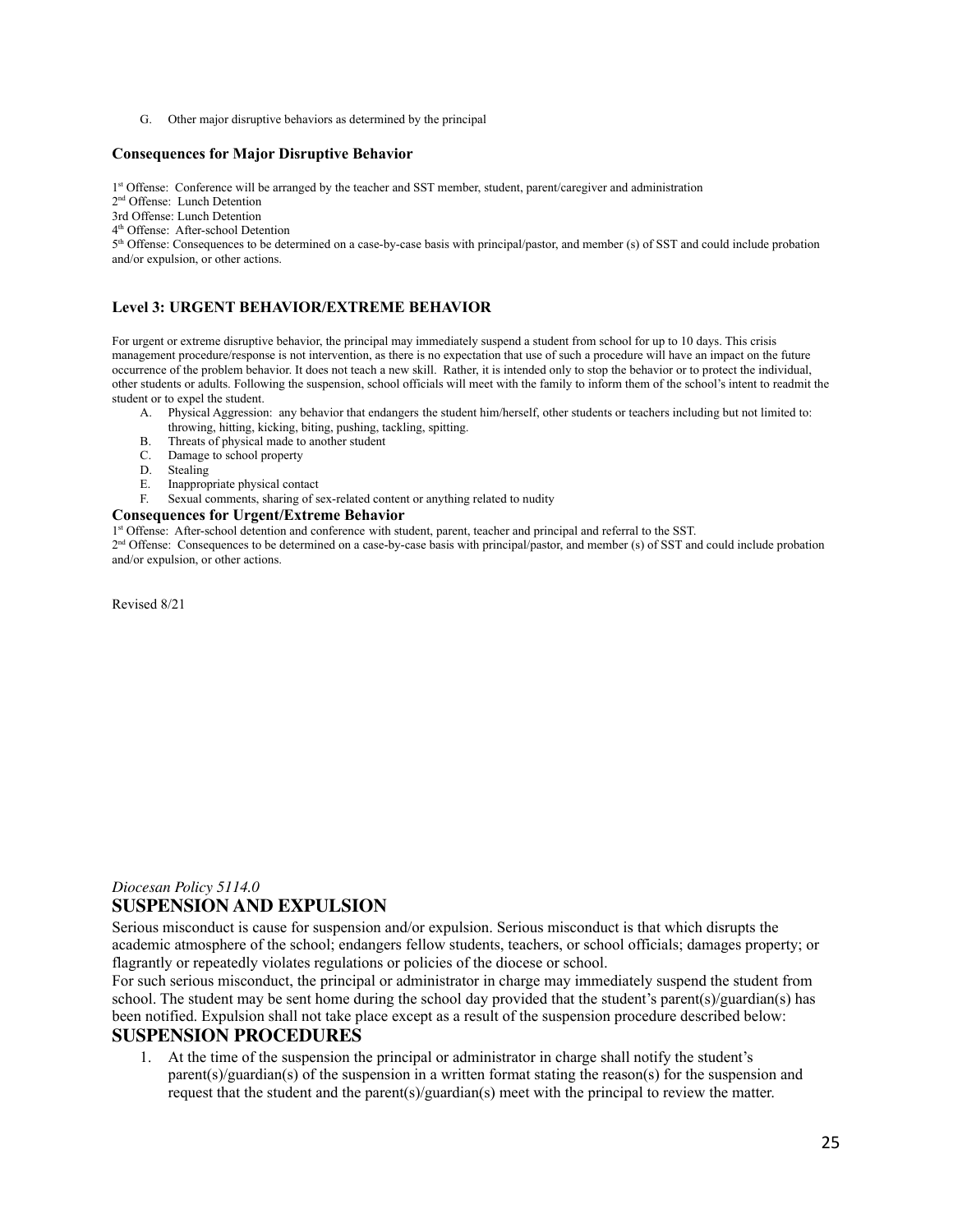- 2. Within three school days of the suspension, the principal or administrator in charge shall meet with the student and parent(s)/guardian(s). The student and parent(s)/guardian(s) shall be given an opportunity to express their views.
- 3. By the school day following the meeting, the principal or administrator in charge shall advise the student and the parent(s)/guardian(s) of the decision, either to readmit the student to school, extend the period of suspension, or expel the student.
- 4. If the decision is to extend the period of suspension, the length of this period shall be indicated. The suspension period may not exceed 10 school days per incident. If the student has served an in-school suspension, the in-school suspension counts toward the total suspension time.

# **EXPULSION PROCEDURES**

If the student is expelled, the principal or administrator in charge shall notify the parent(s)/guardian(s) and the Superintendent of Schools, in a written format clearly stating the reasons for the expulsion. Parent(s)/guardian(s) and students (18 years old or older) have three possible choices:

- 1. appeal to the local school advisory board (SAB) if the SAB has an appeals procedure;
- 2. appeal to the Diocesan Grievance Committee (the Diocesan Grievance Committee is comprised of an independent group of parents appointed by the superintendent or the superintendent's designee), or 3. Waive the right to appeal.

# **School Advisory Board Committee Procedures**

1. If the parent(s)/guardian(s) request a hearing before the local school advisory board and the SAB has an appeals procedure, this hearing shall take place within five school days of the request. Statements supporting the charges against the student shall be submitted as well as statements by the student and others on the student's behalf.

The parent(s)/guardian(s) shall be given an opportunity to express their views. The SAB or its designees may, by a majority vote of its membership, affirm, reverse, or modify the decision to expel.

2. By the school day following the hearing, the SAB or its designee shall notify the parent(s)/guardian(s) and the superintendent of its decision, in a written format stating the reasons for the decision reached. If the decision is to uphold the expulsion, this notification shall also inform the parent(s)/guardian(s) and student of the right to appeal the expulsion to the Diocesan Grievance Committee.

### *Diocesan Policy 5114.5*

Serious misconduct is cause for suspension and/or expulsion. Serious misconduct is that which disrupts the academic atmosphere of the school; threatens the safety of or endangers fellow students, teachers, or school officials; damages property; or flagrantly or repeatedly violates regulations or policies of the diocese or school. For such serious misconduct, the principal or administrator in charge may immediately suspend the student from school. The student may be sent home during the school day provided that the student's parent(s)/guardian(s) has been notified. Expulsion shall not take place except as a result of the suspension procedure described below: Suspension Procedures

- 1. At the time of the suspension, the principal or administrator in charge shall notify the student's parent(s)/guardian(s) of the suspension in a written format ·stating the reason(s) for the suspension and request that the student and the parent(s)/guardian(s) meet with the principal to review the matter.
- 2. Within three (3) school days of the suspension, the principal or administrator in charge shall meet with the student and parent(s)/guardian(s). The student and parent(s)/guardian(s) shall be given an opportunity to express their views.
- 3. By the school day following the meeting, the principal or administrator in charge shall advise the student and the parent(s)/guardian(s) of the decision, either to readmit the student to school, extend the period of suspension, or expel the student.
- 4. If the decision is to extend the period of suspension, the length of this period shall be indicated. The suspension period may not exceed ten (10) school days per incident. If the student has served an in-school suspension, the in-school suspension counts toward the total suspension time.

# Expulsion Procedures

If the student is expelled, the principal or administrator in charge shall notify the parent(s)/guardian(s) and the Superintendent in a written format clearly stating the reasons for the expulsion. Parent(s)/guardian(s) and students {18 years old or older) have two possible options:

- 1. Elementary Schools: Appeal to the local school advisory board {SAB).
- 2. High Schools: Appeal to the Office of Catholic Schools {OCS).
- 3. Waive the right to appeal.

Administrator's Manual • Diocese of Columbus Catholic Schools Revised 01/89, 02/90, 08/96, 08/01, 08/06, 08/11, 08/13, 07/16, 5/19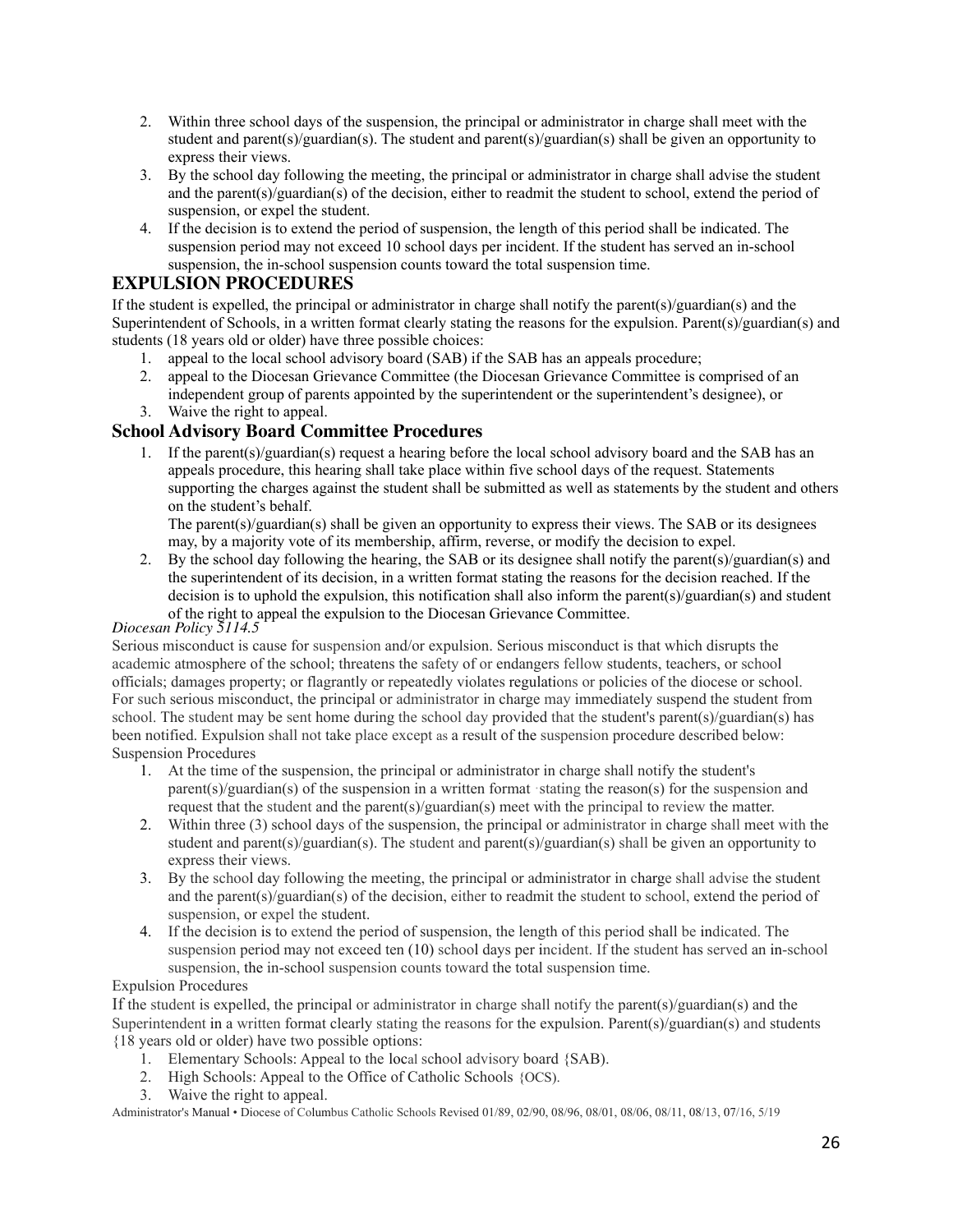### **Diocesan Grievance Committee Procedures**

- 1. Review of an expulsion shall be made only when requested by the student's parent(s)/guardian(s) or when requested by either the pastor or superintendent acting at the student's request. This request must be within five school days of the expulsion date.
- 2. If a hearing is requested, it shall take place within five school days of the request. The student, the principal, and the parent(s)/guardian(s) shall have an opportunity to express their views. If a hearing was held at the local level, only documented information presented at the local level may be presented at the Diocesan level. By the school day following the hearing, the Grievance Committee or its designee shall notify the parent(s)/guardian(s) and student of its decision, in a written format. The decision of the Grievance Committee shall be final and binding.

#### **Procedures Following Expulsion**

- 1. When a student is expelled, public school authorities shall be notified and the regular transfer procedure used for records.
- 2. Readmission to a school within the diocese (i.e. the same school or another school), shall be at the discretion of the receiving pastor/principal (elementary) or principal (secondary).

Office of Catholic Schools Adopted 4/81 Catholic Diocese of Columbus Reviewed 8/06, 7/16, Revised 1/89, 2/90, 8/96, 8/01, 8/11, 8/13

*Diocesan Policy 5144.3*

# **BEHAVIOR OFF CAMPUS**

The following is to be included in all school handbooks:

The Diocese of Columbus has a concern with conduct by students at school or away from school that may bring discredit or harm to the name of the school or the reputation of the student body. Consequently, conduct at school or away from school that is inappropriate to Christian moral standards, conduct that is in violation of the law, including social media, conduct that is detrimental to the common good, threatening, harmful, or offensive to other students or staff or conduct that is of such nature as to jeopardize the good name of the school, may subject a student to discipline. Discipline for such conduct shall be at the sole discretion of the school.

Office of Catholic Schools Adopted 8/06 Catholic Diocese of Columbus Reviewed 8/11, 7/16

### *Diocesan Policy 5113.0* **ATTENDANCE, ABSENCES AND EXCUSES**

1. A record of attendance and tardiness shall be maintained for every student. The law requires that this be retained as part of the permanent record of the school.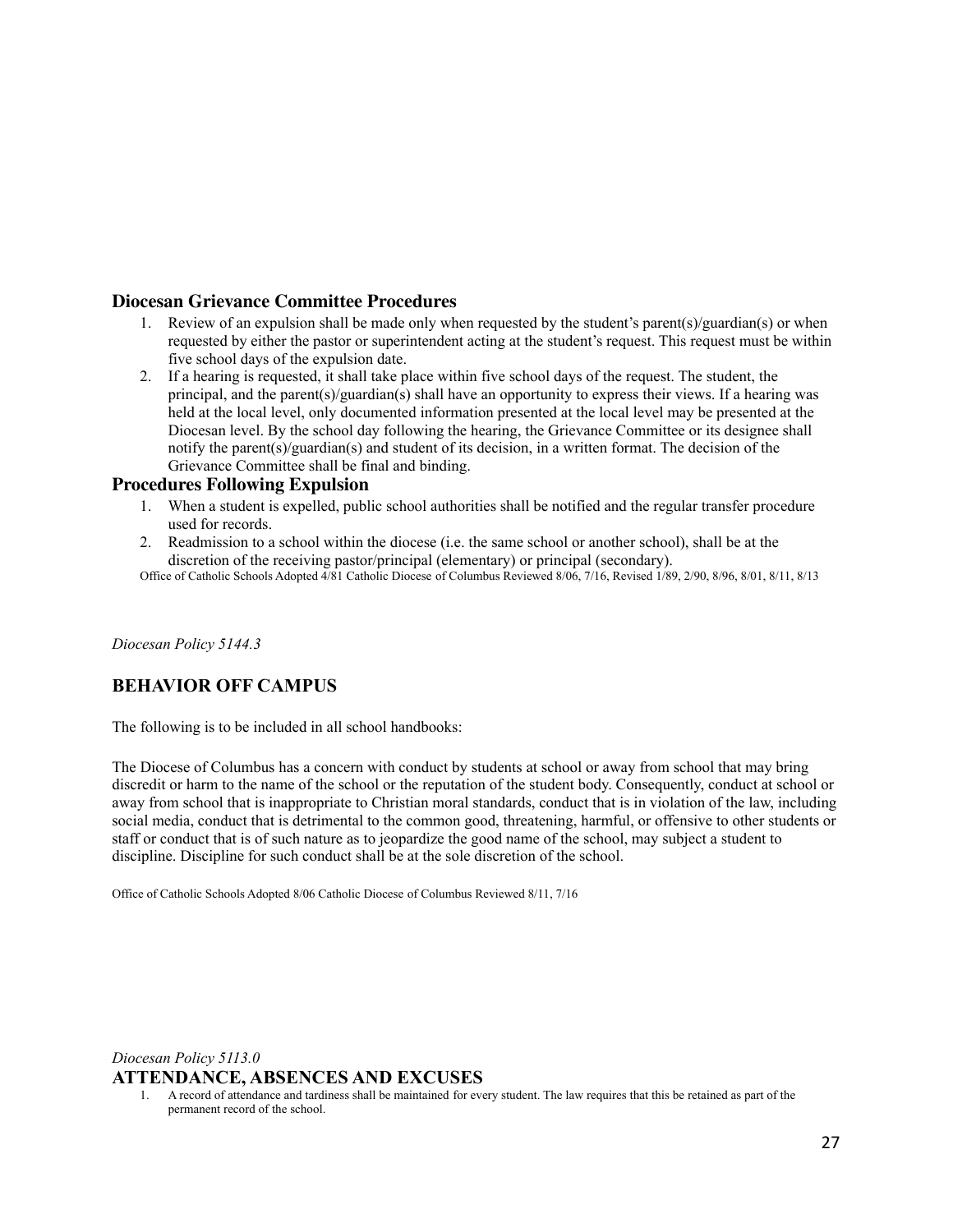- 2. A student who is absent must, upon his/her return to school, present a note bearing the reason for absence, the date(s) of absence, and the signature of a parent or legal guardian.
- 3. When it is unknown if a student is legitimately absent, and when all efforts to contact the home have failed, the absence may be reported to the central office of the local public school district. The local public school district will follow its policies and procedures regarding the information.
- 4. Only the principal can give permission for absence or early dismissal.
- 5. In case of emergency, the principal may send a student home only after the parent or guardian has been notified.
- 6. Any pupil showing symptoms of a communicable disease shall be dismissed from school by the principal after notification of the parent(s)/guardian(s).

Catholic Diocese of Columbus Reviewed 8/71, 8/96, 8/06, 8/11, 7/16 Revised 2/90, 8/01, 7/16

### *Diocesan Policy 5113.1*

### **CONSEQUENCES OF EXCESSIVE ABSENCES**

- 1. A school is justified in refusing credit to any student who misses 28 or more days in a school year. At the discretion of the principal,
- the number of absences and possible consequences will be discussed with the student's parent(s)/guardian(s).
- 2. An exception to the above would be the case of a student who is hospitalized or has an extended illness or injury and can make up the work through tutoring or some other type of instruction approved by the principal.

Office of Catholic Schools Adopted 5/74 Catholic Diocese of Columbus Reviewed 4/81, 8/96, 8/01, 8/06, 8/11, 7/16 Revised 1/89, 2/90, 7/16

*Diocesan Policy 5142.0*

# **ACCOUNTING FOR THE ATTENDANCE OF STUDENTS**

According to the law of Ohio, primary responsibility for seeing that students attend school for the full time that school is in session rests with the parent(s)/guardian(s). When a student is absent from school, the parent/guardian is to contact the school, within the time frame designated by the school, to report the absence. A representative from the school will attempt to notify the student's parent(s)/guardian(s) if the absence has not been reported.

When a student enrolls in a Catholic school, the parent(s)/guardian(s) shall present the school with a copy of the student's birth certificate and the name and address of the school which the student most recently has attended. Within 24 hours, the enrolling school shall initiate contact with the sending school in order to obtain the student's records. If records are not received within 14 calendar days of the student's admission, the enrolling school shall notify the law enforcement agency having jurisdiction for the area of the pupil's residence. The following applies to elementary schools: Any school may initiate a program for fingerprinting students. If initiated, such a program shall be developed with the assistance of the law enforcement agency in the area. Participation of individuals is voluntary.

This policy implements the "Missing Child Act" enacted by the Ohio Legislature in April 1985, as this law applies to non-public schools.

Catholic Diocese of Columbus Adopted 5/85 Reviewed 8/96, 8/01, 8/06, 8/11, 7/16 Revised 2/90

# **NOTRE DAME ELEMENTARY POLICY ON TARDINESS**

Tardiness creates a disruption to the classroom or to mass that is already ongoing. Being late for school is unfair to the teacher, and to the students who were on time and prepared for class. Being tardy is unfair to the student as he/she misses very important instruction. Being on time builds character and responsibility and teaches respect of other's time. Being on time teaches the student to be "Ready. Responsible. Respectful.".

Students in grades K–6 are expected to be in their seats in their classroom at or before 7:55 a.m. Students who arrive after 7:55a.m. must be accompanied to the front door by a parent/guardian to speak via intercom with the secretary who will then direct the child to the office to get a tardy slip. Students who arrive between 7:56a.m. and 9:30 a.m. to school are considered tardy. Any student who arrives on time, but leaves after 11:00a.m. and does not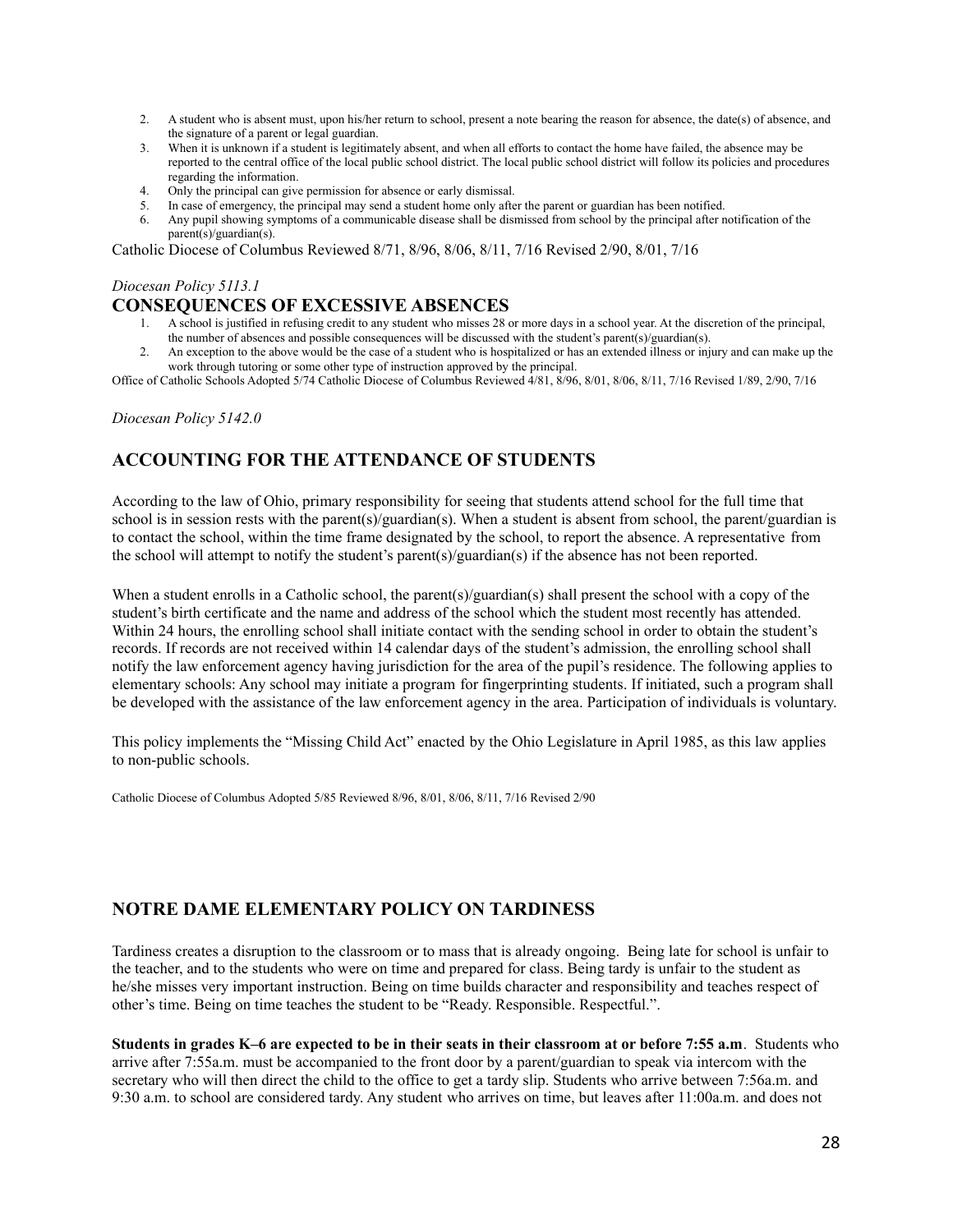return to school, he/she will be given a ½ day afternoon absence. For any absence a note from the parent or a doctor must be provided. If students arrive late or leave early for a doctor's appointment, a slip from the doctor is required. Students who leave early are required to have a parent/guardian come to the office to the sign them out (during COVID pandemic, parent will be met at the door by staff member to be signed out as this will limit the number of visitors).

When a student has accrued (4) incidents of tardiness, a phone call will made to the family/guardian by a staff member. A referral to the SST to review and address the issue of late arrival to school with Tier 2 PBIS Intervention initiated. When the student has accrued (6) incidents of tardiness, the student will be given a one (1) hour after-school detention for that tardy. For every (3) additional late arrivals the school, the student will be given an additional one (1) hour after-school detention. The detention will be given to the student by his/her homeroom teacher and the family will be notified via Digital Academy.

# **NOTRE DAME ELEMENTARY POLICY ON EXCESSIVE ABSENCES**

A student can be excused for the following reasons:

- 1. Personal illness: absences will be excused when the student is ill if the parent or guardian contacts the school on the day(s) of the absence(s). If the principal decides that the student is absent for an excessive number of days, a doctor's excuse will be required for all subsequent absences due to illness.
- 2. Medical or Dental Appointment: A written statement from the office of the dentist or physician may be required.
- 3. Death in the Family
- 4. Family Emergency: Absences can be excused if there is a family emergency or set of circumstances which per the judgement of the principal.

Absences for any reason other than those listed above shall be considered unexcused. **Unexcused absences** include, but are not limited to the following: vacation, shopping, hunting, missing the bus, attending a concert or sporting event. An unexcused absence is defined as truancy. When your child is not going to be at school, please submit a note the day before, email the school or call the school the day before or the day of by 8:15. If none of the above occurs, a phone call will be made to the family/guardian.

When a student misses two (2) unexcused days, the family/guardian will receive a phone call from staff. When the student misses four (4) days of school, a mandatory meeting between the principal, the teacher, a member of the SST, the parent/guardian and the student will be conducted. The SST will work with the family, providing Tier 2 PBIS Intervention, to address and attempt to remedy the issue of excessive absences. When a student receives eight (8) unexcused absences, an additional meeting will be held with staff, principal, and pastor with consequences discussed including possible detention, probation, or other actions.

Pursuant to state law and Diocesan policies, a student who misses twenty-eight (28) or more days in the same school year is ineligible to receive credit for that school year. Consideration of a student's eligibility for credit may be given in the event the excessive absence from school is due to an extended hospital stay, or a serious extended illness, and proper documentation from the student's physician is provided.

### **NOTRE DAME ELEMENTARY POLICY: Make-up of Homework and Re-taking of tests after Absence(s) and Out-of-school suspensions.**

The following provisions apply to any absence. The spirit of these provisions is to offer each student a definite opportunity, as well as to remind the student of his/her responsibility, for making up any class or homework missed due to absence.

- 1. The student must contact each of his/her teachers on the first day upon returning to school. The student must find out what long- or short-term assignments were made/missed during his/her absence.
- 2. The length of time to make up work cannot be extended without permission from the teacher.
- 3. Students who are absent the day of a test, but are present the previous day, are responsible for making up the missed test the day they return to school, unless other arrangements are made with the teacher. If a student is absent the day before the test, but present the day of the test, the student may be given one day grace time for make-up. Revised 7/19

*Diocesan Policy 5140.1*

# **STUDENTS' HEALTH AND SAFETY PROCEDURES**

Each school shall have organized procedures pertaining to the health services designed to identify problems and coordinate health resources of the school and local community.

# **Health Plan Procedures shall minimally include:**

1. compliance with the requirements for immunization as stated in the most recent revision of the Ohio Revised Code;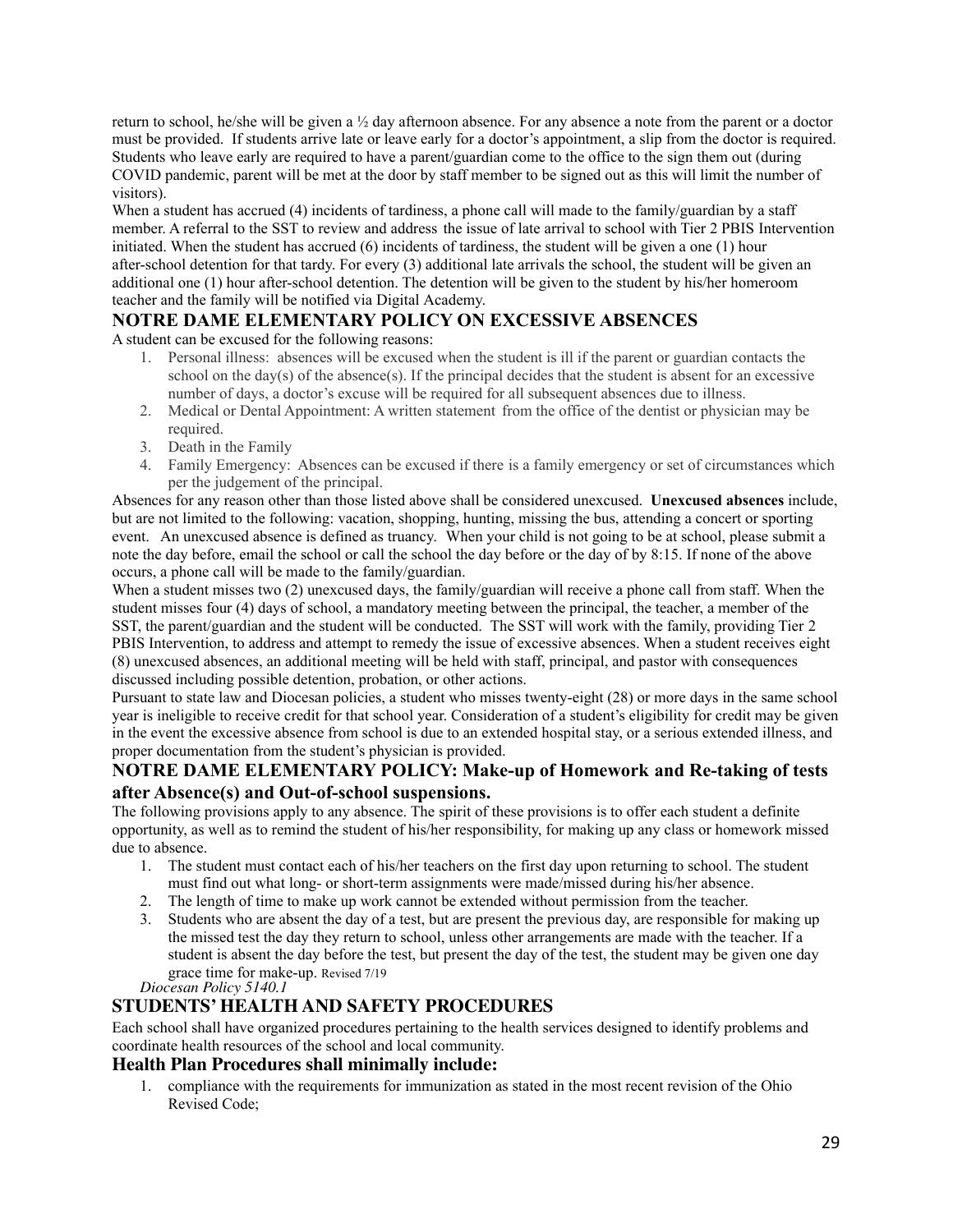- 2. screening procedures for purposes of identifying students who have problems with vision, hearing, and scoliosis, and making related referrals;
- 3. first aid facilities and materials;
- 4. procedures for dealing with immediate treatment of students in cases of emergency;
- 5. a written form authorizing emergency medical treatment signed by a parent/guardian;
- 6. a file of written incident reports;
- 7. incidents that have possible liability shall be forwarded to the superintendent.
- 8. Written form authorization of the administration of a regularly needed medication

### **Emergency Procedures shall include:**

- 1. regularly scheduled fire drills, rapid dismissals, tornado drills, school evacuation and lock down;
- 2. records of monthly fire drills and seasonal tornado drills;
- 3. records of rapid dismissal and lock down drills;
- 4. emergency procedures posted in classrooms and available to parents, students, and school personnel;
- 5. emergency telephone numbers posted by office telephones; and
- 6. supervision of school grounds, play areas, and other facilities when scheduled for use by students;
- 7. crisis management plan.

Office of Catholic Schools Adopted 5/85 Catholic Diocese of Columbus Reviewed 8/96, 8/01, 8/06, 8/11, 7/16 Revised 2/90

*Diocesan Policy 5145.0*

### **WELLNESS**

Catholic schools recognize that it is essential to educate the whole child, spiritually, academically, physically, socially, and emotionally. Similarly, wellness education must be multi-dimensional and encompass all the same areas in order to promote ultimate health. Catholic schools aid this emphasis on total wellness by embracing the reverence for life, self-respect, and respect for others.

The primary goal of nutrition education is to positively impact eating behaviors.

### **Nutrition Education:**

- 1. Wellness objectives concerning nutrition are supported through the Diocesan Health Course of Study (2005) grade-level indicators relating to diet, nutrition, and exercise. Additionally, similar grade-level indicators are included in the Science Course of Study (2010).
- 2. Nutrition guidelines, My Plate, charts, suggestions for healthy food choices, and other messages that support wise food choices will be displayed in or near the cafeteria as well as in classrooms during the nutrition unit of instruction.
- 3. Snack breaks, if applicable, will be scheduled as necessary to maintain energy levels. Additionally, school policy will outline what types of healthy snacks may be eaten during this time.

The primary purpose of Physical Education is to promote physical fitness and to have students develop habits that will be beneficial throughout their lives.

### **Physical Education:**

- 1. Physical fitness is supported through the Diocesan Physical Education Course of Study (2010).
- 2. All elementary students and the designated grade levels in high school shall participate in Physical Education.
- 3. All appropriate grade levels will have scheduled recess times.
- 4. Discipline should not include loss of recess time exceeding 50%.
- 5. Students will be encouraged to participate in school and community sports programs and to be physically active outside of school.

The school has activities in which both nutrition and physical education are inherent parts of the activities. Therefore, the school must be mindful of these connections when planning activities. **School-Based Activities**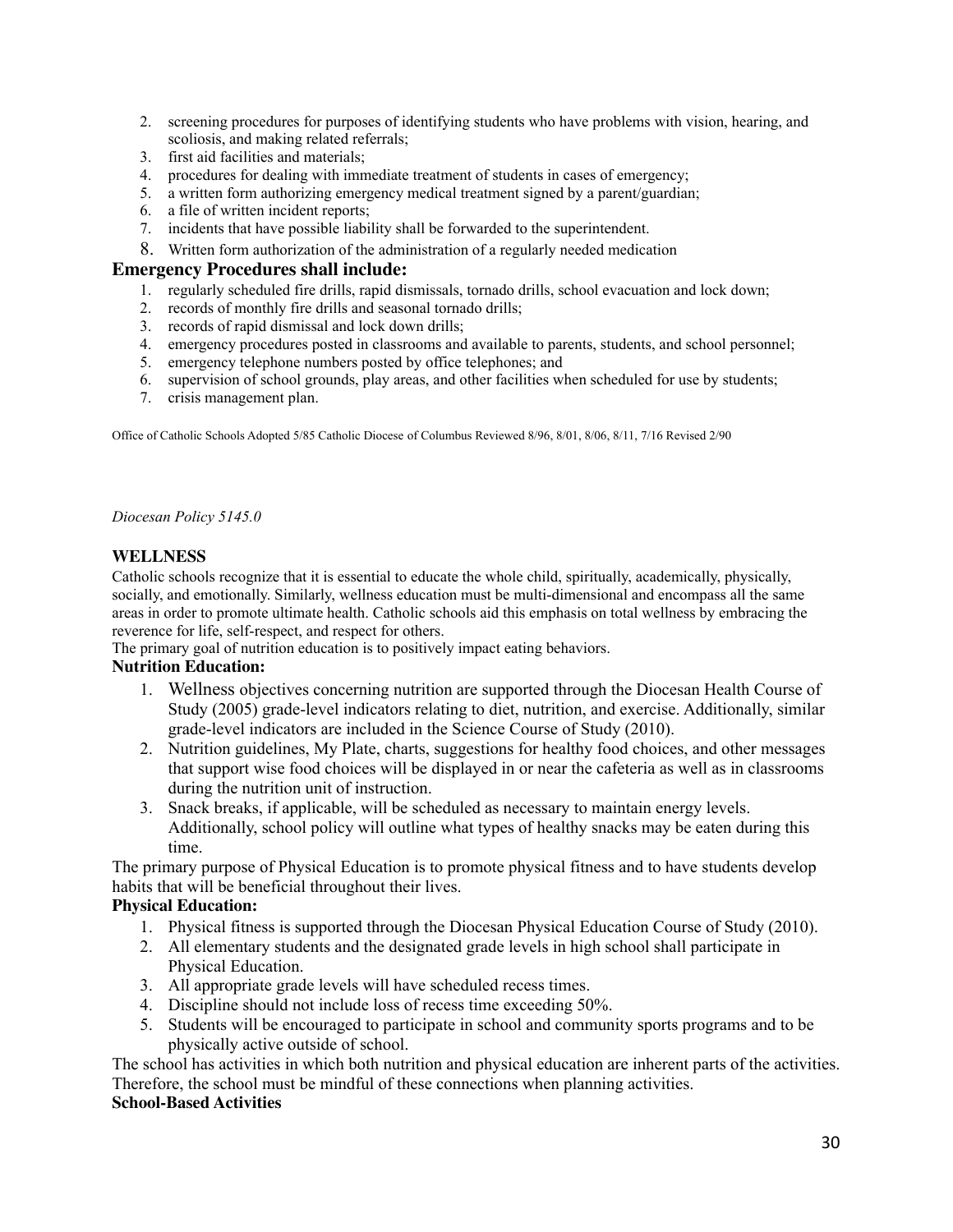- 1. The Religion Course of Study (2006) supports reverence for life, self-respect, and respect for others, which are foundational concepts of wellness. All school-based activities are also rooted in these Religion Course of Study concepts.
- 2. The school should use food in limited ways as a reward for behavior, and minimize sugary treats for classroom celebrations.
- 3. Schools are encouraged to consider healthy food or non-food fundraisers.
- 4. Parent(s)/guardian(s), students, and the school community should be updated annually regarding the content and implementation of the policy.
- 5. Teachers will be offered professional development in nutrition as is needed, and in physical activities that might be appropriate to incorporate in the classroom.

All schools with a lunch program must follow nutritional guidelines.

# **Nutrition Guidelines**

- 1. School lunch programs must follow nutritional guidelines established by the Ohio Department of Education, Office of Child Nutrition Services, and Federal School Lunch Guidelines.
- 2. School lunch periods will be scheduled so as to provide nourishment within a reasonable time frame from the start of the school day.
- 3. Schools should evaluate food and beverage products sold and determine nutritional guidelines for all foods and beverages that are available.
- 4. Drinking fountains are available in all buildings.

All schools are required to periodically measure and evaluate the implementation of their wellness policy. **Measurement and Evaluation:**

- 1. The policy shall be reviewed regularly to evaluate school-wide compliance and effectiveness.
- 2. Based on the regular reviews, the school will determine any revisions necessary to support wellness in the school.
- 3. Whenever applicable, students could monitor wellness through activities such as monitoring their heart rate, or keeping a food and/or exercise journal.

# **NOTRE DAME ELEMENTARY CAFETERIA**

Hot lunches are available to students. A monthly calendar of meals is available on the Notre Dame Elementary website. Federal regulations require five basic menu items, however, NDE practices "offer versus serve" option. This option permits a student to decline any two items which he/she may not want to eat. Students may substitute a peanut butter or meat sandwich for the main entrée. Students are encouraged to eat at least half of the food that is placed on their tray or half of the food that he/she brought in a packed lunch.

The price of lunch for all grades is \$3.00 per lunch. Milk for students who pack is thirty cents.

Revised 7/19

# **NOTRE DAME ELEMENTARY PARKING LOT PICK UP/DROP OFF**

Pick Up/Drop Off A: Parents/guardians are to pull in the alleyway next to the fence following the "A" arrow for picking up and dropping students off.

Pick Up/Drop B: When there is inclement weather, parents/guardians are to follow the "B" arrow to the front of the building, stopping at the front or side door to pick students up.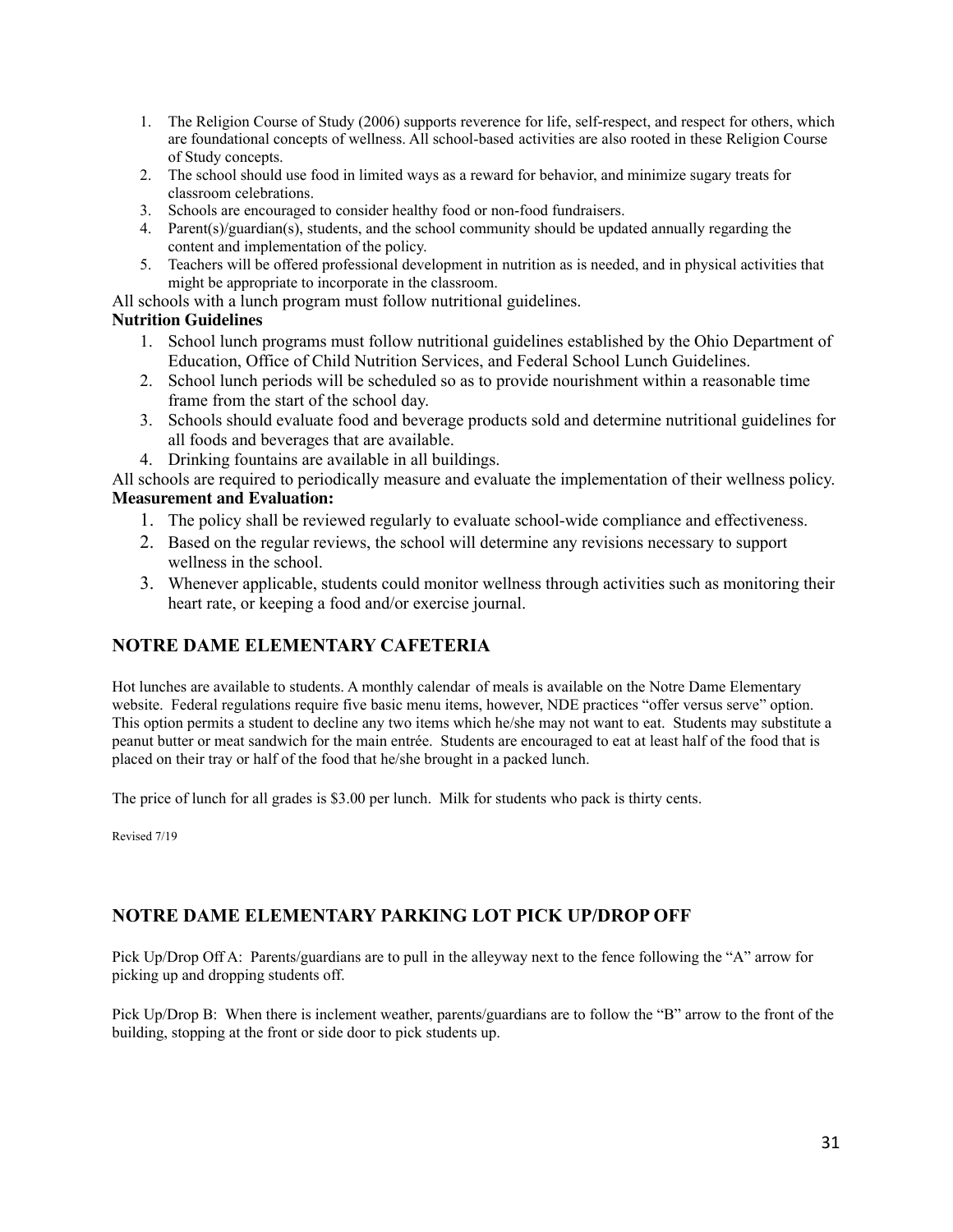# **NOTRE DAME ELEMENTARY POLICY OF HEALTH AND WELLNESS** :

When a child becomes ill, families will be notified immediately. Arrangements will need to be arranged for the student to be taken home.

All health records must be current. Please notify the school with changes to your child's health status and/or care, including prescribed medications, counseling, or treatment of any sort. The State of Ohio requires that all elementary children be immunized against poliomyelitis, diphtheria, pertussis, tetanus, measles, mumps, rubella, hepatitis B and varicella. Failure to comply with this regulation may result in an expulsion of the student from school until the child receives the necessary immunization.

Children bring many things home from school: books, games, papers, colds, sore throats, and occasionally …. lice. As children work and play together in close proximity, and share materials, lice (and other infectious diseases) can be spread. No family is immune. No school is immune.

The most common type of louse found is head louse which lives on the scalp and hair. The head louse is a parasite… it needs a host (person) for nourishment. It is grayish-tan in color and a wingless insect. The most visible sign of lice infestation is the presence of nits (eggs). Nits are tiny oval-shaped and silvery-gray in color, and about the size of an eye of a needle. Nits are commonly found on hairs at the nape of the neck and behind the ears, but, may be anywhere on the scalp. Live, adult lice are difficult to identify as they move quickly and hide well. Nits may be mistaken for dandruff. Dandruff is easily removed, but nits are glued/stuck to the hair shaft. Lice can live at least forty-eight (48) hours away from the body. The nits can live up to ten (10) days in clothing, rugs, furniture and bedding; however, the newly hatched louse must feed within twenty-four (24) hours or die. The only food supply for head lice is blood which they obtain from the scalp of the victim. They cannot survive on family pets.

If lice is found on a student, he/she will need to be sent home to reduce the likelihood of spread. If you think your child has lice, it is imperative that you contact the school and your child's doctor. If your suspicions are correct, EVERY member of the family MUST be examined. Treatment consists of a special medicated shampoo which is applied to the dry hair. Remove all nits using a special "nit" removal comb.

To avoid reinfestation, it is critical the home by cleaned and treated, as well. Wash exposed clothing, bedding and towels in hot water and dry using high heat cycle. Vacuum mattresses, furniture, carpets, and car seats. All other "non-washable" items (stuffed animals, football helmets, headphones, etc.) should be sealed in plastic bags for two (2) weeks in order to kill lice and nits. Soak all combs and brushes in hot water for ten (10) minutes.

The student will NOT be readmitted until he/she is checked by the school nurse/personnel.

Revised 8/18

Di*ocese Policy 5141.0*

# **ADMINISTERING MEDICATIONS TO STUDENTS**

Employees of the schools of the diocese, and public school employees (e.g., school nurses) working in schools are permitted to administer prescribed medication to a student when conditions exist, which in the judgment of the employee merit giving assistance to the student (e.g., immaturity of the student, nature of the medication). Employees of the schools of the diocese and public school employees working in schools of the diocese are **NOT required** to administer medication to students.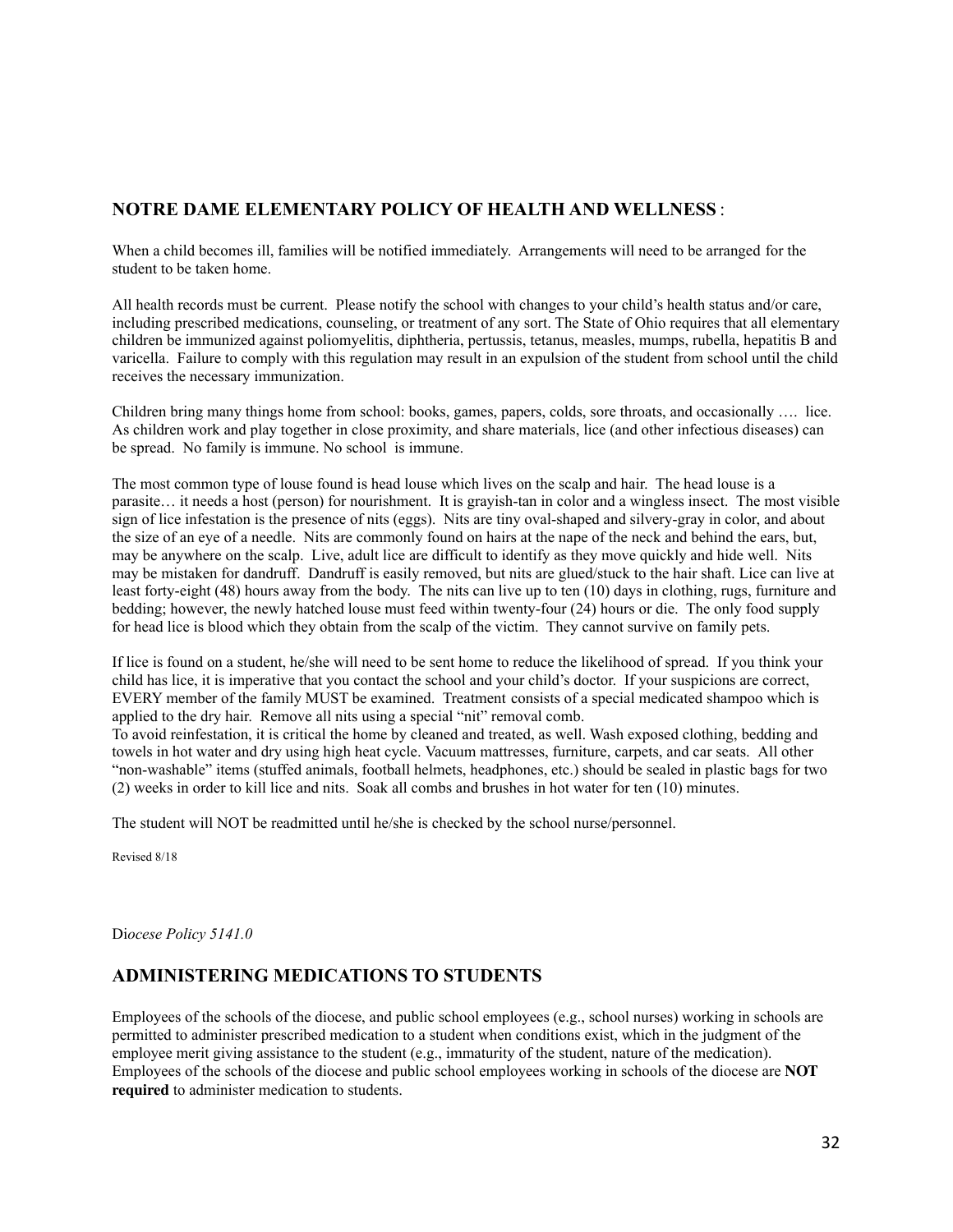A student using prescribed medication during school hours must have on file a signed medical authorization form from the parent(s)/guardian(s), and a properly completed physician's statement. The authorization must include the following:

- 1. written permission from the parent(s)/guardian(s);
- 2. physician's verification of:
	- 1. the necessity for the medication;
	- 2. name of medication;
	- 3. dosage;
	- 4. times or intervals at which it is to be taken;
	- 5. duration; and
	- 6. possible side effects;
- 3. a statement releasing and holding school personnel harmless from any and all liability for damages or injury resulting directly or indirectly from the presence of the medication in the school or its use by the student.

Medication must be in original containers and have affixed label including student's name. Accurate records of the medication given must be kept in the student file.

The possession or use of non-prescription, over-the-counter medication during school hours is discouraged. Administration of these medications (i.e. throat lozenges, acetaminophen drugs such as Tylenol and Datril) should be determined on the local school level, if the school judges that adequate personnel are available, and as long as appropriate permission forms are on file. The school will not administer aspirin to students because of its connection to Reye's Syndrome.

At the discretion of the principal, the school may require that medication be kept by school personnel until the student needs to use it. Please see attached documents.

Office of Religious Education Adopted 5/85 Diocese of Columbus Reviewed 2/90, 8/96, 8/01, 8/06, 8/11, 7/16 Revised 5/87

# **NOTRE DAME ELEMENTARY ADMINISTRATION OF MEDICATION**

Notre Dame Elementary authorizes the school nurse, school secretary or others designated by the principal to administer medication prescribed by a physician to a student.

No prescribed medication will be administered unless:

- 1. The designated person receives a written request by the parent/guardian
- 2. The signed statement (see attached) is presented to Notre Dame Elementary and contains the following information:
	- a. Name and address of the student
	- b. Name of the medication and dosage to be administered
	- c. The time(s) the medication is to be administered
	- d. The date administration begins and/or ceases.
	- e. Any adverse reactions the student has experienced with the medication
	- f. Prescribing doctors name, address and office phone number

Notre Dame Elementary is able to administer non-prescription (Tylenol, Daril, Ibuprofin, allergy, etc.) can be administered to the student as long as parental permission is on file. Please see attached documents.

### **COVID-19 Acknowledgement of Risks**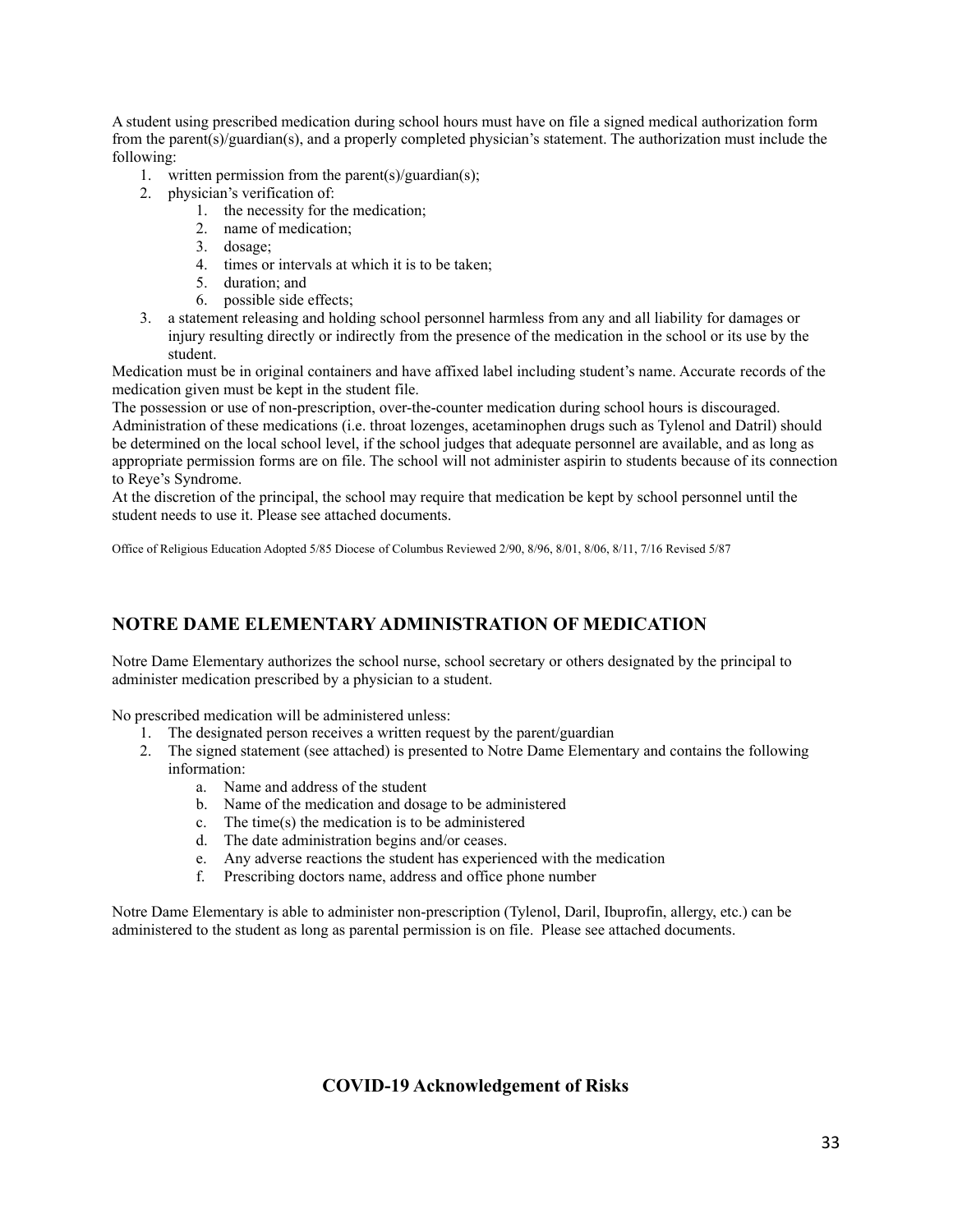We, the parent(s) and student, acknowledge and agree that, as a student at Notre Dame Elementary School and as parent(s) of that student, entering in the school or being on the premises, having personal contact with teachers, classmates, and other Notre Dame staff, involves a certain degree of risk, namely of parent(s) and/or student acquiring a communicable disease, including COVID-19, and then potentially passing it on to others, including family members. Due to the highly contagious nature of COVID-19, the characteristics of the virus, and the close proximity of students, teachers, and staff at Notre Dame, there is an elevated risk of the student contracting the disease simply by being in the building, on the premises, or at any school function. The same is true for the parent(s) of a student at Notre Dame.

By signing the Handbook Agreement, we acknowledge and agree that after carefully considering the risks involved, and having the opportunity to discuss these risks with any healthcare professional(s) of our choosing, we voluntarily and willingly accept those risks and acknowledge that returning to in-person classes and other in-person Notre Dame Elementary School functions is the choice of each family, including ours. If student or parent(s) who visit Notre Dame have underlying health concerns which may place them at greater risk of contracting any communicable disease, including COVID-19, we acknowledge and agree that we will consult with a health care professional before student or parent(s) return to Notre Dame, attend any Notre Dame function, or visit Notre Dame. Moreover, we acknowledge that while adherence to safety and precautionary measures (e.g., social distancing guidelines, facemasks, handwashing, etc.) may reduce possible exposure to the risk of contracting a communicable disease, the possibility of serious illness and death remains. We do hereby accept and assume sole responsibility for any illness acquired by a student or parent(s) while at Notre Dame or any Notre Dame function, including possible infection with COVID-19.

We further acknowledge, understand, and agree that we have obligations to the school and parish, its employees/staff members, students, and others to take certain precautions and make certain disclosures to prevent the spread of COVID-19 as outlined by the State of Ohio and the applicable local public health department. Additionally, we agree that neither student nor parent(s) will come to Notre Dame Elementary School or any Notre Dame Elementary School function if in the last 14 days, student or parent(s) has had prolonged (more than 10 minutes) close contact (within 6 feet) with anyone, including a family member, diagnosed with or suspected of having COVID-19.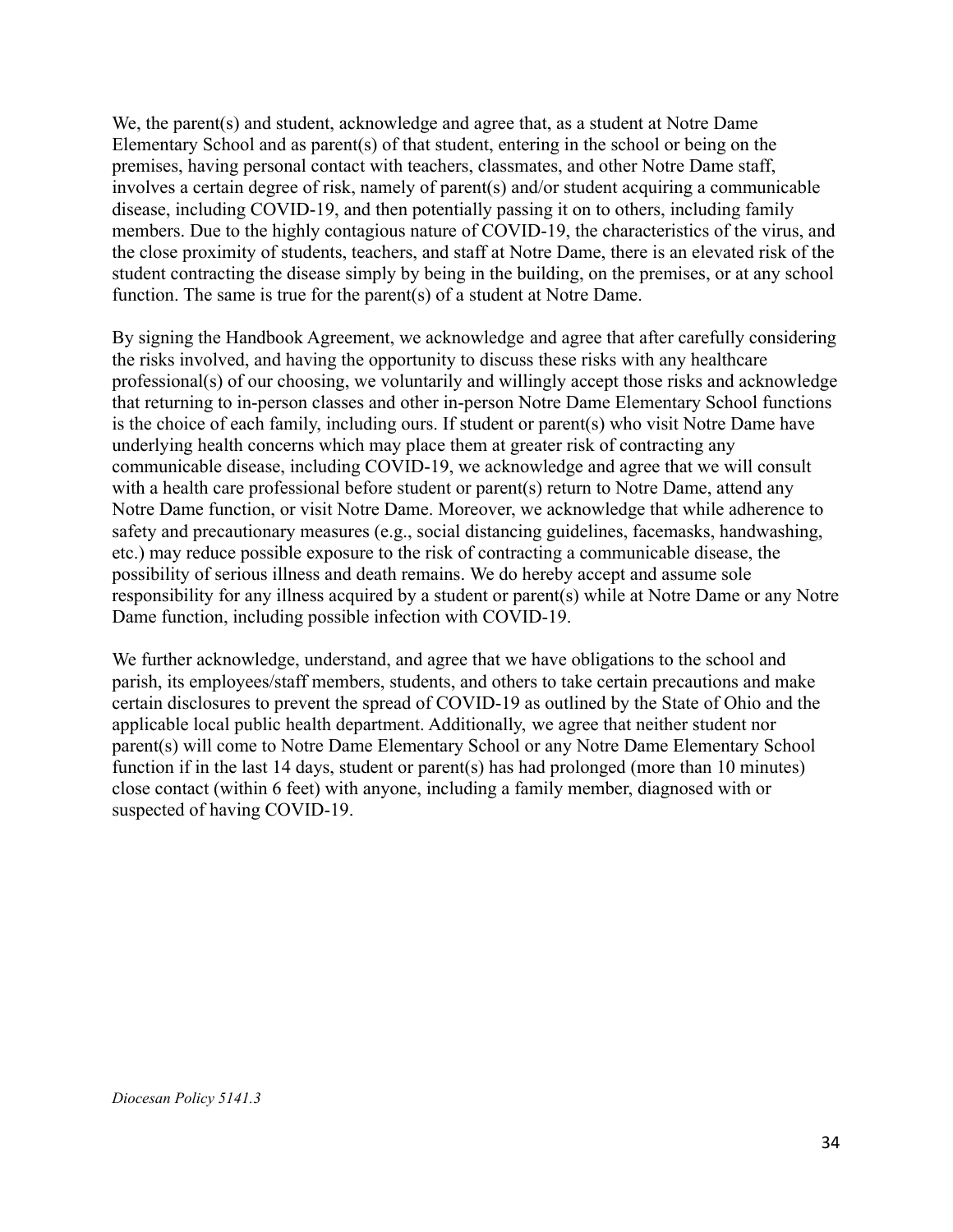# **FOOD ALLERGIES**

The Diocese of Columbus schools strive to provide a safe environment for students with life- threatening food allergies. Parent(s)/guardian(s) should notify the school nurse and homeroom teacher of any life-threatening food allergy on or before the first of each school year or as soon as a food allergy is diagnosed.

Each school year, parent(s)/guardian(s) and physicians will be required to complete, sign and return a "Food Allergy Action Plan" specific to the student with life-threatening food allergies. The school nurse will review all allergy information provided by the student's parent(s)/guardian(s) and physician and share this information with the appropriate teachers and staff.

Parent(s)/guardian(s) will provide the school with the medications prescribed in the "Food Allergy Action Plan". Medications will be kept in the Clinic or with the student as specific needs dictate. Medications will also be available as part of the emergency preparedness kit in case of a lockdown/evacuation.

The parent(s)/guardian(s) of a student with a life-threatening food allergy will provide a supply of "safe" snacks for use by their child. Parent(s)/guardian(s) of children with life-threatening food allergies are responsible for notifying bus transportation providers with information regarding their child's allergy.

Office of Catholic Schools Adopted 9/09 Catholic Diocese of Columbus Reviewed 8/11, 7/16 Revised 7/16

*Diocesan Policy 5141.35*

## **FOOD ALLERGY ACTION PLAN (see attached)**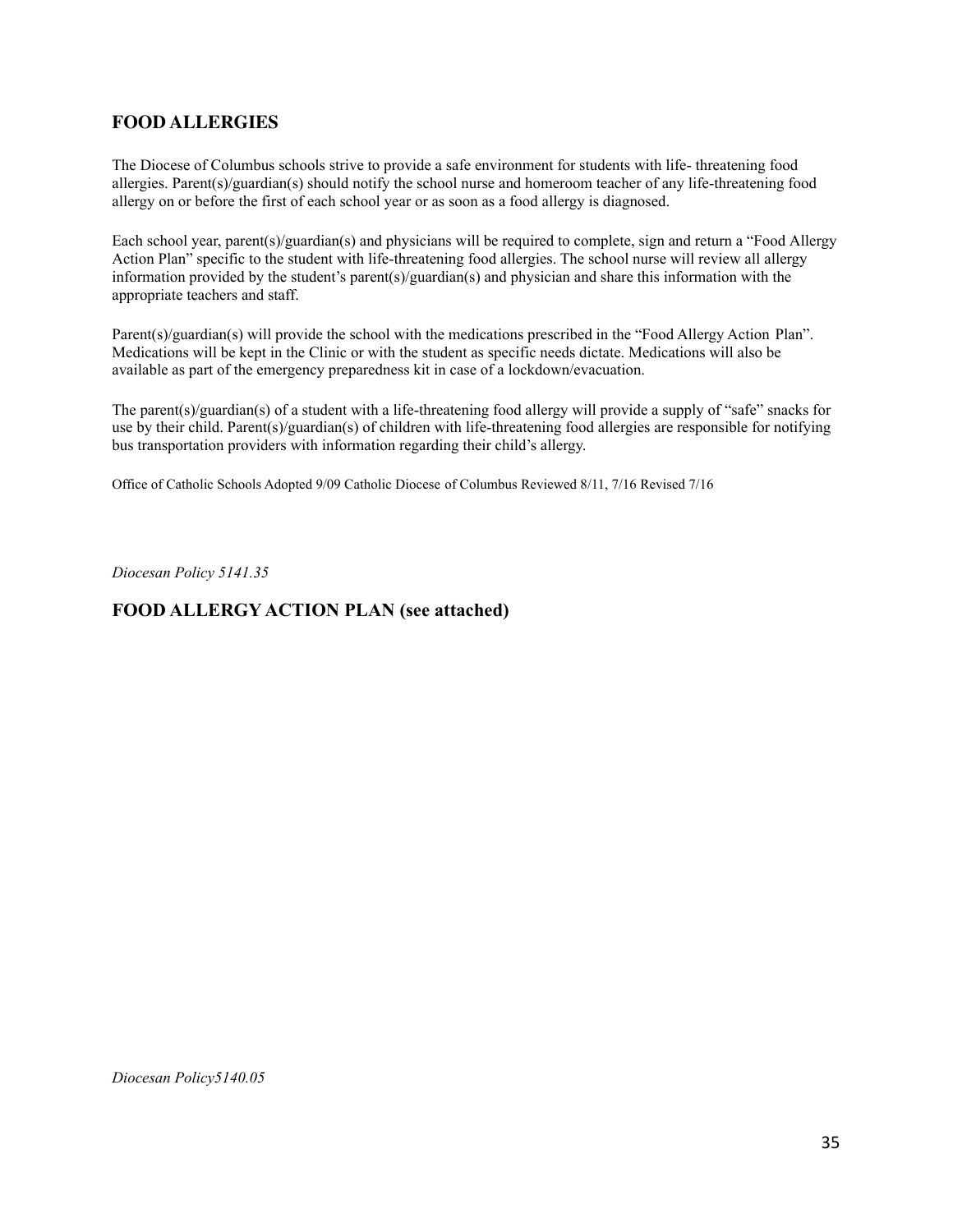# **MINORS HARASSMENT POLICY**

- 1. The Catholic schools of the Diocese of Columbus shall maintain a working and academic environment, in all programs and activities, free of all forms of harassment and intimidation. No student, teacher, other staff member or volunteer (male or female) should be subject to harassment in any form, and specifically not to unsolicited and/or unwelcome sexual overtures or conduct, whether verbal, physical, or electronically transmitted.
- 2. Harassment can take many forms. Harassment can occur at any parish activity, and/or can take place in classrooms, halls, cafeterias, gymnasiums, or even at programs sponsored by the parish at other locations. It does not include compliments of a socially acceptable nature. Harassment is verbal or physical conduct that embarrasses, denigrates, or shows hostility toward a person because of his/her race, color, religion, gender, sex, national origin, age or disability or other protected characteristics.
- 3. It is the policy of the Diocese of Columbus to maintain a spiritually enriching environment in all programs and activities, free of all forms of harassment and intimidation. No participant, volunteer adult leader, or parish staff member ‐ male or female ‐ should be subject to unlawful harassment in any form, and specifically not to unsolicited and/or unwelcome sexual overtures or conduct, either verbal or physical.
- 4. Conduct which constitutes sexual harassment is prohibited. Sexually harassing conduct includes, but is not limited to, the following:
	- o Offensive sexual flirtations, advances, propositions;
	- o Continued or repeated verbal abuse of a sexual or gender‐based nature;
	- o Explicit or degrading sexual or gender‐based comments about another individual or his or her appearance;
	- o The display or circulation of sexually explicit or suggestive writing, pictures or objects;
	- o Any offensive or physical conduct which shows hostility or aversion toward an individual because of gender or sex;
	- o Graffiti of a sexual nature;
	- o Fondling oneself sexually or talking about one's sexual activity in front of others;
	- o Spreading rumors about or categorizing others as to sexual activity.

Sexual harassment is not limited to conduct that is sexual in nature ‐ it also includes harassment that is based on gender. Gender-based harassment, which is also prohibited, is conduct that would not occur except for the sex of the person involved. An example would be referring to a woman by or as a female body part, or a demeaning sex‐based term, or treating people differently because of their gender. The same prohibitions apply with regard to inflammatory or offensive comments or behaviors which are based upon race, color, age, religion, disability, or national origin. In short, working relationships between employees and volunteers must be based on mutual respect.

Sexual harassment also includes the taking of, or refusal to take, any personnel or other action on the basis of a person's submission to or refusal of sexual overtures. No person should so much as imply that an individual's "cooperation" or submission to unwelcome sexual activity will have any effect on the individual's employment, assignment, compensation, advancement, development, program evaluation, participation in parish programs or activities, or any other condition of employment or achievement.

Not all physical conduct is necessarily considered sexual in nature. (For example, a coach hugging a student after an accomplishment, a youth minister consoling an adolescent with an injury or physical conduct during athletic events would not be considered sexual conduct.) However, peer-based sexual harassment is a form of prohibited conduct where the harassing conduct creates a hostile environment.

- 4. A sexually hostile environment can be created by a parish employee, volunteer, minor participant, or visitor to the parish activity.
- 5. Any person who believes that he/she is subject to unlawful harassment or intimidation must contact the (a) program administrator, (b) pastor, or (c) diocesan director of religious education. In the event that an individual alleges harassment by a program administrator or a pastor, the individual may file the complaint with the diocesan director of religious education. All complaints will be promptly investigated, and the person initiating the complaint will be advised of the outcome of the investigation.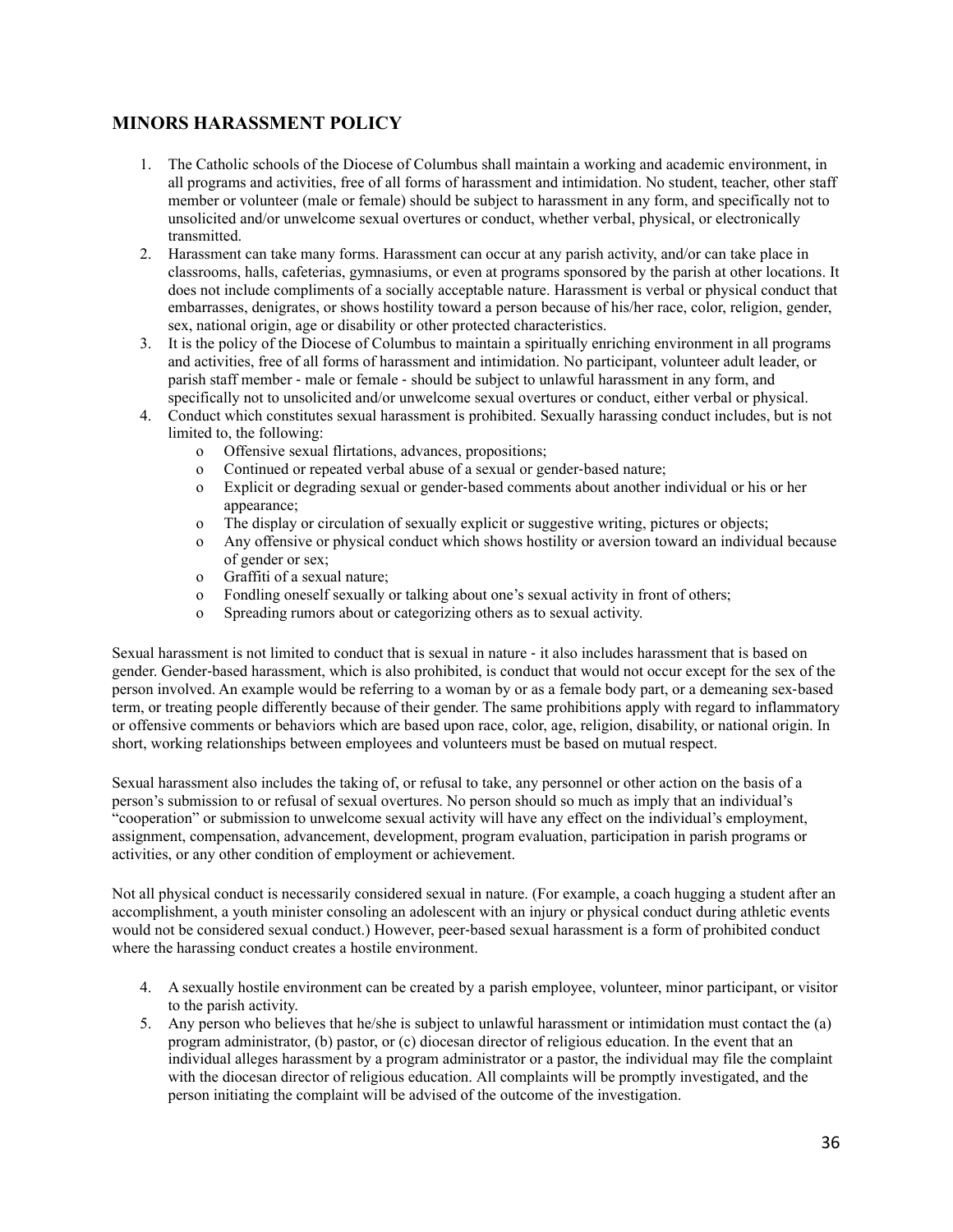- 6. Where it is determined that harassment has occurred, the appropriate authority will take immediate disciplinary action against any program administrator, volunteer, or staff engaging in harassment. The response shall take into account the individuals and circumstances. Such action may include, depending on the circumstances, disciplinary measures up to and including termination of services.
- 7. No retaliation against anyone who reports harassment will be tolerated. The Diocese prohibits such retaliation and will take appropriate responsive action if retaliation occurs.

*Diocesan Policy 5140.06*

# **FILING OF HARRASSMENT INFORMATION**

- 1. The investigator (principal, assistant principal, pastor, or superintendent) must keep extensive notes of all aspects of the investigation.
- 2. These notes must include what the investigator did, what the investigator concluded, and how the investigator followed up as a result of the findings and conclusion.
- 3. These notes must include verbal statements made by persons questioned and any written statements.
- 4. All of the above details must be summarized to include:
	- 1. how the investigation was conducted;
	- 2. what conclusion was reached and why;
	- 3. what action was taken;
	- 4. how, when, and to whom the conclusion was communicated; and
	- 5. notification of warning against retaliation.
- 5. All of the above is kept only in the investigator's file.
- 6. If no action is taken, nothing is placed in the personnel file or student file.
- 7. If an action is taken against the accused (i.e. warning, restrictions, leave, or release from contract in the case of personnel, or warning restrictions, suspension or expulsion in the case of students), the action taken is:
	- 1. formalized by putting in writing,
	- 2. a copy is given to the person or student against whom the action is taken, and
	- 3. a copy is placed in the personnel or student file.
- 8. The Harassment Complaint Form and Administrative Summary Form can also be found on the Office of Catholic Schools website.

### **HARASSMENT COMPLAINT FORM**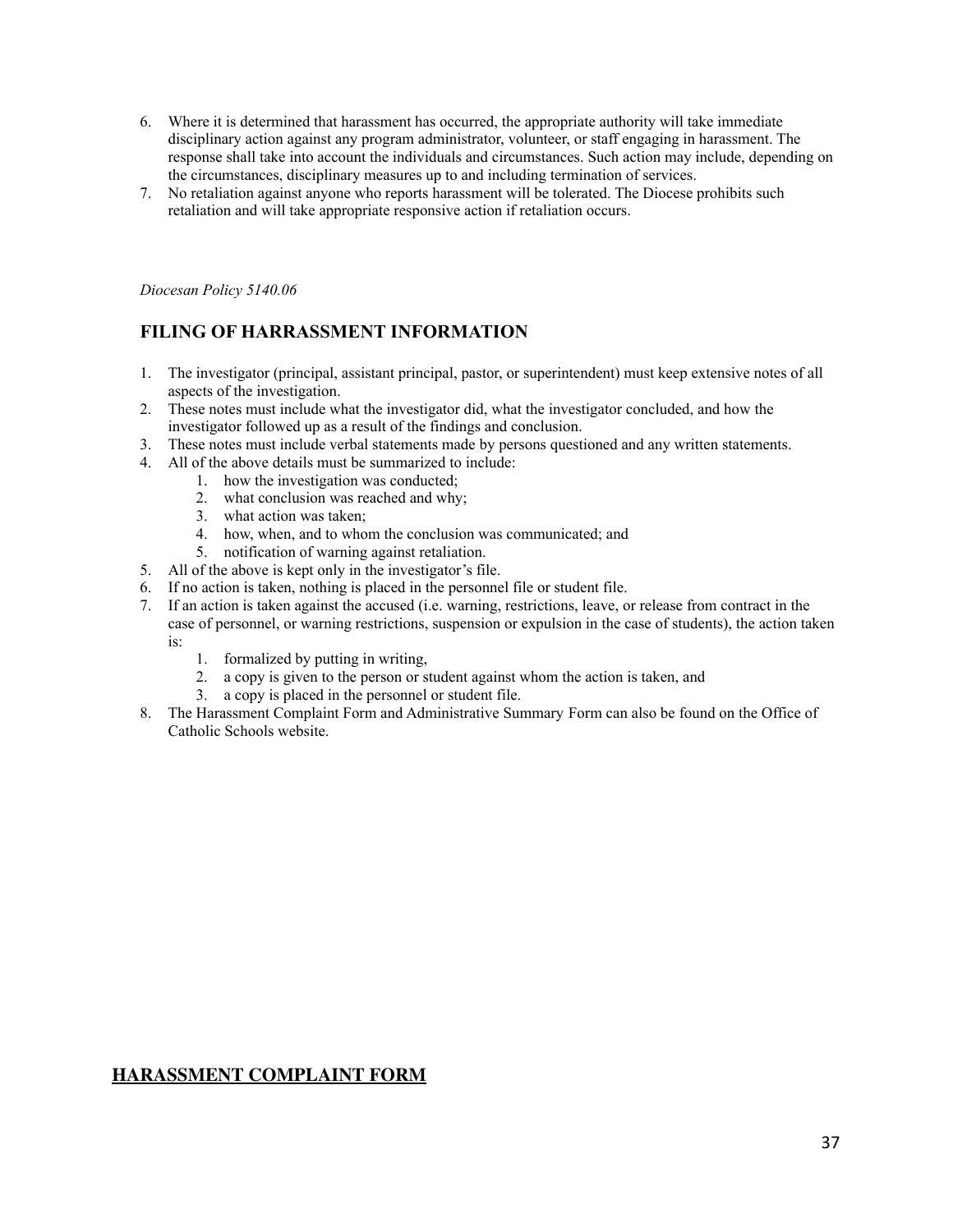| Who was responsible for the harassment?                                |  |
|------------------------------------------------------------------------|--|
| Describe the harassment.                                               |  |
| Date, time and place the harassment occurred.                          |  |
| Were there other employees or students involved with the harassment?   |  |
| If so, who was responsible? In what way or how was he or she involved? |  |
| List any witnesses to the harassment.                                  |  |
| What was your reaction to the harassment?                              |  |
| Describe any subsequent incidents.                                     |  |
| Signature of Complainant<br>Signature of Parent/Guardian               |  |

Diocesan Policy 5140.06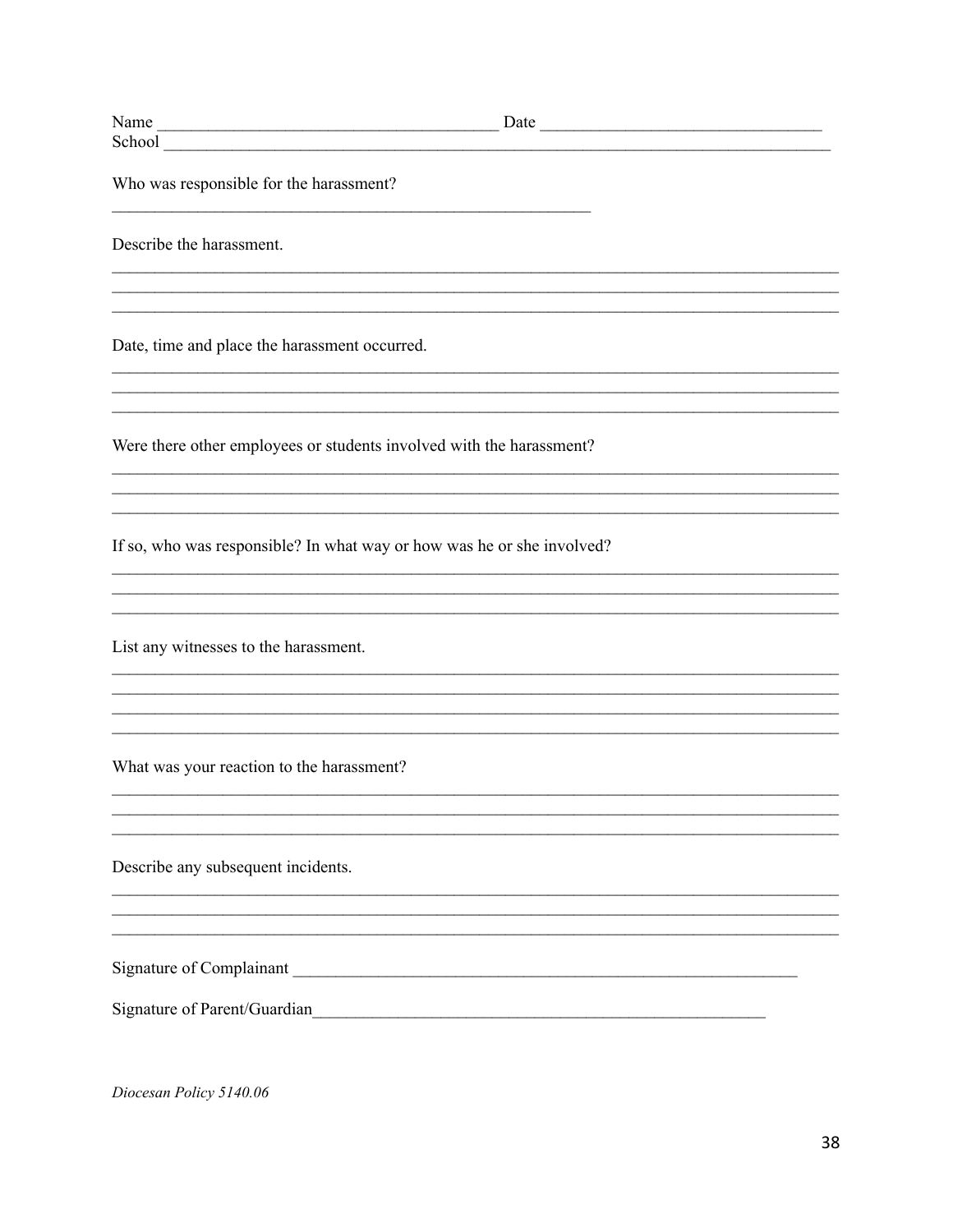# **DIOCESE OF COLUMBUS ADMINISTRATIVE SUMMARY FORM**

| Name of Complainant                                                         |
|-----------------------------------------------------------------------------|
|                                                                             |
|                                                                             |
| How the Investigation was conducted?                                        |
| What action was taken?                                                      |
|                                                                             |
| Dates of follow-up conferences, how and to whom conclusion was communicated |
|                                                                             |

Office of Catholic Schools Adopted 12/98 Catholic Diocese of Columbus Reviewed 8/01, 8/06, 8/11, 7/16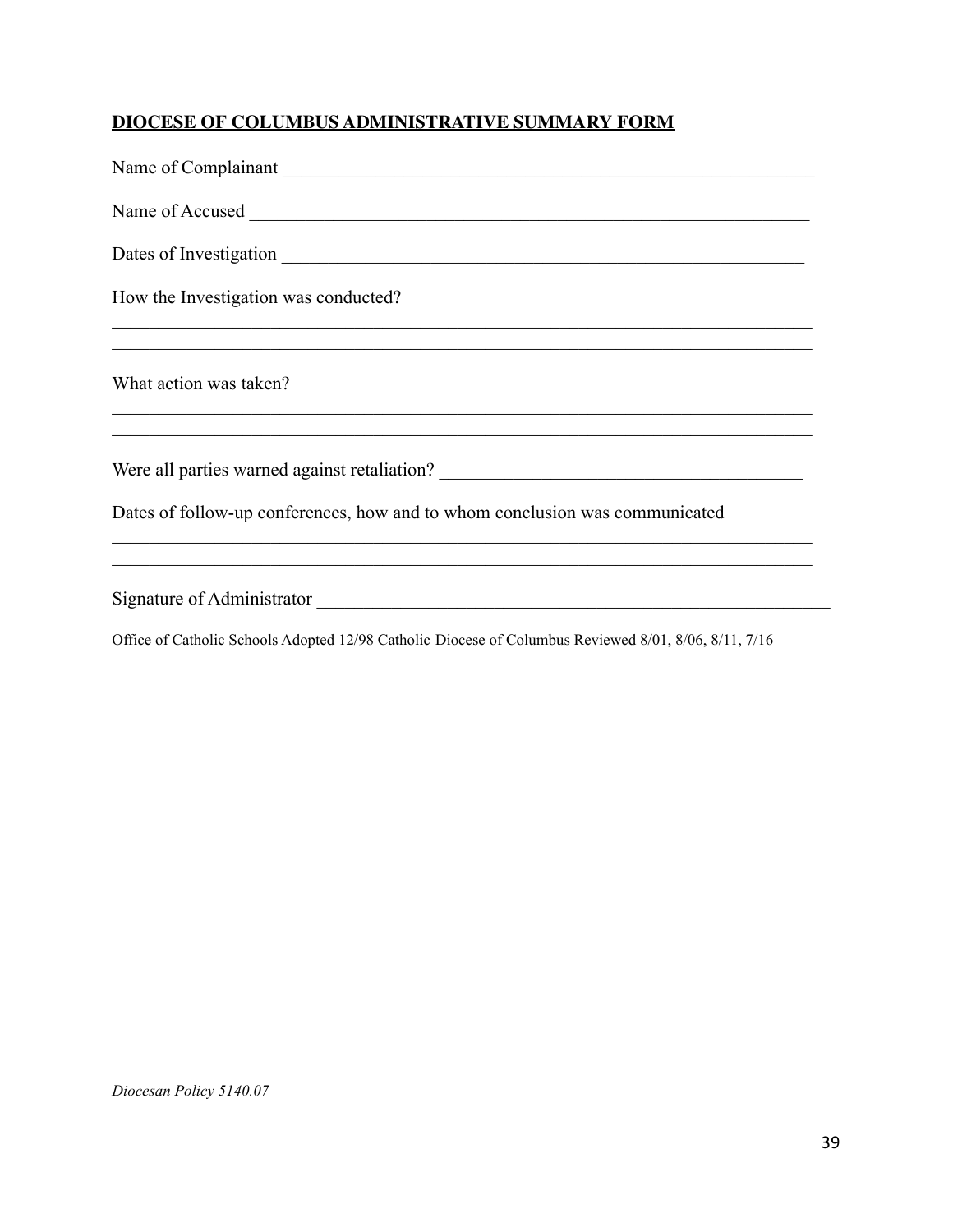# **HARASSMENT - SCHOOL RESPONSIBILITIES**

- 1. Annually, at the start of each school year, the school shall publish the Diocesan Harassment Policy for Students (5140.05) in the parent/student handbook.
- 2. Each school shall follow diocesan procedures for timely investigation and response to complaints. (Refer to policy 5140.05)
- 3. Each school shall periodically train administrators, teachers, staff, and volunteers and use age- appropriate classroom information for students to ensure that they understand which types of behavior constitute harassment and how they should respond in the event of experiencing such behavior. Records are to be kept of training dates and names of those in attendance.

Office of Catholic Schools Adopted 12/98 Catholic Diocese of Columbus Reviewed 8/01, 8/06, 8/11, 7/16

*Diocesan Policy 5131.1*

# **DRUG PREVENTION**

The schools of the Diocese of Columbus recognize that the misuse of drugs is a serious problem with legal, physical, and social implications for the whole school community.

For the purpose of this policy, "drugs" shall mean:

- 1. All dangerous controlled substances as so designated and prohibited by the Ohio statute (ORC §3719.011); all chemicals which release toxic vapors;
- 2. all alcoholic beverages;
- 3. any prescription or patent drug, except those for which permission to use in school has been granted;
- 4. anabolic steroids; and
- 5. any substance that is a "look-alike" to any of the above (ORC §2925.01-O).

(See policy 5141.0 regarding prescribed medications)

Diocesan schools prohibit the use, possession, concealment, or distribution of any drug or any drug-related paraphernalia as the term is defined by law on school grounds, in school vehicles, or at any school- sponsored event. The term "drug paraphernalia" shall have the meaning set forth in the Ohio Revised Code. (§2925.14-A.)

The schools should strive to prevent drug abuse and help drug abusers through education. School policy shall address prevention, intervention, treatment and disciplinary measures. The drug prevention program in schools shall: 1. Emphasize the prevention of drug use;

- 2. Provide for a comprehensive, age appropriate, developmentally-based alcohol and other drug education and prevention program;
- 3. Address legal, social, psychological, and health consequences of drug and alcohol use;
- 4. Provide information about effective techniques for resisting peer pressure to use illicit drugs and alcohol.

Schools shall develop local policies regarding consequences of the use, possession, concealment, or distribution of any drug or any drug-related paraphernalia. These policies shall include:

- 1. consequences for first time and repeat offenders. The first time offender is required to meet with his/her parent(s)/guardian(s) and school officials;
- 2. a clear statement that disciplinary sanctions, up to and including expulsion, will be imposed on students who violate the school standards of conduct and a description of those standards;
- 3. information about alcohol and other drug counseling and rehabilitation programs available to students and their parent(s)/guardian(s).
- 4. the obligation to report distribution/sale of drugs to the police.

Anyone who commits any act prohibited by this policy shall be brought to the attention of the building principal or the principal's designated representative. The principal or representative shall place student safety as a priority in each situation. The principal or representative shall notify the student's parent(s)/guardian(s) within 24 hours of the incident.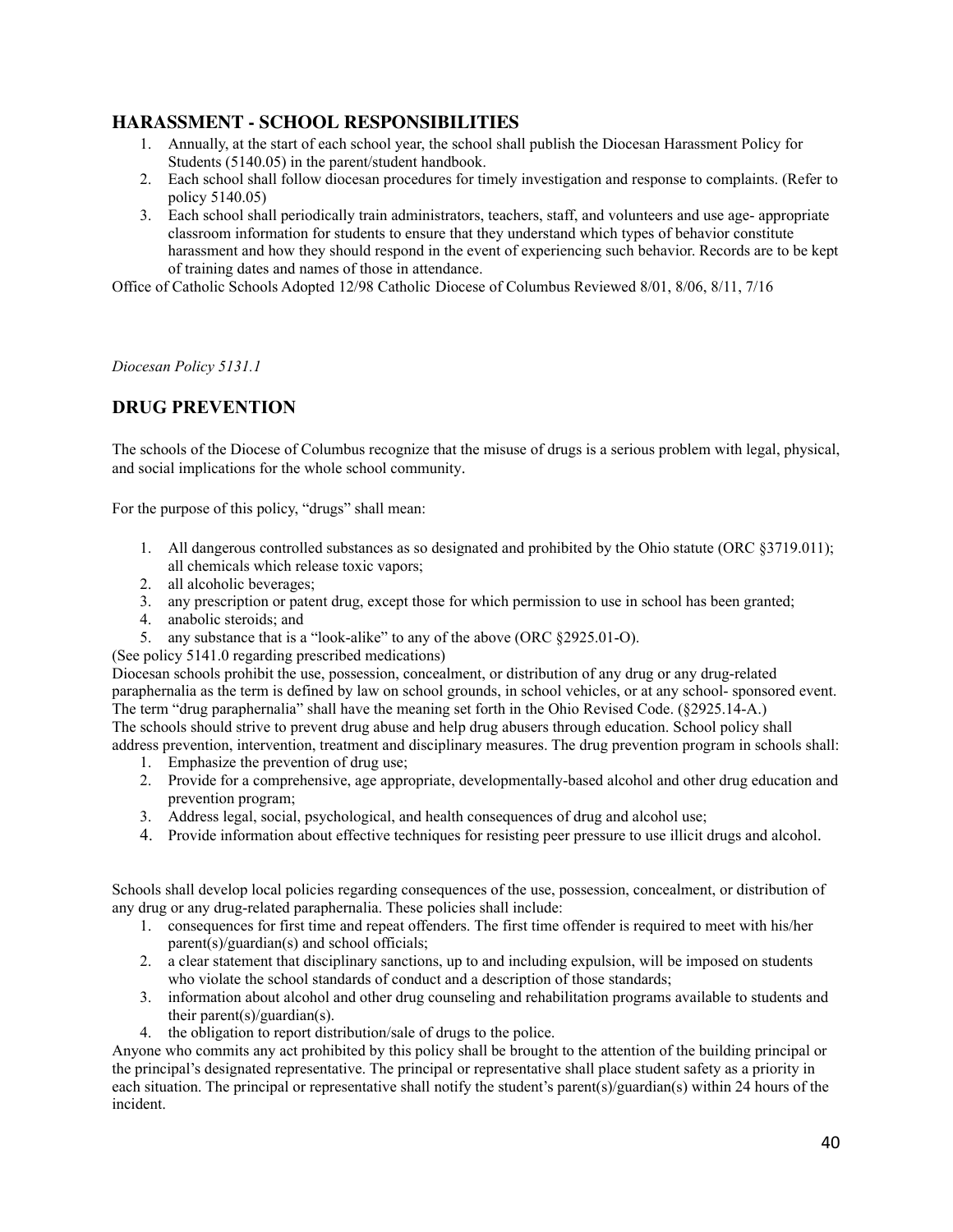Office of Catholic Schools Adopted 1/79 Catholic Diocese of Columbus Reviewed 7/16 Revised 5/81, 2/90, 8/96, 8/01, 8/06, 8/11

*Diocesan Policy 5140.0*

# **ABUSE AND NEGLECT**

In compliance with state law (ORC 2151.421, any paid catechetical leader, catechist or parish staff, having reasonable cause to suspect that a child has been abused or neglected shall immediately contact the county Child Protection Services or law enforcement and inform the agency contacted of the facts and circumstances which led to the filing of a report. The employee will immediately report the case to the school administrator. The school administrator will immediately report the case to the diocesan superintendent. If the suspected child abuse involves a school employee, the school administrator shall also immediately notify the Office of Educator Conduct within the Ohio Department of Education.

Office of Catholic Schools Adopted 1/02 Catholic Diocese of Columbus Reviewed 6/06, 8/11, 7/16

*Diocesan Policy 5140.11*

# **THREATS TO WELFARE AND SAFETY**

No student shall use, possess, handle, transmit or conceal any object which is, or can be considered, a weapon or instrument of violence. Objects which are explosive or incendiary in nature, or any object reasonably determined to be a threat to the safety or security of any person, are prohibited on school premises, and at school-related functions. See regulation 5140.12 for disciplinary actions regarding this policy.

Office of Catholic Schools Adopted 9/92 Catholic Diocese of Columbus Reviewed 8/01, 8/06, 8/11, 7/16 Revised 8/96

### *Diocesan Policy 5140.12* **CONSEQUENCES OF THREATS TO WELFARE AND SAFETY**

If a student is found to be in violation of Policy 5140.11, any or all of the disciplinary actions listed below may be imposed by the administrator, depending on the severity of the offense as well as the previous disciplinary record of the student. Consequences may include:

- 1. detention;
- 2. counseling/family counseling;
- 3. approved school/community service;
- 4. in-school suspension;
- 5. referral to Juvenile Court and/or other appropriate law enforcement agency;
- 6. suspension from school;
- 7. expulsion from school following suspension; and
- 8. diversion programs

Office of Catholic Schools Adopted 9/92 Catholic Diocese of Columbus Reviewed 8/01, 8/06, 8/11, 7/16 Revised 8/96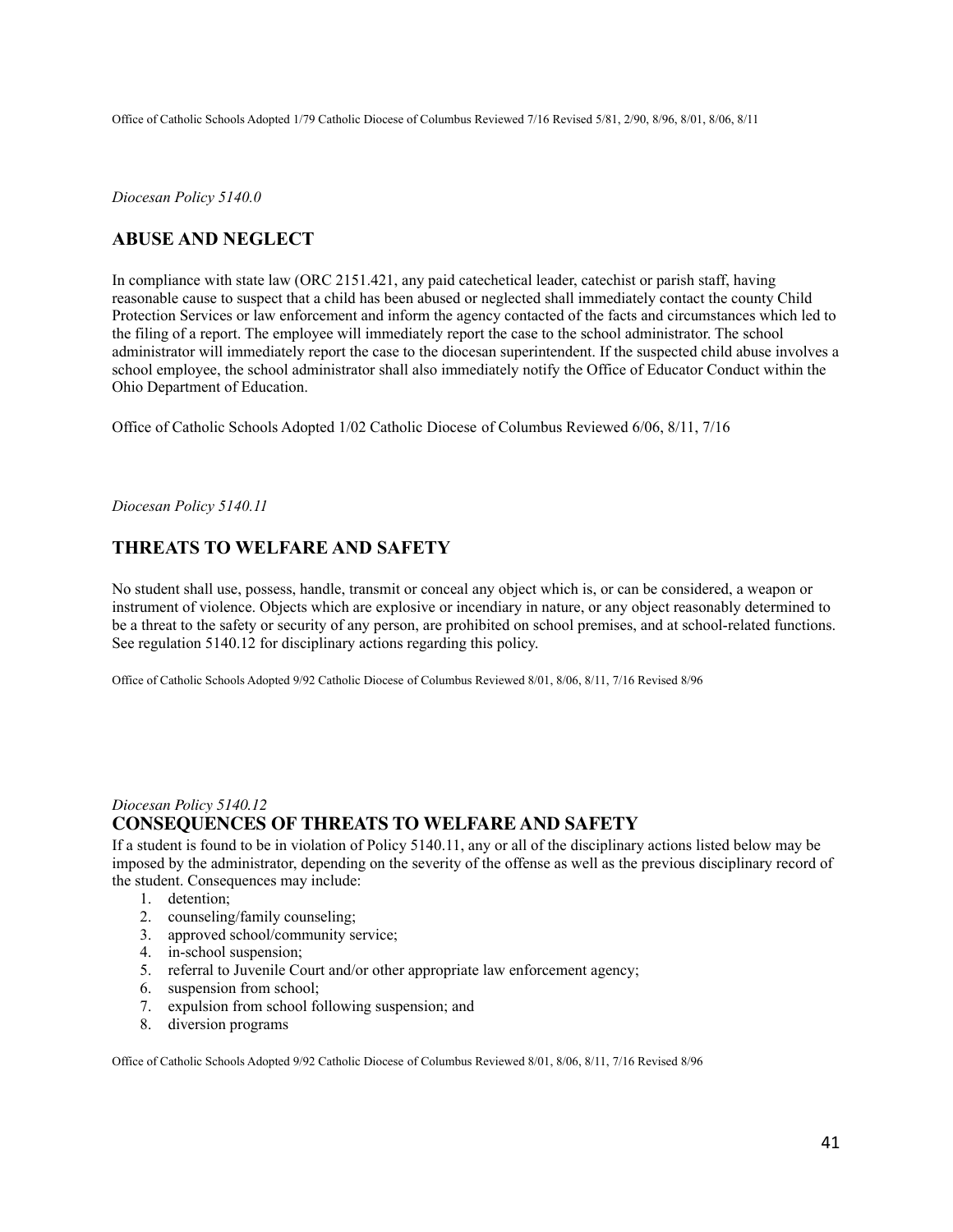# **NOTRE DAME ELEMENTARY POLICY OF COMMUNICATION AND DISSEMINATIN OF PERTINENT INFORMATION**

Rapid-Dismissal Drills: Students and staff will follow the same procedure as for the fire drill. These drills are posted in each classroom by the door. The Rapid-Dismissal drill will be signaled by the fire alarm. Students are to evacuate and continue to gather at Holy Redeemer Church. If it is necessary to be further away from the school, they will proceed to Portsmouth City School or the Portsmouth City Fire Station. Parents are advised to listen to WNXT, WIOI, WPAY radio/tv stations for information.

Interior Crisis: If there is an emergency which warrants an interior lock-down (intruder in the building), the announcement that "We are in Lock-Down" will be made over the intercom. At this signal, any students out of the classroom should go to the nearest classroom. Teachers are to lock their doors and put the "barracuda locking devise" in place at the signal and advise the students to get to a designated safe spot in the classroom (i.e. coat room). When the situation is safe, the announcement will be made over the intercom. In the case of a real lock-down the classroom doors are to be opened by the secretary, principal, law enforcement only.

Exterior Crisis: Teachers/Volunteers on outside duty will carry whistles. An external crisis will be signified by two blasts of the whistle, repeated by three times. An external crisis involving disruptive or dangerous people or situation (NOT DURING RECESS BUT WHEN CHILDREN ARE OUTSIDE) will prompt a "shelter in place" alert. During a "shelter in place" situation, no one is to enter or exit the building.

ND Schools "One-call" system: ND Schools uses a one-call system for announcements or if an emergency should arise whereby students need contacted during or after school hours. It is imperative that we have your current cell number on file. If there is a change in phone number, please contact NDE to update the student's file.

School Closings due to weather: Please tune in to WNXT, WIOI, WPAY to see if Notre Dame Schools are closed or on a delay. A "one-call" will also be made to disseminate school closing information. When Portsmouth City Schools are closed or on a delay due to inclement weather, we will be closed or delayed, as well. Occasionally, ND will be closed or on a delay even when Portsmouth City is open or does not have a delay. When we are on a delay, school will start one (or two) hours later (9:00 or 10:00 as opposed to 8:00). Afternoon dismissal for all grades will be on a regular schedule.

Digital Academy: Digital Academy is an online communication system used by Notre Dame Elementary. This system allows teachers to make announcements, allows families to communicate with the student's teacher, and it contains a school calendar, and pertinent school updates/announcements, as well.

NDE Newsnotes: Every Friday, a summary of the weeks school events, upcoming events, meetings, etc. will be composed and sent home with each student or the oldest student when more than one child from a family attends NDE.

Facebook: ND often posts announcements on its Facebook page. Please friend us on Facebook.

ND Schools App: Notre Dame Schools have an application called "Notre Dame Schools" which can be downloaded from the Apple App Store. This app will direct you to the NDHS and/or NDE websites. The app will allow you to customize alerts/notifications related to emergency notifications, schedule changes, activities and athletics; you can choose to receive notifications regarding any or all of the aforementioned categories.

NDE and NDHS websites: NDE and NDHS have separate websites. The NDE website contains information such as the current school calendar, athletic schedules, upcoming events, teacher/student highlights, etc.

Revised 8/18

*Diocesan Policy 5126.0*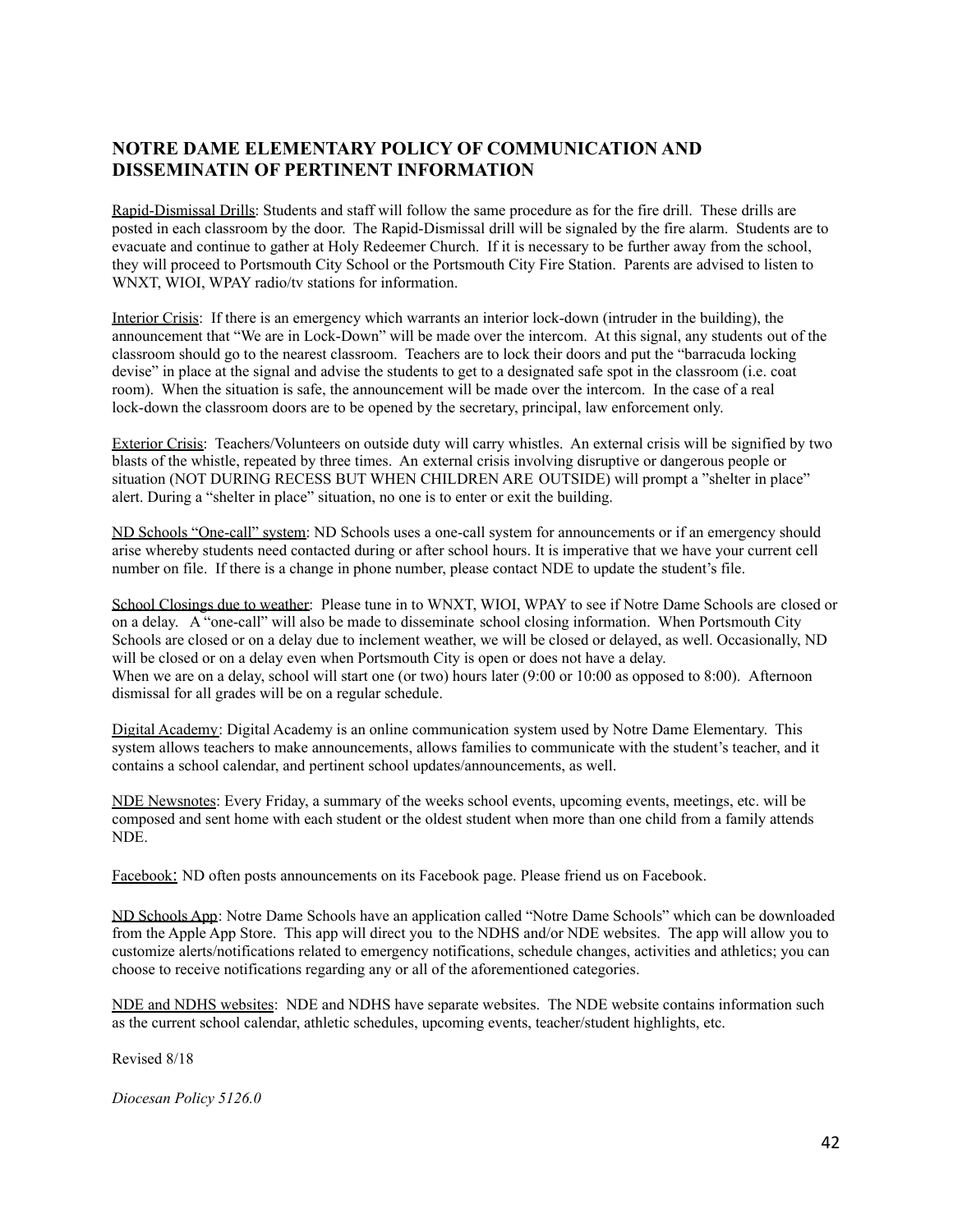# **PUBLISHING STUDENT INFORMATION**

A school, school employees, school organization, or the diocese may publish student information in various formats, including websites. There are two types of information concerning a student that can be published. One is directory information, which includes the student's name, grade level, honor roll, activities, sports, awards, and date of graduation. The second type of information is personally identifiable information, which is information that makes the identity of a student more traceable. (See Regulation 5126.2) Personally identifiable information includes pictures with and without names, addresses, social security numbers, ID numbers, personal characteristics (height, weight, etc.), and educational records.

Directory information may be published if prior notice is given to the parent(s)/guardian(s) of a student and the parent(s)/guardian(s) does not object.

Since directory information is frequently published by school and local communications, the following notice shall be printed annually in the parent/student handbook:

"Directory information regarding students will be released in various formats, including websites, unless a parent/guardian notifies the school that such information is not to be released regarding his/her child. Directory information includes names of students, grade level, honor roll, activities, sports, awards, and date of graduation."

Personally identifiable information may be published if the parent(s)/guardian(s) signs and dates a consent form prior to the release date. (See Regulation 5126.2)

The same conditions for both types of published information must be met if the student is 18 years of age or older.

Office of Catholic Schools Adopted 1/02 Catholic Diocese of Columbus Reviewed 8/11, 7/16 Revised 8/06, 7/16

#### PERSONNALLY IDENTIFIABLE INFORMATION RELEASE FORM

The following release form must be signed and dated by the parent/guardian of a student prior to releasing personally identifiable information as defined in Policy 5126.0. The release is to be printed on school letterhead.

### **PARENT(S)/Guardian(s) CONSENT FOR RELEASE OF PERSONALLY IDENTIFIABLE INFORMATION**

The undersigned parent(s)/guardian(s) of  $\qquad \qquad$  , a student at

Notre Dame Elementary, hereby consent to the release of the following personally identifiable information.

 $\mathcal{L}_\text{max} = \frac{1}{2} \sum_{i=1}^n \mathcal{L}_\text{max} = \frac{1}{2} \sum_{i=1}^n \mathcal{L}_\text{max} = \frac{1}{2} \sum_{i=1}^n \mathcal{L}_\text{max} = \frac{1}{2} \sum_{i=1}^n \mathcal{L}_\text{max} = \frac{1}{2} \sum_{i=1}^n \mathcal{L}_\text{max} = \frac{1}{2} \sum_{i=1}^n \mathcal{L}_\text{max} = \frac{1}{2} \sum_{i=1}^n \mathcal{L}_\text{max} = \frac{1}{2} \sum_{i=$  $\mathcal{L}_\text{max} = \frac{1}{2} \sum_{i=1}^n \mathcal{L}_\text{max} = \frac{1}{2} \sum_{i=1}^n \mathcal{L}_\text{max} = \frac{1}{2} \sum_{i=1}^n \mathcal{L}_\text{max} = \frac{1}{2} \sum_{i=1}^n \mathcal{L}_\text{max} = \frac{1}{2} \sum_{i=1}^n \mathcal{L}_\text{max} = \frac{1}{2} \sum_{i=1}^n \mathcal{L}_\text{max} = \frac{1}{2} \sum_{i=1}^n \mathcal{L}_\text{max} = \frac{1}{2} \sum_{i=$ 

 $\mathcal{L}_\text{max} = \frac{1}{2} \sum_{i=1}^n \mathcal{L}_\text{max} = \frac{1}{2} \sum_{i=1}^n \mathcal{L}_\text{max} = \frac{1}{2} \sum_{i=1}^n \mathcal{L}_\text{max} = \frac{1}{2} \sum_{i=1}^n \mathcal{L}_\text{max} = \frac{1}{2} \sum_{i=1}^n \mathcal{L}_\text{max} = \frac{1}{2} \sum_{i=1}^n \mathcal{L}_\text{max} = \frac{1}{2} \sum_{i=1}^n \mathcal{L}_\text{max} = \frac{1}{2} \sum_{i=$ 

Specific information to be released:

Reason for release: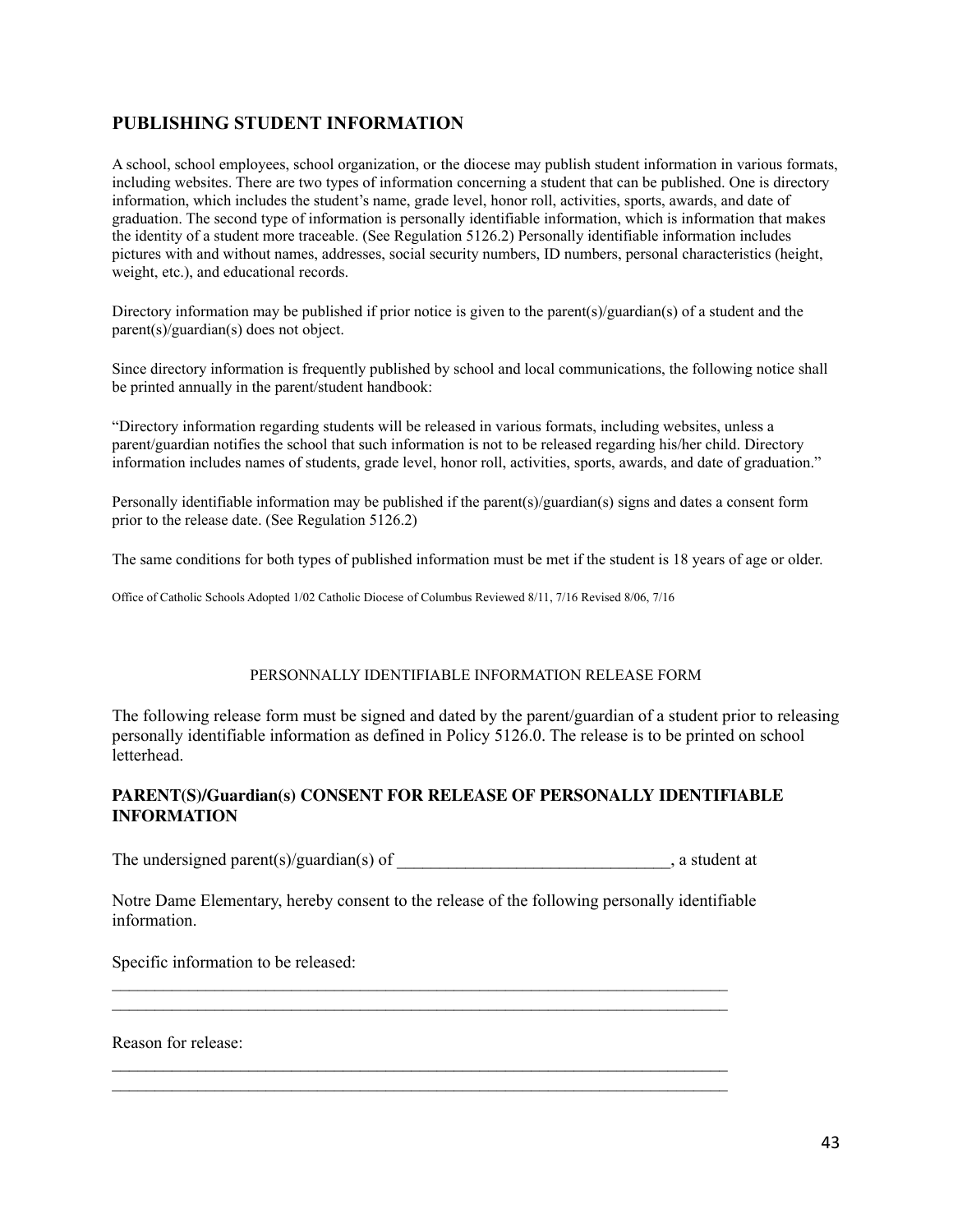Information to be released via:

The undersigned consent to the transfer of the above information to a third or subsequent party.

 $\mathcal{L}_\text{max} = \frac{1}{2} \sum_{i=1}^n \mathcal{L}_\text{max} = \frac{1}{2} \sum_{i=1}^n \mathcal{L}_\text{max} = \frac{1}{2} \sum_{i=1}^n \mathcal{L}_\text{max} = \frac{1}{2} \sum_{i=1}^n \mathcal{L}_\text{max} = \frac{1}{2} \sum_{i=1}^n \mathcal{L}_\text{max} = \frac{1}{2} \sum_{i=1}^n \mathcal{L}_\text{max} = \frac{1}{2} \sum_{i=1}^n \mathcal{L}_\text{max} = \frac{1}{2} \sum_{i=$ 

| (Parent/Guardian Name) | Date: |
|------------------------|-------|
|                        |       |

 $\mathcal{L}_\mathcal{L} = \mathcal{L}_\mathcal{L} = \mathcal{L}_\mathcal{L} = \mathcal{L}_\mathcal{L} = \mathcal{L}_\mathcal{L} = \mathcal{L}_\mathcal{L} = \mathcal{L}_\mathcal{L} = \mathcal{L}_\mathcal{L} = \mathcal{L}_\mathcal{L} = \mathcal{L}_\mathcal{L} = \mathcal{L}_\mathcal{L} = \mathcal{L}_\mathcal{L} = \mathcal{L}_\mathcal{L} = \mathcal{L}_\mathcal{L} = \mathcal{L}_\mathcal{L} = \mathcal{L}_\mathcal{L} = \mathcal{L}_\mathcal{L}$ 

| (Authorized Signature) |  |
|------------------------|--|
|------------------------|--|

A copy of the release is requested. (Check One)

| Yes |  |
|-----|--|
| N٥  |  |

Office of Catholic Schools Adopted 1/02 Catholic Diocese of Columbus Reviewed 8/06, 8/11, 7/16

### *Diocesan Policy 5125.1* **STUDENT RECORDS**

A permanent record is to be kept on each student. The original of this record must be kept on file in the office of the local school for all students who have attended or are currently attending the school. The permanent record shall include directory information, attendance record, academic records, standardized test scores, health records, and continuums.

- 1. Access to the information contained in a student's permanent record is restricted to certain persons. (Refer to policy 5125.0).
- 2. When a pupil transfers from one school to another, a duplicate of the permanent record of items above shall be sent to the school to which the pupil is transferring. An exception to this is the health record. The original health record shall be sent to the receiving school.
- 3. If a student is transferring from one school to another within the Diocese, it is the responsibility of the receiving school to contact the sending school prior to registering or accepting the student.
- 4. An adequate number of fireproof files shall be provided in each school building for the proper care of records.

Office of Catholic Schools Adopted 10/71 Catholic Diocese of Columbus Reviewed 10/76, 1/81, 8/01, Revised 2/90, 6/93

#### *Diocesan Policy 5125.0*

# **RELEASE OF STUDENT RECORDS**

No data shall be released about students without the written consent of the parent(s)/guardian(s) of a minor student or of the student who is 18 years of age or older.

Schools shall establish procedures to verify the accuracy of data and to remove information no longer needed. Those who are permitted to view an individual student's records are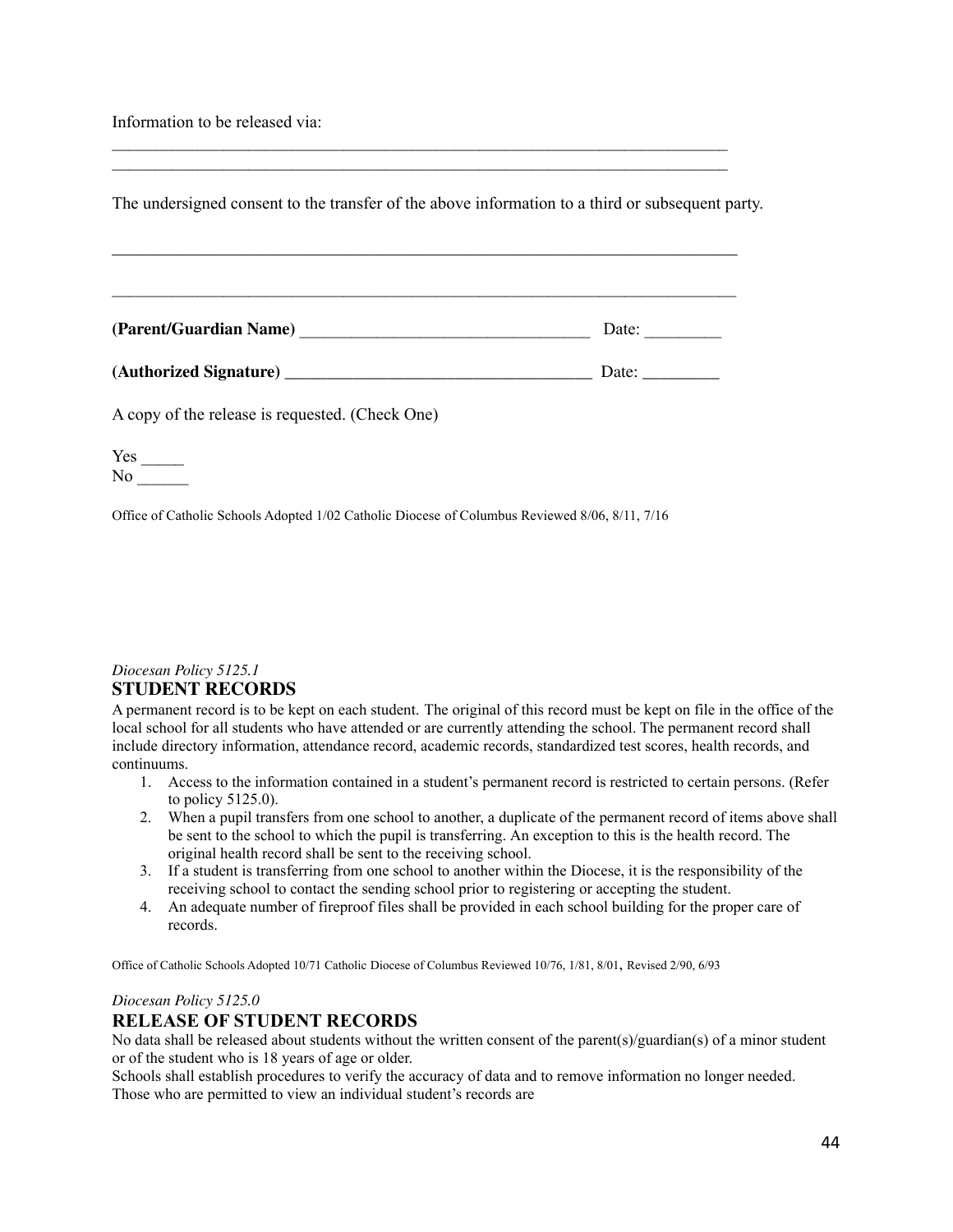- 1. school personnel (includes central office staff);
- 2. parent(s)/guardian(s) of a minor student:
- 3. the student who is 18 years of age or older;
- 4. non-custodial parent of an individual minor student unless denied access by a court order;
- 5. officials of other schools to which the student transfers.

Parents(s)/guardians(s) of an individual minor student, or a student 18 years or older may request a copy of any item in the file.

All others are denied access unless they have a subpoena or the written permission of the parent(s)/guardian(s) of a minor student or of the student who is 18 years of age or older.

School personnel may release information concerning students for research and statistical purposes as long as the individual student's identity is protected.

Office of Catholic Schools Adopted 10/71 Catholic Diocese of Columbus Reviewed 10/76, 1/81, 8/01, Revised 2/90, 6/93

*Diocesan Policy 6121.0*

# **FIELD TRIPS**

A field trip is defined as a parish sponsored activity supervised by parish personnel and/or adult volunteers which occurs off site.

No child or adolescent may participate unless a signed parental permission form for the specific event is received by the school prior to the field trip. Form 6153.2 *Diocese of Columbus Registration/Permission/Release and Indemnification Agreement* must be completed for each student and returned to the appropriate adult leader.

Whenever possible, bus transportation should be provided. If a private passenger vehicle is used, the following information as a minimum must be provided in writing, signed by the driver, and reviewed by the catechetical leader and/or pastor prior to the field trip:

- 1. Valid driver's license.
- 2. Valid registration for the vehicle.<br>3. The vehicle must be insured for r
- The vehicle must be insured for minimum bodily injury liability coverage limits of \$100,000 per person/\$300,000 per occurrence.
- 4. Security background check.
- 5. Participation in the "Protecting God's Children" workshop.

No one under the age of 25 is permitted to operate a motor vehicle on behalf of the Diocese of Columbus or any diocesan organization or parish. If a rental vehicle is used, policy #3610.01 must be followed.

Any minor being transported on a field trip in a private vehicle must use a seat belt. Each driver and/or chaperone should be given directions to and from the event and preferred route (s) to be traveled, if any. The emergency medical form corresponding to each minor must be in the vehicle.

Catholic Diocese of Columbus Reviewed Revised 8/04, 8/10, 7/17, 9/14, 7/17

*Diocesan Policy 6001.1*

# **ADULT CHAPERONES FOR ACTIVITIES WITH MINORS**

Parishes must follow a strategy of "two-deep" ministry with minors, where at least two adults are present at all religious education activities and situations, wherever possible.

Where a one-to-one activity is required (e.g. counseling), such activities should take place in an open environment. Special attention should be given to provide a safe and confidential forum while following standards of prudence.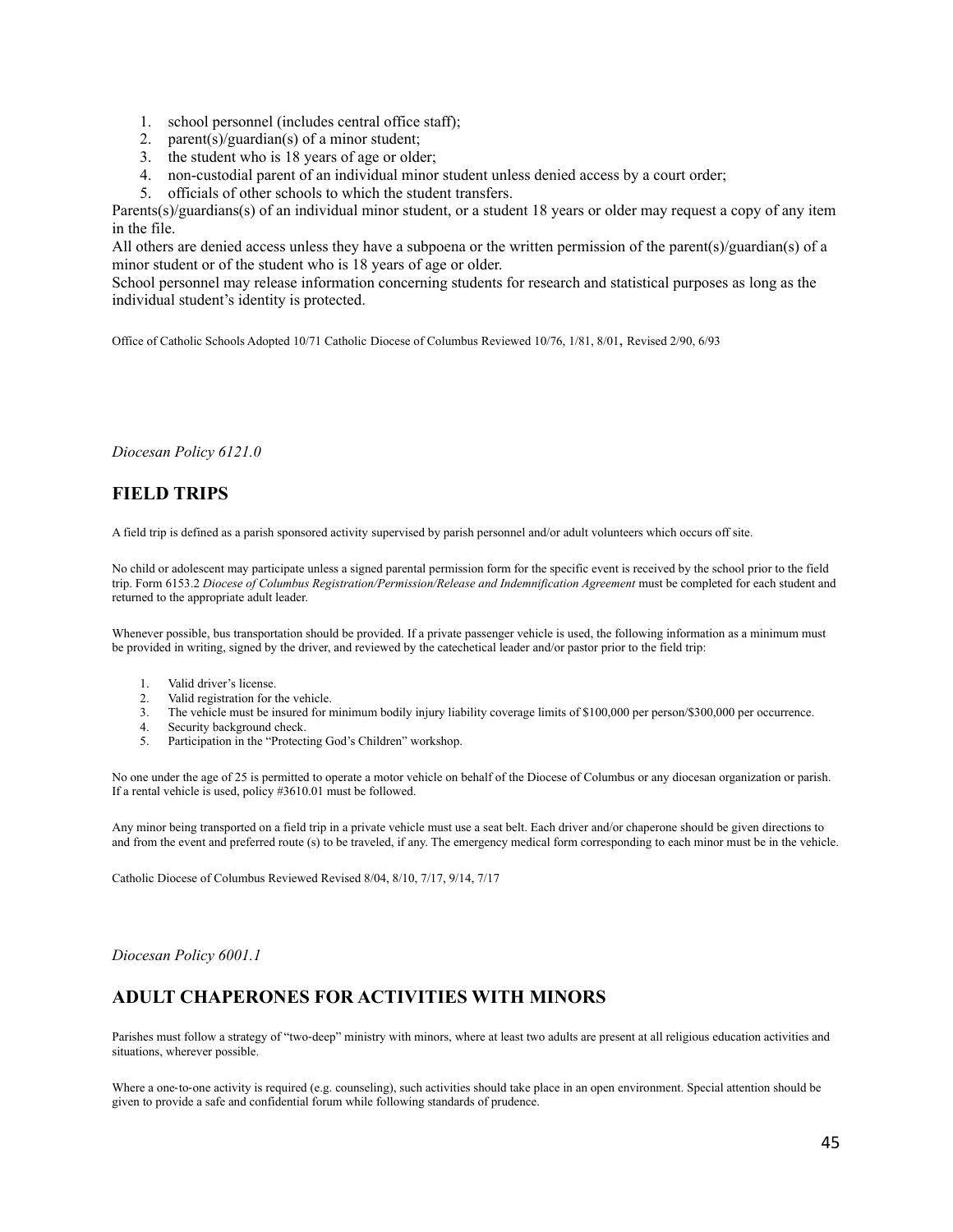Adult chaperones for activities with minors must be at least 21 years of age.

For activities away from parish property, a ratio of one adult per ten minors must be followed. For overnight activities, a ratio of one adult per six minors must be followed. The ratio of male- to-female chaperones should closely parallel the ratio of male-to-female minors at an activity. This is particularly important for overnight activities.

For overnight activities where private rooms are used, an adult chaperone must never share a room with a minor except where a parent is serving as a chaperone and there are no other persons sharing the room.

No adult chaperone should ever enter the room of a minor unless it is absolutely necessary. If circumstances require it, the chaperone must be accompanied by another adult and the door must remain open the entire time the adults are present. Both adult chaperones should be of the same sex as the minor in the room. If this is not possible, one male and one female chaperone may be used.

A minor must never be invited or instructed to enter the room of an adult chaperone.

#### **Office of Religious Education and Catechesis Catholic Diocese of Columbus**

Adopted Reviewed Revised 8/10, 7/17 7/17

NOTRE DAME ELEMENTARY DRESS CODE The following is the dress code. Students are expected to comply with the dress code and violations are considered a Level 1/ Minor Disruptive Behavior infraction (please refer to the Code of Conduct). In addition, parents/guardians are expected to bring in change of clothing should a student be in violation.

Shirts and Sweatshirts:

- Official NDE uniform polo shirt must be worn by all students Pre-K through 6.
- A small trademark logo on the opposite side as the ND logo is permitted. The size cannot exceed the ND logo size.
- Shirt is to be white or navy only and tucked in at all times.
- A plain, white undershirt/camisole is permitted under the uniform polo shirt.
- Official ND sweatshirt is permitted if worn over the NDE uniform polo shirt or jumper.
- Sweatshirts can be crewneck or "hoodie" style.
- NO other sweatshirts are permitted (not even University of Notre Dame clothing).

Belt: A brown, black, navy or tan belt must be worn by grades 4, 5, 6

#### Jumpers:

- Girls in grades Pre-K through 6 have the option of wearing the official uniform plaid jumper, skort, or skirt
- Girls must wear shorts, tights or leggings under a skirt or jumper
- THE PLAID JUMPERS CAN ONLY BE PURCHASED FROM THE UNIFORM COMPANY
- Jumper length must not be shorter than just above the knee
- Skort length must not be shorter than three  $(3)$  inches above the knee
- Tights or leggings worn under shorts/skort must be solid white, navy blue, grey or black in color

#### Pants and Shorts:

- Shorts must be worn before October 15<sup>th</sup> and after April 15<sup>th</sup>
- Shorts must be navy blue or tan in color
- Shorts can NOT be denim, athletic/sweatpants, leggings, jeggings, or elastic at the waist
- Shorts cannot have holes, rips or be "distressed" in any manner
- Navy blue or tan pants must be worn between October 16, 2020 and April 14 2021

#### Shirts and Pants:

Any combination of approved shirt or bottom can be worn

#### Socks/tights: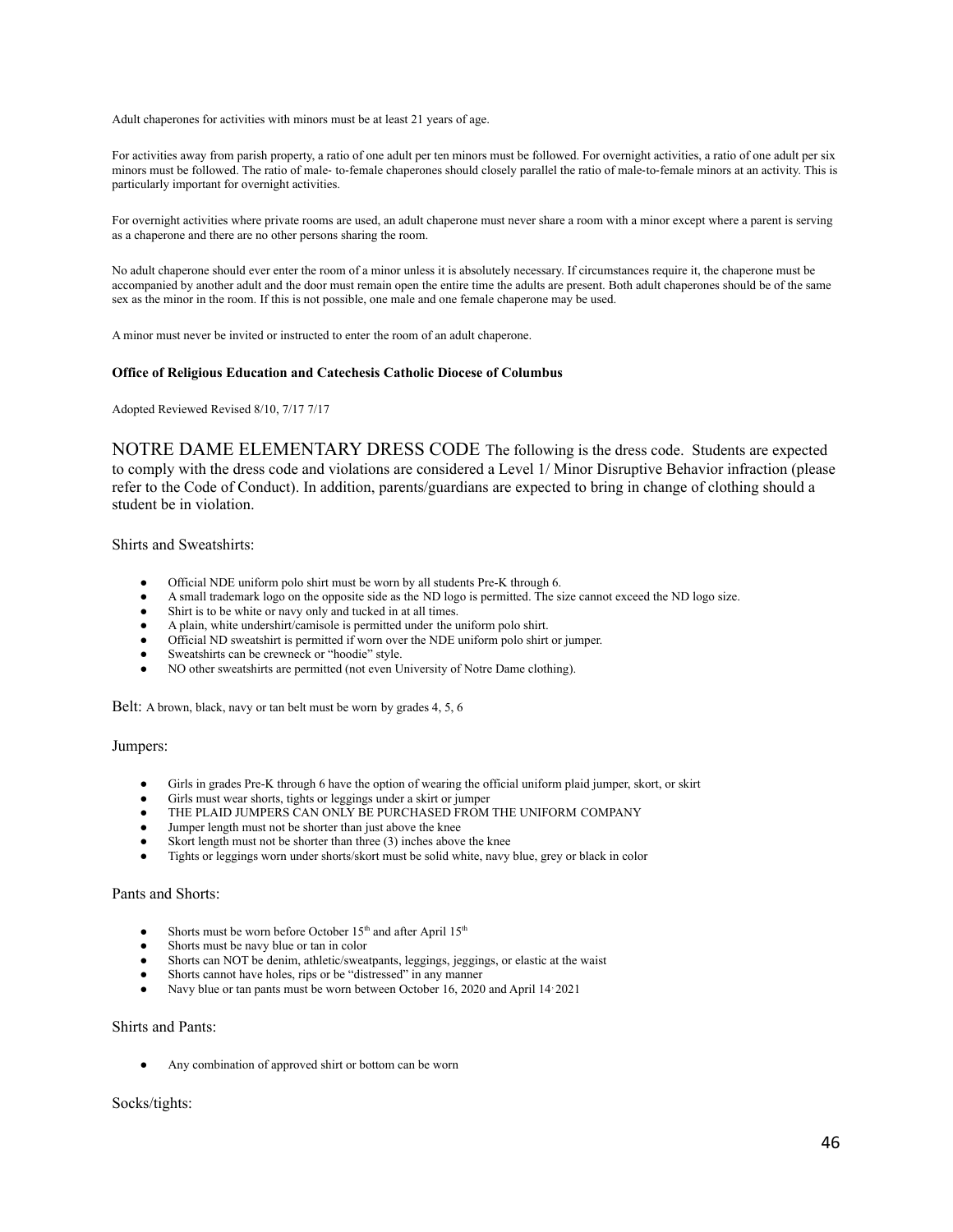- Some type of sock MUST be worn at all times
- Socks must be solid white, navy blue, grey or black in color
- Socks are not required with summer sandals during shorts season

Hair:

- Hair must be combed, clean and well-groomed
- Boys' hair must not go below the top of the shirt collar
- Boys' must be clean shaven at all times; no facial hair
- NO eccentric hair styles and colors
- NO designs/drawings in the hair are permitted
- No "buns" are to be worn by male students
- Hair bands are acceptable unless it becomes a distraction

Jewelry: Girls may have no more than two earrings per ear, and boys are NOT allowed to wear earrings to school or school functions.

Dress-down: Jeans and shorts of appropriate length are permitted, and material printed on shirts must be in "good-taste". (Revised 8/20)

# Notre Dame Elementary Adult Volunteer Form

Parent/guardian and family volunteers can assist NDE in a variety of ways. Many of you already offer your help by facilitating enrichment and extra-curricular projects, attending field trips, planning and participating in classroom holiday-themed projects, for example. We welcome and encourage volunteers in the cafeteria and on the playground too. NDE believes in a vigilant approach to ensure a safe and supportive environment for our students.

The following steps must be taken before you can become a volunteer at NDE:

- 1. Volunteer Application: please complete the volunteer application form and submit it.
- 2. Volunteer applicants must review the handbook policy and diocesan policy (see attached) including NDE rules/Code of Conduct.<br>3. Volunteers must complete "Protecting God's Children (PGC)" (Diocesan Policy 4110.1)
- 3. Volunteers must complete "Protecting God's Children (PGC)" (Diocesan Policy 4110.1)
- -Please contact NDHS Secretary (Kandi Craig 740-353-2354) for upcoming PGC sessions.
- 4. Volunteers must have a current background check on file (Diocesan Policy 4110.0)
- -Background checks can be completed at the South Central Ohio Educational Service Center (522 Glenwood Ave., New Boston).
- 5. Turn the application in and designate whether you wish to volunteer on the playground, cafeteria or both and on which days and at what times you are available.

#### Playground Duty Expectations and Responsibilities

- 1. Limit phone use to emergency use only.
- 2. Engage students.<br>3. Walk around and
- Walk around and monitor the students.
- Provide verbal warnings for students who are not following the playground rules.
- 5. For serious behavior infractions, students should be sent to the office.
- 6. Please document any serious infraction including incident description and give it to that student's teacher.

#### Playground Matrix

| Be Respectful and Responsible | -follow directions<br>-go down the slide only<br>-swinging only on the swing (no twisting or jumping off)<br>-keep hands to yourself                                     |
|-------------------------------|--------------------------------------------------------------------------------------------------------------------------------------------------------------------------|
| Be Ready                      | -stop playing when you hear the whistle<br>-put playground materials where they belong<br>-line up when you hear the second whistle<br>-use volume level 0 while in line |

#### Cafeteria Duty Expectations and Responsibilities

- 1. Limit phone use to emergency use only.
- 2. Engage students.
- 3. Encourage students to eat at least half of their hot lunch or packed lunch and dismiss grades K-5.
- 4. Encourage students to clean their area and pick up dropped items.
- 5. Wipe/wash tables as students finish and leave for recess.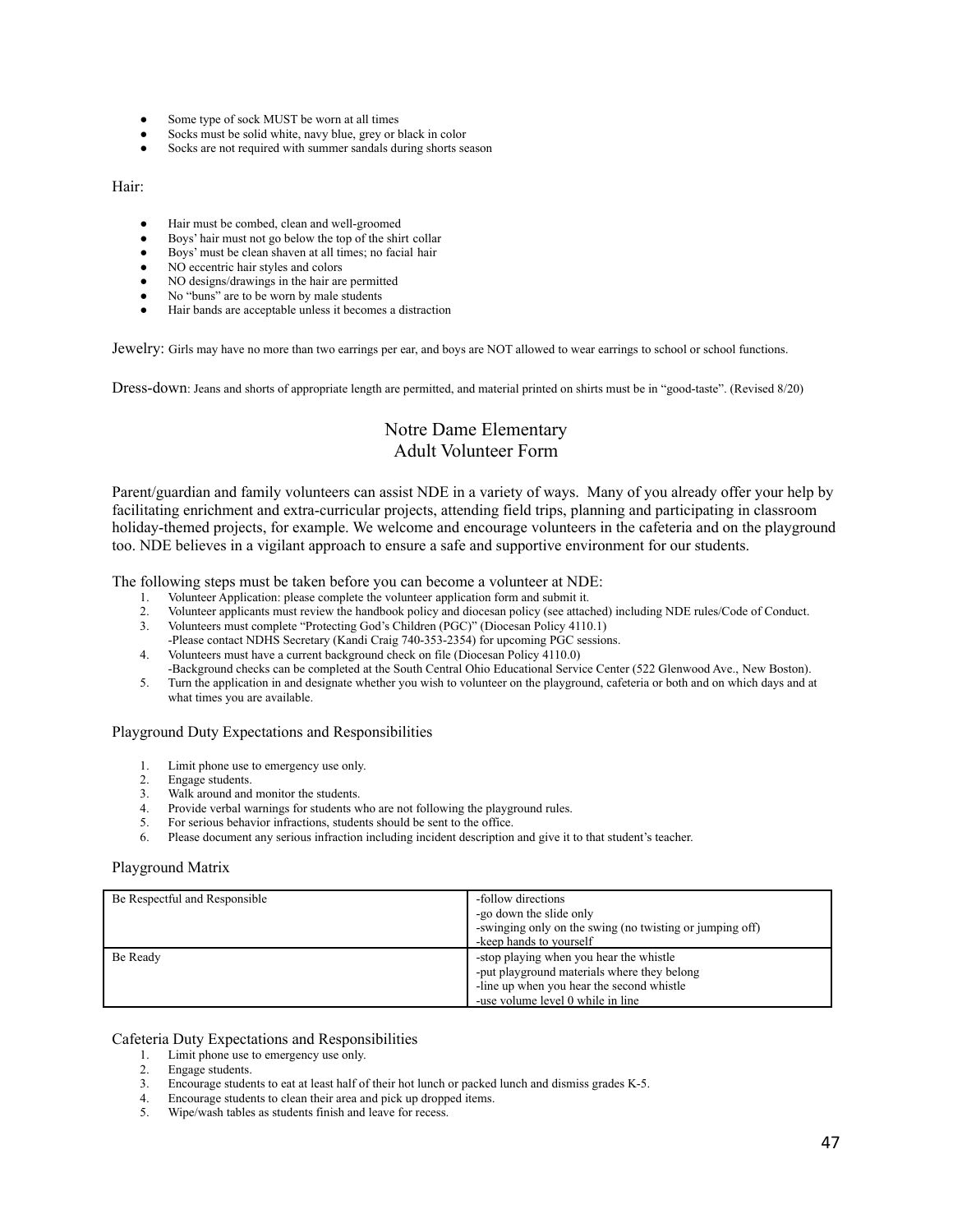#### Cafeteria Matrix

| Be Respectful  | -clean your area<br>-stay at a designated table<br>-be helpful<br>-raise hand to be dismissed<br>-walk |
|----------------|--------------------------------------------------------------------------------------------------------|
| Be Responsible | -use voice level 1-2<br>-listen to adults<br>-use good manners<br>-be kind                             |
| Be Ready       | -get tray and utensils and sit down promptly<br>-use time wisely                                       |

I have completed all of the necessary documentation and agree to the expectations and responsibilities to be a volunteer at Notre Dame Elementary.

Name: \_\_\_\_\_\_\_\_\_\_\_\_\_\_\_\_\_\_\_\_\_\_\_\_\_\_\_\_\_\_\_\_\_\_\_\_\_ Date: \_\_\_\_\_\_\_\_\_\_\_\_\_\_

Diocesan Policy 4110.1

#### **DIRECTIVES REGARDING CIVILIAN CRIMINAL BACKGROUND CHECKS AND CHILD PROTECTION TRAINING FOR EMPLOYEES AND VOLUNTEERS IN THE DIOCESE OF COLUMBUS Clergy, Employees, and Applicants to Clerical Formation**

All clergy serving in the Diocese of Columbus; all parish, school, and diocesan employees; and all applicants to formation for the priesthood or permanent diaconate, regardless of their level of contact with children and youth, are required to complete a civilian criminal background check and participate in a *Protecting God's Children* training session. This policy is applicable to lay employees, professed religious, clergy, and clergy candidates.

# **Catholic School Volunteers and Volunteers in Parish Programs/Ministries for Children and Youth**

Every volunteer in a program or ministry for children and youth, regardless of their level of contact with children and youth, is required to complete a civilian criminal background check and participate in a *Protecting God's*

*Children* training session. Duration of service does not mitigate compliance with this policy. *Examples: Catholic School volunteers, Parish School of Religion (PSR) volunteers, youth ministry volunteers, field-trip chaperones and drivers, Scout leaders, coaches and other recreation volunteers, Vacation Bible School volunteers, Children's Liturgy of the Word volunteers, pre-school volunteers, nursery volunteers*

### **Volunteers Working with Children and Youth in Other Parish Programs/Ministries**

Volunteers for other parish programs or ministries who have been delegated care, custody, or control of children and youth are required to complete a criminal background check and participate in a *Protecting God's Children* training session. Duration of service does not mitigate compliance with this policy.

*Examples: Parish festival volunteers staffing activities for children/youth, volunteer choir director (if choir includes children and/or youth), service coordinators (if service programs include children or youth)*

## **Other Parish Volunteers and Adults**

Although they are not required to do so by diocesan policy, the Diocese of Columbus strongly encourages all other parish volunteers to complete civilian criminal background checks and attend *Protecting God's Children* training sessions. All parents and other interested adults are encouraged to attend a *Protecting God's Children* training session which must be attended in-person. Alternative training for victims and survivors of sexual abuse is available through the Safe Environment Program. The safety of children and young people is best assured when all adults have been trained and understand how to build a safe environment for children.

*Examples: Lectors, ushers, festival workers, choir members, and so forth.*

### **Civilian Criminal Background Checks for New Clergy, Employees, Volunteers, and Applicants to Clerical Formation**

Civilian criminal background checks are completed through the Ohio Bureau of Criminal Identification and Investigation (BCII) and must be completed by the first day of one's incardination (for a priest or deacon arriving to serve in this diocese from another diocese), employment, or service to the parish or school. Anyone formally applying to be a candidate for the priesthood or permanent diaconate must have a completed criminal background check through the Ohio Bureau of Criminal Identification and Investigation (BCII) prior to acceptance into formal formation. Anyone who has not been a legal resident of Ohio for the past consecutive 5-years is required to complete a Federal Bureau of Investigation (FBI) civilian criminal background check. An FBI civilian criminal background check must at least be in process by the first day of one's employment or service to the parish or school. Copies or transfers of completed civilian criminal background checks are only accepted from one parish or school in the Diocese of Columbus to another parish or school in the Diocese of Columbus. Copies of completed civilian background checks from individuals or other institutions are not acceptable.